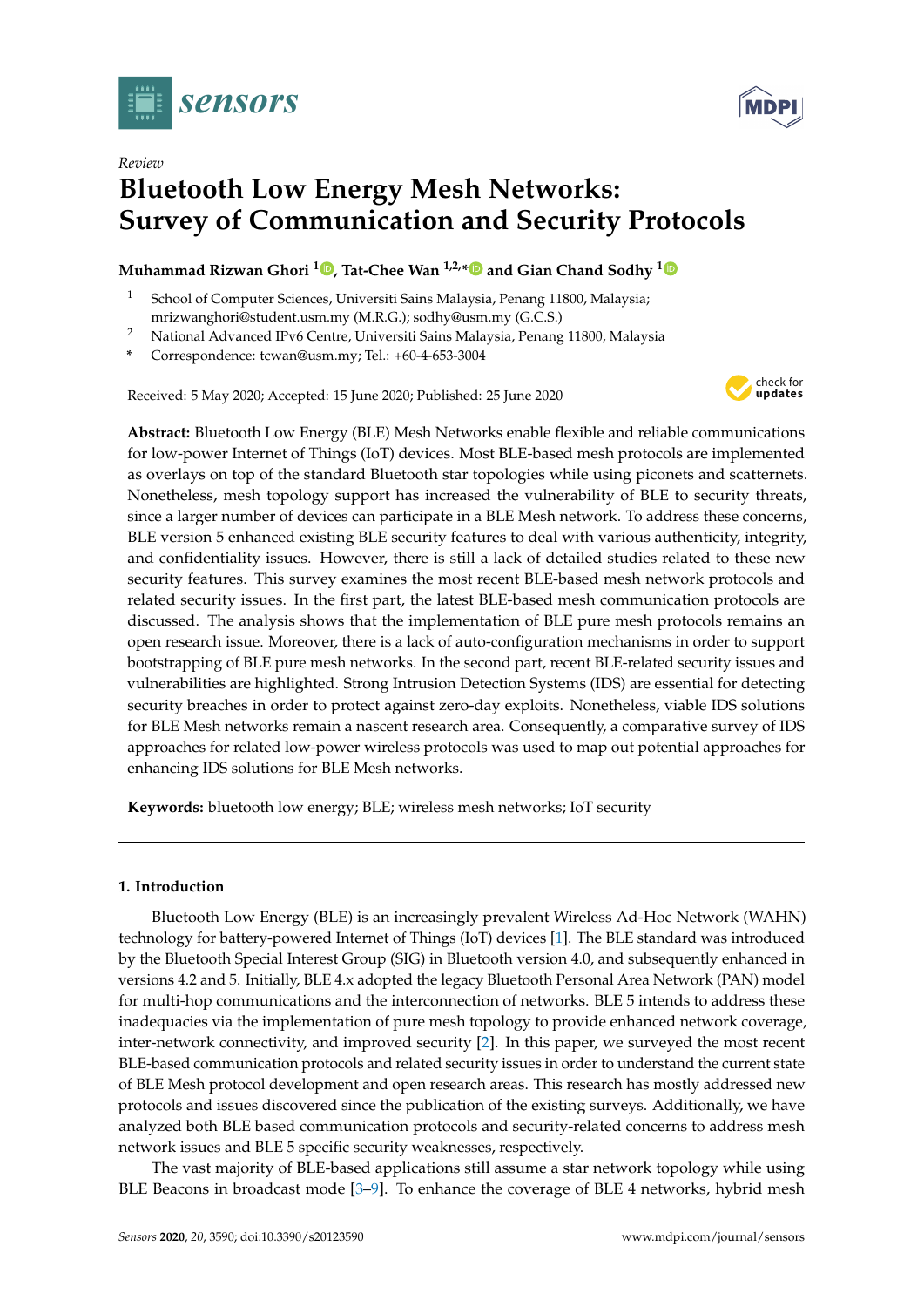topologies extend the master-slave piconet concept into various interconnected scatternets via the fusion of star and mesh links [\[10\]](#page-29-4). Nonetheless, reliability and scalability remain an issue. In contrast, a pure mesh topology removes the master–slave limitation by making nodes peer with each other to form scalable networks. Nonetheless, there is a lack of research on the implementation of BLE 5 pure mesh topologies to date. In addition, the proposed protocols lack multicasting and topology auto-configuration capabilities [\[11\]](#page-29-5).

The BLE specifications has adopted various useful security features. However, recent security exploits have highlighted the vulnerabilities in existing BLE security features [\[12\]](#page-29-6). Consequently, security features must be supplemented with strong Intrusion Detection Systems (IDS) to detect zero-day attacks. Because the BLE 5 Mesh protocol expands the reach of the network significantly, the potential for intrusion also increases proportionally. Moreover, it is necessary to reference existing IDS approaches adopted by other low-power wireless network technologies for comparison due to the lack of research into suitable IDS for BLE Mesh networks. The issues and features of the competing solutions will be analyzed to determine relevant solutions that can be adapted for BLE Mesh networks.

The organization of the rest of the paper is as follows: Section [2](#page-1-0) is a brief overview of the BLE Mesh System Architecture, while Section [3](#page-3-0) surveys various BLE Mesh Communications Protocols. Section [4](#page-11-0) discusses various BLE Mesh Security Issues and proposed solutions, while Section [5](#page-16-0) explores IDS for related WSN technologies, in order to determine relevant approaches to facilitate the development of IDS for BLE Mesh networks. Finally Section [6](#page-24-0) summarizes the discussions for the paper.

### <span id="page-1-0"></span>**2. BLE Mesh System Architecture**

The BLE Mesh System Architecure is an overlay on top of the BLE Network Stack. A brief overview of the core BLE Network Stack and BLE Mesh Layers is provided to define various terms and concepts used in the rest of the paper.

### *2.1. BLE Network Stack*

The BLE Network Stack comprises of three primary layers, namely, Host, Controller and Physical/Radio Layers [\[13\]](#page-29-7). A brief explanation is provided in this section as a reference for subsequent sections.

The Host layer is positioned just below the application layer, and it is embedded with several non-real-time network and transport protocols for communications between applications on different devices. The modules in this layer include the Generic Access Profile (GAP), Generic Attribute Profile (GATT), Security Manager (SM), Attribute Protocol (ATT), and Logical Link Control and Adaptation Protocol (L2CAP).

The Controller layer implements the BLE Link Layer (LL) protocols (low-level and real-time). Apart from handling control procedures and physical layer interfacing through the Host Control Interface (HCI), BLE LL performs packet reception, schedules transmissions, and ensures data delivery [\[14\]](#page-29-8).

The physical layer is the lowest layer responsible for the transmission of wireless signals. BLE operates on the 2.4 GHz ISM (Industrial, Scientific, and Medical) frequency band with 40 narrowband channels (2 MHz bandwidth) split into 3 (Ch. 37–39) Advertising Channels (AC) and 37 (Ch. 0–36) Data Channels (DC) [\[15\]](#page-30-0). The ACs are used for device discovery, connection establishment, and broadcast messages transmission. In contrast, DCs enable two-way data transfer among connected devices and use Adaptive Frequency Hopping (AFH) for subsequent communications.

### *2.2. BLE Communication Profiles*

A brief overview of BLE Communication Profiles is provided in this section.

The Generic Access Profile (GAP) defines a general topology for how BLE devices interconnect [\[16\]](#page-30-1). A BLE device might act as a Broadcaster (advertises but does not allow connections), an Observer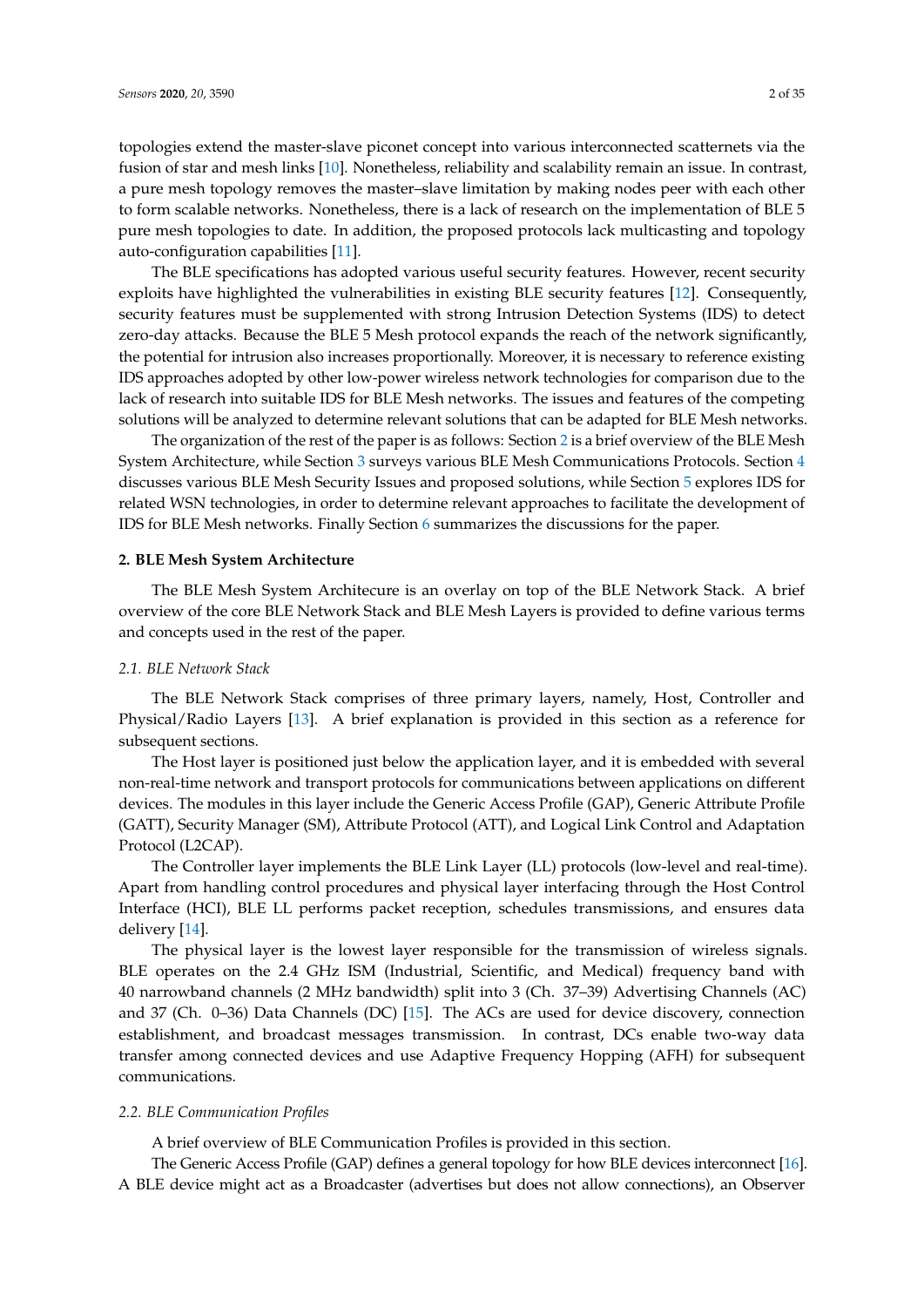(sees advertisements but does not initiate a connection), a Peripheral (advertises and accepts connections), or a Central (sees advertisements and initiate connections) [\[2\]](#page-29-1). BLE implements connectionless communications via the use of advertisements (termed beacons) between Broadcasters and Observers, as well as connection-oriented communications between Peripheral and Central devices.

For example, a BLE Peripheral device initially advertises its presence via broadcasts, while the receiving device, a mobile phone acting as the Central, establishes a connection with the Peripheral for two-way communications. After connection establishment, the Central will act as the master, while the Peripheral will act as the slave. Devices may also implement multiple roles to support more complex topologies.

The Generic Attribute (GATT) profile defines how data transfer takes place after the establishment of a dedicated connection by the GAP. In addition, it specifies roles for the nodes, where one acts as the client and the other as the server.

The Security Manager defines the methods for device pairing and key distributions. It offers services to other layers for secure connections and data transfer between the devices [\[17\]](#page-30-2).

The Attribute protocol defines the role of clients and servers. A client sends requests for reading and writing available attributes (data) that are stored in the server, while the server is responsible for storing the attributes and making them available to the client [\[17\]](#page-30-2).

The L2CAP profile provides connection-oriented and connectionless data services to the upper layer, along with multiplexing, segmentation, and reassembly capabilities [\[18\]](#page-30-3).

#### *2.3. BLE Mesh Layers*

<span id="page-2-0"></span>The BLE Mesh System Architecture is defined on top of the BLE core specifications [\[17\]](#page-30-2), as shown in Figure [1.](#page-2-0) In the figure, the Bearer Layer leverages the BLE Network Stack Host protocols to support its operation.



**Figure 1.** Bluetooth Low Energy (BLE) Mesh System Architecture [\[17\]](#page-30-2).

The Model layer consists of models that define operations based on usage scenarios. These models are defined either as Bluetooth Mesh Model Specification (Bluetooth SIG defined models are discussed in the Appendix [A\)](#page-27-0) or by vendors (vendor models). The models are identified via 16-bit and 32-bit unique identifiers defined by the Bluetooth SIG and vendor, respectively.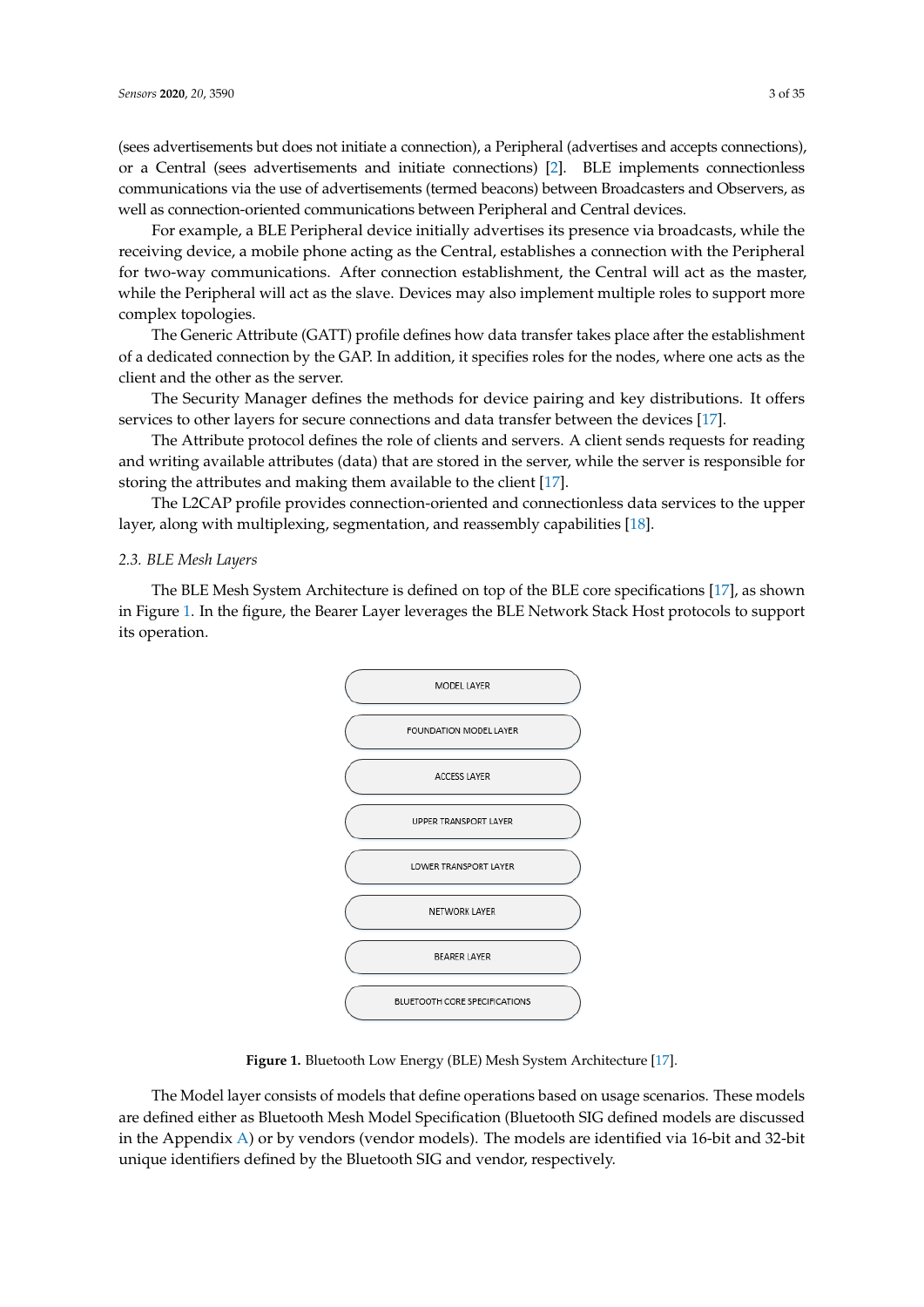The Foundation Model layer defines the states, messages, and models that are required to configure and manage mesh networks for particular scenarios. There are two sets of models described in the Bluetooth SIG Specification, i.e., the Configuration Client and Server model, and the Health Client and Server model.

The Access Layer defines how upper layers can utilize the Upper Transport Layer. Moreover, it is responsible for specifying the application data format and implementing encryption/decryption functions. Finally, it verifies that incoming data contain the correct network and application keys before forwarding the data to the upper layers.

The Upper Transport layer is responsible for performing encryption, decryption, and authentication of application data and it offers access messages confidentiality. Moreover, it defines the control messages for coordinating the transport layer functions between nodes.

The Lower Transport layer defines the segmentation and reassembly of upper layer messages into various lower-layer protocol data units. In addition, it is responsible for the management of segmentation and reassembly control messages.

The Network layer handles the addressing, formatting, encryption, and authentication for data transmissions. Message forwarding and dropping decisions are also the responsibility of this layer.

The Bearer Layer defines the transmission mechanism for messages. Currently, there are two bearers available in the latest BLE 5 Mesh specifications, i.e., Advertising bearer and GATT bearer.

### <span id="page-3-0"></span>**3. BLE Mesh Communication Protocols**

We have reviewed the most recent BLE-based mesh communication protocols, as shown in Figure [2.](#page-3-1) A critical discussion of the cited works, along with the pros and cons and open issues, is presented after the overview of the various protocols in each category. This discussion is summarized in Table [1.](#page-9-0)

<span id="page-3-1"></span>

**Figure 2.** Classification of BLE Communication Protocols.

# *3.1. Message Forwarding Paradigms*

A brief description of three common message forwarding paradigms adopted by various multi-hop forwarding protocols is provided here to help the reader to better understand the taxonomy in Figure [2.](#page-3-1)

#### 3.1.1. Reactive (On-Demand) Protocols

Reactive forwarding protocols obtain information regarding destination nodes via received messages [\[19\]](#page-30-4). Each forwarding table entry only lasts for a certain amount of time. If no traffic for a particular destination were encountered within the specified period, the entry will be discarded. A new route discovery process will be initiated if requested by the sending node [\[20,](#page-30-5)[21\]](#page-30-6). Examples of reactive forwarding protocols are Ad-hoc On-Demand Distance Vector (AODV) [\[22\]](#page-30-7) and Dynamic Source Control Routing (DSR) [\[23\]](#page-30-8).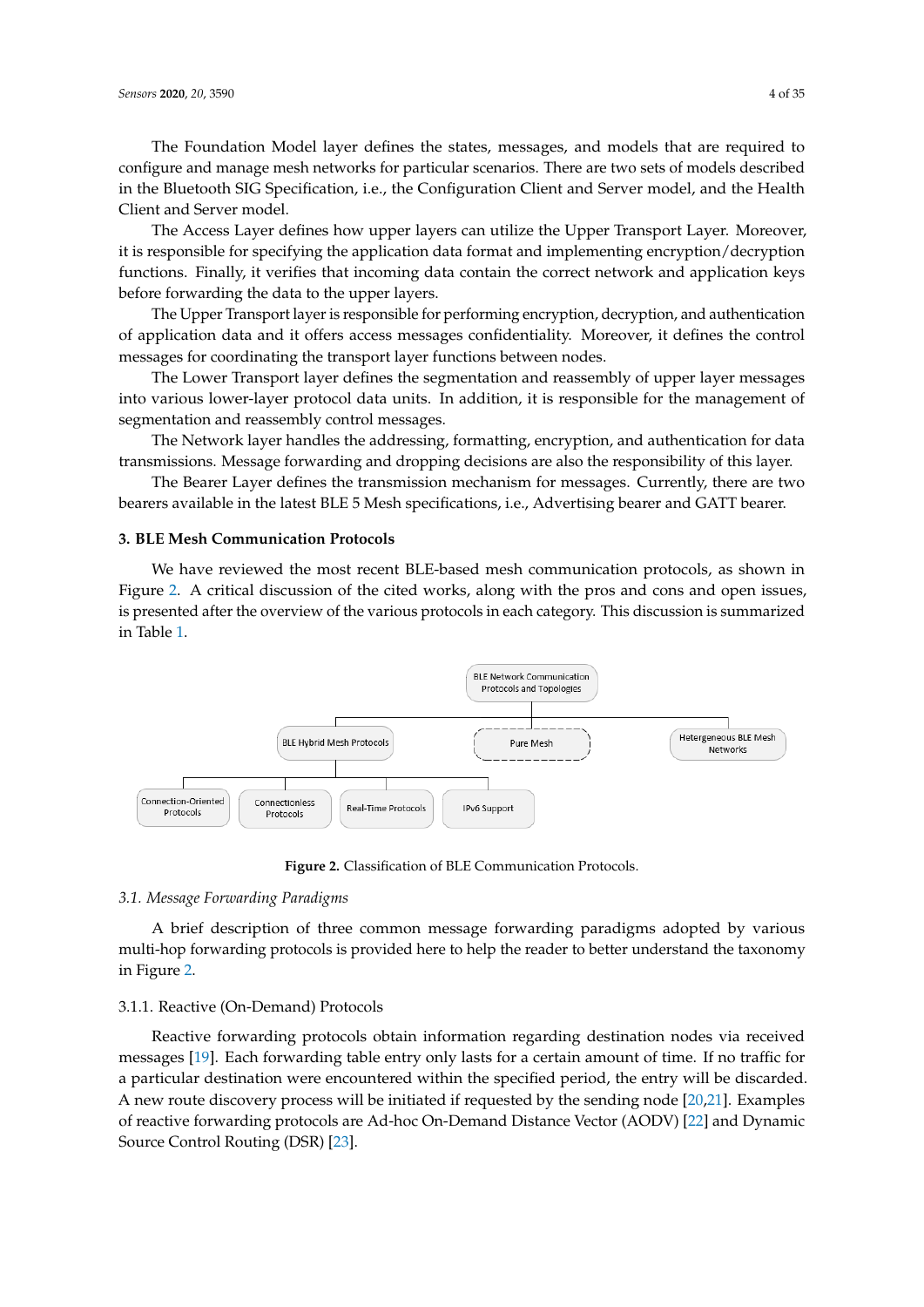### 3.1.2. Proactive (Table Driven) Protocols

Proactive forwarding protocols maintain explicit forwarding table entries for all nodes, whether they are active destinations or not. The Bellman–Ford Algorithm is commonly used to maintain feasible paths to the respective nodes, and data can be forwarded immediately to a destination without delay. Examples of proactive forwarding protocols include Babel [\[24\]](#page-30-9), Optimized Link State Routing (OLSR) [\[25\]](#page-30-10), Destination Sequenced Distance Vector (DSDV) [\[26\]](#page-30-11), Distance Routing Effect Algorithm for Mobility (DREAM) [\[27\]](#page-30-12), and Better Approach To Mobile Adhoc Networking (BATMAN) [\[28\]](#page-30-13).

#### 3.1.3. Cluster-Based Protocols

Scatternet is a type of cluster-based forwarding protocol introduced in BLE 4.1 to support multihop communications. Cluster-based forwarding protocols were originally developed for mobile ad-hoc networks. It divides the nodes of a network into several overlapping disjoint clusters [\[29\]](#page-30-14). Each cluster has an elected cluster head that is responsible for the maintenance of cluster memberships, which is then used for inter-cluster path discovery. The grouping of nodes into clusters reduces flooding during the path discovery process. Moreover, the protocol keeps track of any unidirectional links for inter-cluster and intra-cluster forwarding. Examples of such protocols include Two-Tier Data Dissemination Protocol (TTDD) [\[30\]](#page-30-15), Ring Routing [\[31\]](#page-30-16), Energy Efficient Secured Ring Routing (E2SR2) [\[32\]](#page-30-17), Intelligent and Secured Fuzzy Clustering Algorithm Using Balanced Load Sub-Cluster Formation (ISFC-BLS) [\[33\]](#page-30-18), Scalable Energy Efficient Clustering Hierarchy protocol (SEECH) [\[34\]](#page-30-19), and Multi-Objective Fuzzy Clustering Algorithm (MOFCA) [\[35\]](#page-30-20).

#### *3.2. BLE Hybrid Mesh Protocols*

Traditional Bluetooth networks were based on star topologies arranged in master-slave configurations [\[36](#page-30-21)[–38\]](#page-31-0). Because such topologies are not scalable for supporting large numbers of IoT devices, recent BLE networks have focused on the use of Scatternets, which are hybrid star topologies, to enhance the network efficiency and scalability.

### 3.2.1. Connection-Oriented Protocols

Scatternets typically form tree-structured networks, due to the master–slave relationship within a piconet (cluster), as well as the limited number of inter-cluster communication links between one BLE piconet and another. Consequently, scatternets adopt connection-oriented links for data transfer. This can lead to fragile network topologies, since the loss of inter-cluster links will result in disconnected clusters [\[39\]](#page-31-1).

Mikhaylov and Tervonen [\[40\]](#page-31-2) proposed an early BLE mesh solution, known as MultiHop Transfer Service (MHTS). The researchers utilized on-demand routing for multi-hop communication of nodes utilizing CC2540 SoCs developed by Texas instruments. In addition, the proposed solution worked well for 2-hop and 3-hop data forwarding. Nonetheless, further protocol enhancement is needed to support a higher number of nodes in a larger network due to various scalability issues.

Wang and Chiang [\[41\]](#page-31-3) proposed a connection-oriented BLE-based tree topology protocol. The BLE-Tree Network utilizes the 37 Bluetooth data channels to form master-slave chains. Each device has two BLE interfaces, with one configured as a Master and the other as a Slave. Four processes, i.e., Master Agent, Slave Agent, Scan Center, and Sensor Center work together to maintain the tree topology. The Master Agent initiates connections to other devices (slaves) within its range. The Slave Agent broadcasts its UUID for discovery by the Master Agents of neighboring devices. The Scan Center is used by the Slave interface to listen for neighbor broadcasts and send messages to its associated Master Agent, while the Sensor Center tracks the MAC address of neighbors and transmit data to them. The achieved Packet Delivery Ratio (PDR) was much better than connectionless (broadcast) protocols.

Martinez et al. [\[42\]](#page-31-4) utilized an existing mesh protocol to implement a mesh topology for doorbells in an office environment. The system used a Nordic Semiconductor board and the Softdevice libraries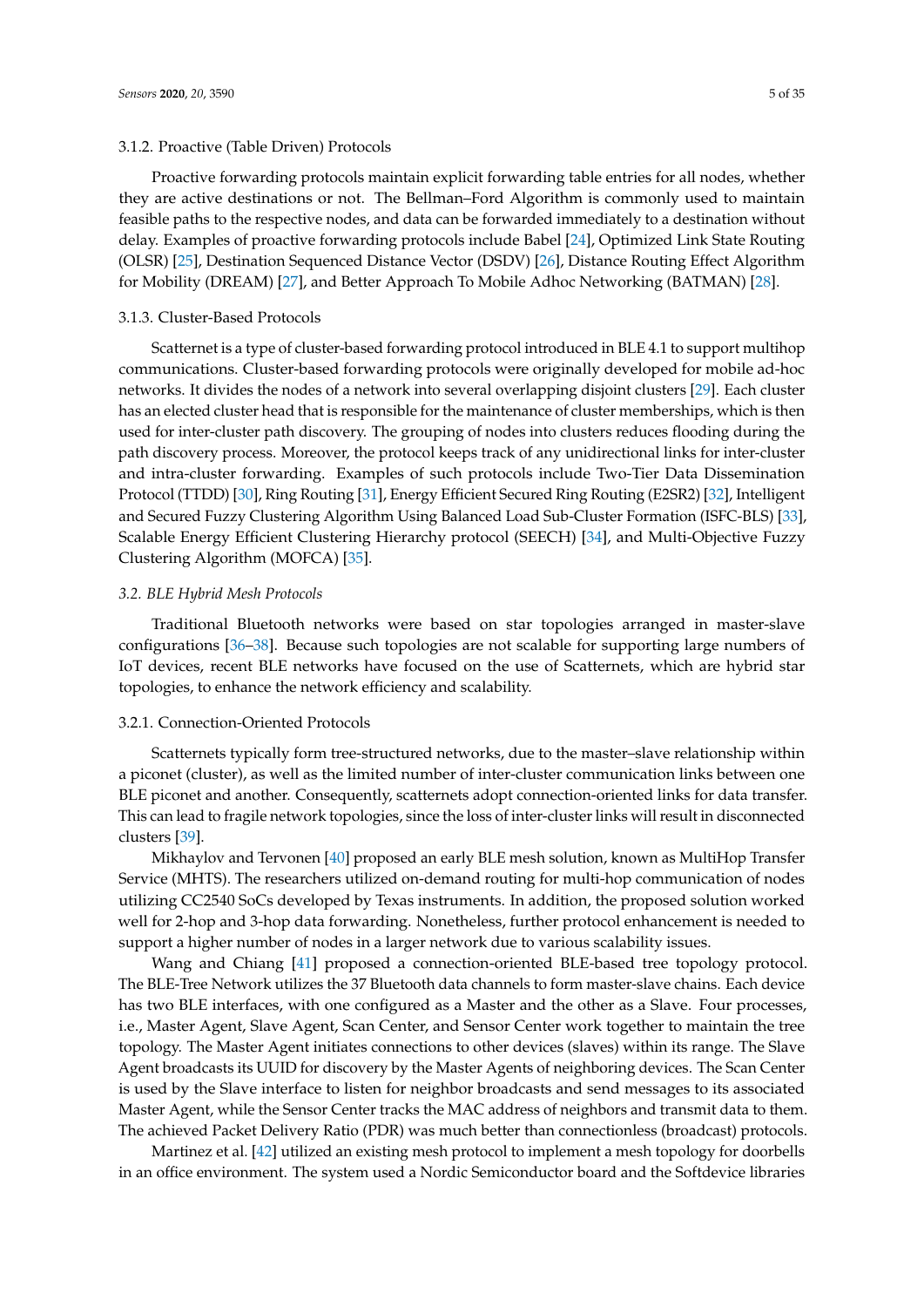to demonstrate the efficiency of the BLE mesh network. Sirur et al. [\[43\]](#page-31-5) proposed an on-demand routing technique with a weight-balancing approach for data communication optimization. Their system supports the dynamic organization of nodes for efficient data forwarding.

According to Balogh et al. [\[39\]](#page-31-1), the use of scatternet topology in BLE 4.1 allows for long-range communications. In the paper, the authors proposed a service mediation concept that is based on the Named Data Networking (NDN) approach to overcome the limitations of the scatternet specifications in BLE 4.1. In contrast, Guo et al. [\[44\]](#page-31-6) developed an on-demand multi-hop BLE routing protocol based on the BLE 4.1 scatternet topology. The proposed system was tested on real hardware, where the protocol performed well in terms of latency and resource utilization.

Bardoutsos et al. [\[45\]](#page-31-7) proposed a multi-hop tree-based wireless network with multi-protocol gateways utilizing heterogeneous technologies, i.e., Wifi and BLE, to improve energy efficiency, and obtained promising results. Similarly, Dvinge et al. [\[46\]](#page-31-8) measured the power consumption of nodes while using the FruityMesh protocol to show that connection-oriented Bluetooth mesh networks could be a suitable solution for off-grid applications due to its low power consumption. On the other hand, Murillo et al. [\[47\]](#page-31-9) utilized a Software Defined Network (SDN) approach to achieve longer lifetimes for static BLE resource-constrained nodes. The proposed protocol was devised to balance between the number of connection events and energy consumption.

Ng and She [\[48\]](#page-31-10) presented a novel BLE-based overlay mesh solution to address issues of best-effort scheduling (BES) and RSSI-based bounded flooding (RBF) to achieve mesh functionality in a BLE beacon-based network. Twenty BLE devices and four Android mobile devices were used to perform sensing/advertising and receiving tasks, with better performance as compared to existing solutions.

Jung et al. [\[10\]](#page-29-4) introduced a BLE-based on-demand multi-hop routing protocol. The CbODRP protocol addressed topology configuration issues (node discovery, piconet, and scatter net formation) and cluster recovery procedures, using an on-demand (reactive) routing protocol. During node discovery, all BLE nodes send advertisements and update their neighbor count value to select a master device with the highest number of neighbors, using the device id as a tie-breaker. Subsequently, master nodes establishes piconets with its neighbors. Scatternet formation then occurs in two phases. In phase one, a neighbor node with the lowest id belonging to another piconet is selected as a relay node, and a link is established with that piconet. In phase two, slave nodes in the current piconet identify neighbors that belong to other piconets without established connections and inform the master of candidate relay nodes for new connections, as shown in Figure [3.](#page-5-0) For cluster recovery, the neighbor count metric is used to select a new master for a piconet in case of a master node failure. Routing overhead is reduced by grouping messages for batch transmission to master nodes and relay nodes. This reduces the energy consumption and route discovery delays compared to conventional on-demand routing protocols.

<span id="page-5-0"></span>

**Figure 3.** Cluster-based On Demand Routing Protocol [\[10\]](#page-29-4).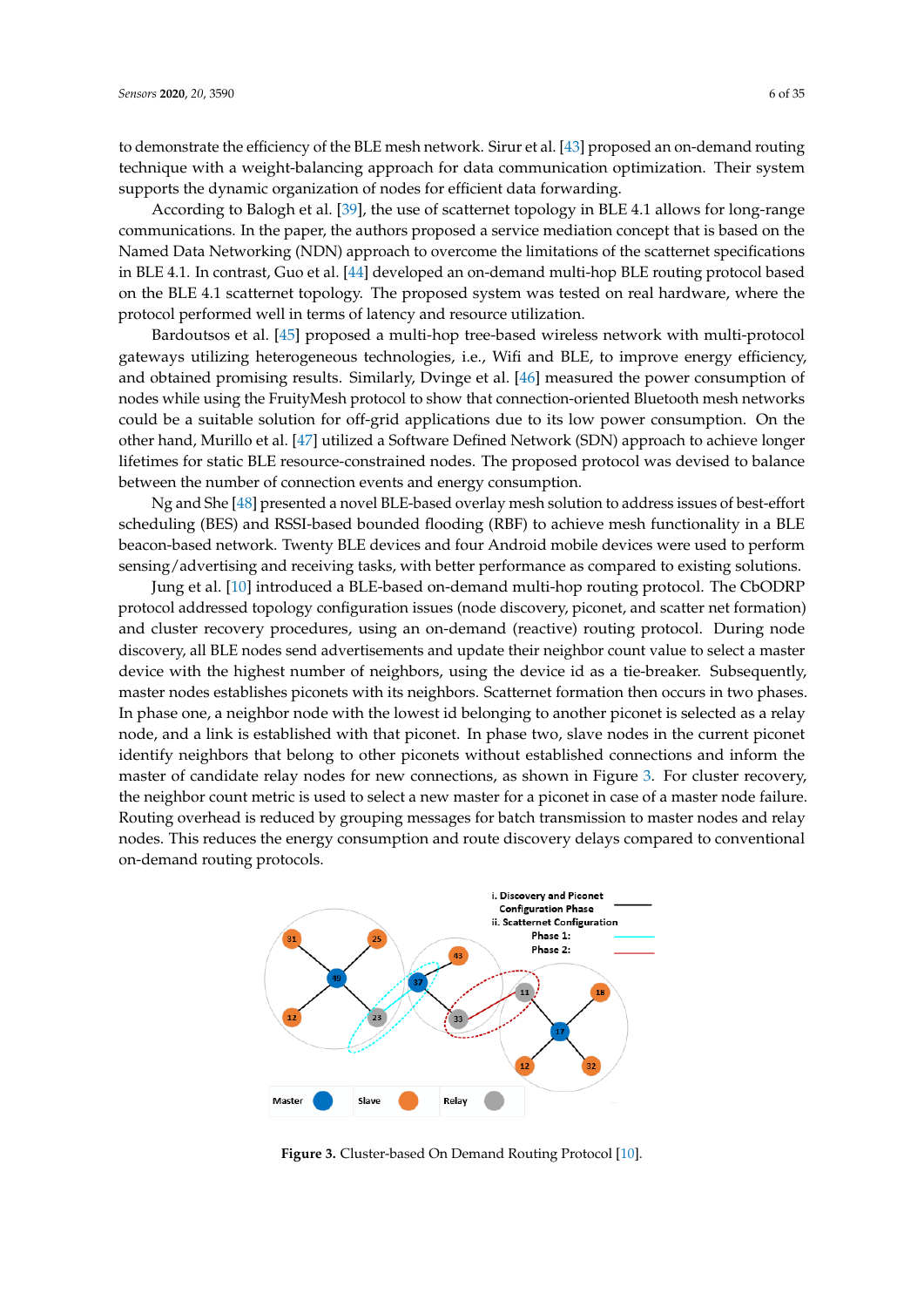According to Darroudi and Gomez [\[49\]](#page-31-11), connectivity is a vital aspect of any wireless mesh network. An analytical model for node connectivity probability was proposed. In their model, isolated nodes are considered to be outside the network. In addition, two nodes can only establish a connection with each other if they have an adequate number of time slots for communication. The formula for calculating the probability of at least one connection between a node and its neighbors, as well as the formula for the probability of node connectivity via k different paths were presented. The proposed model was validated via simulation and shown to be suitable for evaluating data-channel-based BLE mesh networks (DC-BMN).

### 3.2.2. Connectionless Protocols

The use of connectionless fowarding in BLE Mesh topologies arose due to the limitations of the connection-oriented scatternet-based mesh protocols. Connectionless forwarding is implemented via the flooding of Broadcast packets throughout the BLE Mesh topology.

Murillo et al. [\[50,](#page-31-12)[51\]](#page-31-13) performed PDR, end-to-end delay, and power consumption measurements for both the Trickle (flooding-based connectionless) and FruityMesh (connection-oriented) protocols, respectively, using the Nordic nRF52 development board. It was found that the flooding approach achieved lower end-to-end delay at the expense of higher power consumption when compared to a connection-oriented approach for comparable PDR objectives.

According to Chiumento et al. [\[52\]](#page-31-14), control parameters must be chosen very carefully in order to achieve a reliable and robust interconnected mesh network with the least congestion and packet loss probability. Furthermore, Hansen et al. [\[53\]](#page-31-15) investigated the effect of relay node selection on the overall PDR of flooding-based BLE mesh networks. Better overall network performance was achieved while using fewer relay nodes; hence, optimal relay node selection is critical. Among three automated candidate relay selection algorithms, i.e., Greedy Connect, K2 Pruning, and Dominator, the K2 Pruning algorithm achieved the best performance at the expense of high data storage requirements. In contrast, the Greedy Connect algorithm is more efficient in terms of data storage requirements, while the Dominator algorithm enables fast network reconfiguration.

Finally, Li and Li [\[54\]](#page-31-16) developed a Directional Ad-Hoc On-demand Multipath Distance Vector (D-AOMDV) protocol to address node mobility issues in a BLE mesh-based health monitoring system. The protocol addresses the link quality fluctuation issue of mobile BLE nodes using a Directional Link Quality Indicator.

### 3.2.3. Real-Time Protocols

According to Leonardi et al. [\[11\]](#page-29-5), the mechanisms for supporting real-time packet forwarding are undefined, since the BLE specification did not specify bounded packet delays. Bounded packet delays are necessary to meet real-time process deadlines. Patti et al. [\[55\]](#page-31-17) proposed a BLE-based real-time multi-hop protocol, RT-BLE, with bounded message delays to overcome this limitation. RT-BLE tried to address the problem of transmission overlaps to support real time communication. The proposed protocol is capable of bounded latencies, but lacked coordinated transmission scheduling to avoid collisions.

The proposed MRT-BLE protocol [\[11\]](#page-29-5) is an enhancement of the RT-BLE protocol [\[55\]](#page-31-17) with the use of TDMA for collision avoidance. The network is subdivided into various sub-networks, each controlled by a master. Figure [4](#page-7-0) illustrates the collision avoidance mechanism, where if MS1 is communicating with S1, S2, and S3 in one sub-network, then it will not accept any connection from M1 in the other sub-network until the previous communication is completed. Collisions are avoided by assigning different time slices (connection interval) to adjacent sub-networks. MS1, which belongs to both sub-networks, will maintain its connection with S1, S2, and S3 during its assigned time slice, but disconnect from them in order to connect to M1 in the other sub-network during the other time slice. Devices check for connection availability before transmission, while pending transmissions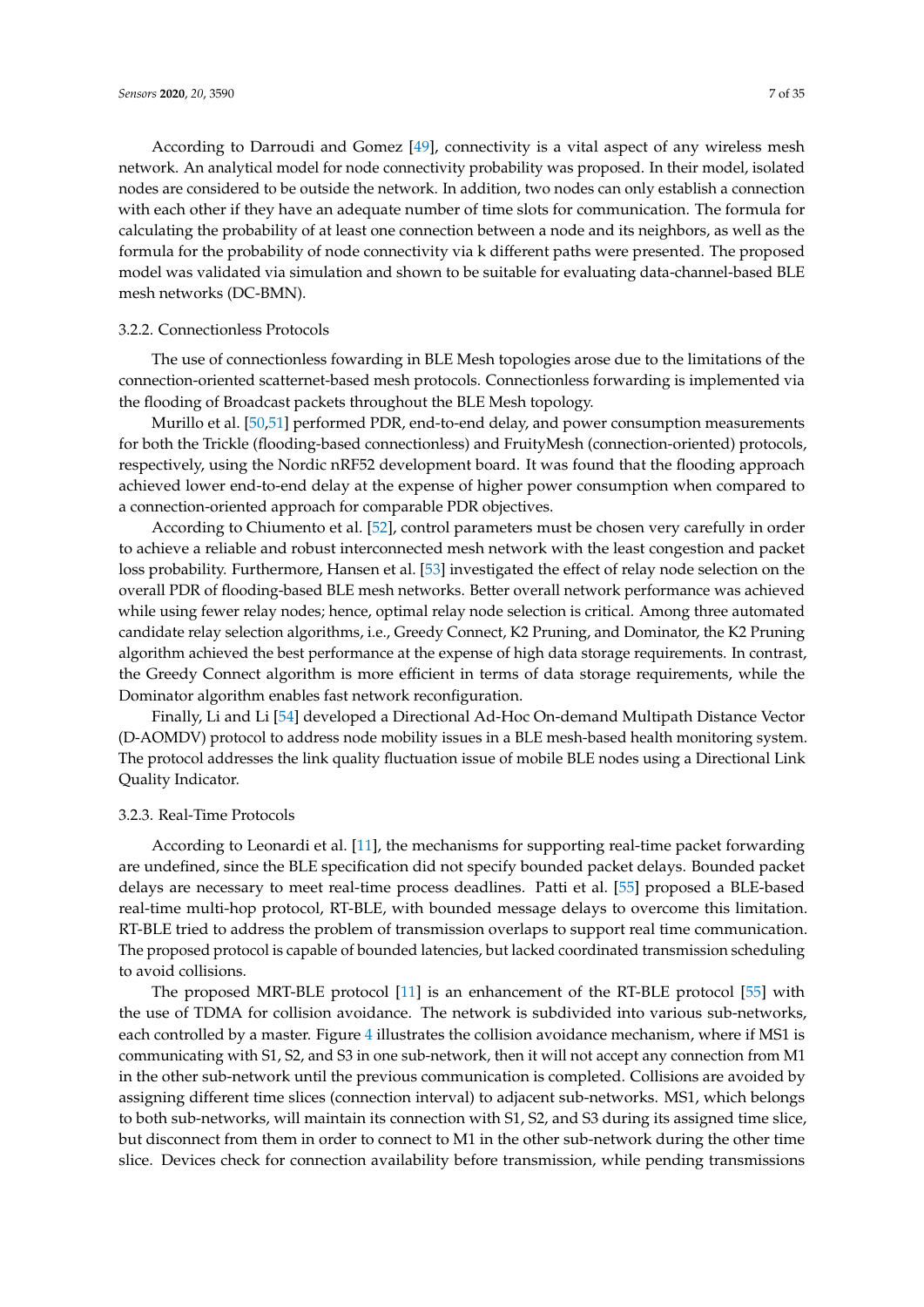<span id="page-7-0"></span>are queued until connections are reestablished. The drawback of this protocol is the need for offline network topology configuration, and the lack of support for mobile nodes.



**Figure 4.** MRT-BLE [\[11\]](#page-29-5).

#### 3.2.4. IPv6 Support

Luo et al. [\[56\]](#page-32-0) proposed IPv6 over BLE (6LoBLE) to interconnect BLE networks with the Internet, in order to overcome the problem of limited communication distances. A neighbor discovery protocol for IPv6 over BLE mesh networks was proposed. In addition, the network structure and address auto-configuration/update processes of IPv6 over BLE mesh networks were also discussed. Performance analysis of neighbor discovery in 6LoBLE found that it was effective, even in a densely populated environment.

Moreover, Darroudi et al. [\[57\]](#page-32-1) conducted a comparative study on the performance of BLE Mesh when compared to IPv6 BLE Mesh in terms of flexibility, message transmission, overheads, node density, and coverage area. IPv6 BLE Mesh was found to have various advantages as compared to BLE Mesh due to the inclusion of Internet connectivity support.

### *3.3. Heterogeneous BLE Mesh Networks*

In this subsection, we will discuss proposed solutions which combine BLE Mesh networks with other wireless technologies to create heterogeneous BLE Mesh networks.

Ferranti et al. [\[58\]](#page-32-2) developed a heterogeneous intelligent robotic network (HIRO-NET) to support post-disaster infrastructure-less communications. The proposed system consists of two layers: a short-range BLE Mesh-based communications layer is responsible for connecting survivors into local clusters, while the Very High Frequency (VHF) links in an overlay network layer interconnect autonomous robots into a metropolitan area network covering the disaster area. The VHF overlay network provides gateway access to interconnect the BLE Mesh clusters with each other. The results showed that the proposed network can be used to support disaster search-and-rescue operations in metropolitan areas.

Vijay et al. [\[59\]](#page-32-3) proposed a heterogenous network monitoring system for air cargo, BLE-PLC, while using BLE and Power Line Communications (PLC) via power cables between the airport terminal and the aircraft. BLE Mesh technology was found to be better suited for air cargo monitoring, as it is self-contained, whereas competing technologies, such as RFID tags and camera-based visual inspection, depend on the use of properly positioned RFID readers [\[60\]](#page-32-4) and availability of adequate lighting, respectively. The use of PLC technology for network backbone connectivity allows for the movement of BLE-enabled Gateways to the aircraft locations easily. The gateways are connected via PLC links to the monitoring network, to allow the tracking of cargo items equipped with BLE Mesh nodes in real-time during movement between the aircraft and storage facilities. The use of multi-hop BLE Mesh networking enables the tracking of cargo items located at a distance from the gateways. This is illustrated in Figure [5.](#page-8-0)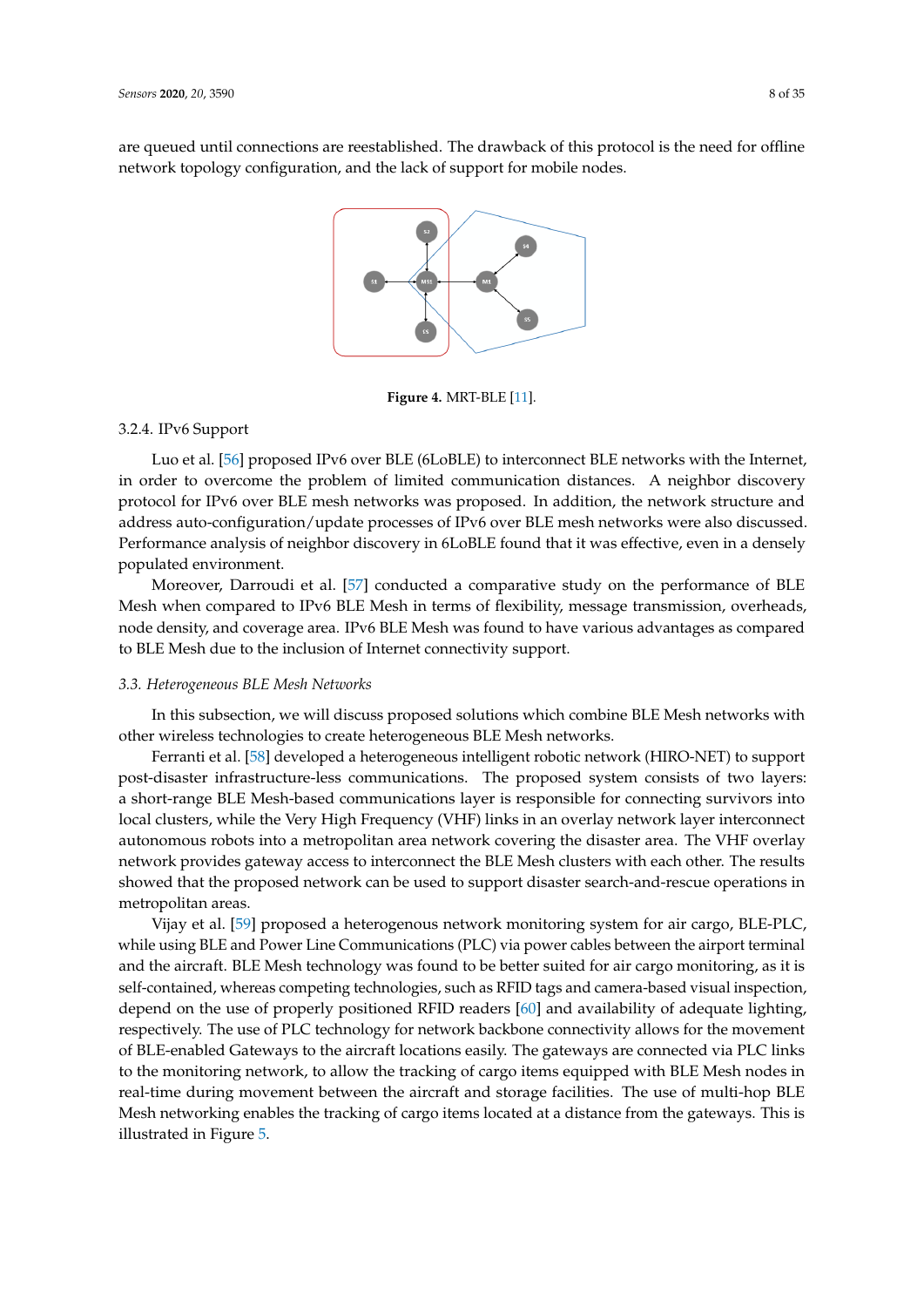<span id="page-8-0"></span>

**Figure 5.** BLE MN Smart Cargo [\[59\]](#page-32-3).

Garrido et al. [\[61\]](#page-32-5) designed a heterogeneous wireless mesh network using LoRaWAN and BLE Mesh technologies to support Industry 4.0 requirements. The objective is to overcome the limited coverage provided by BLE Mesh networks, by using broadcaster and observer profiles to support connectionless communications among OperaBLE wearable BAN nodes equipped with various sensors. In addition, factory context information is collected using the LoRaWAN network for storage on servers in the GreenIS Factory network, and for dissemination via BLE Gateways to workers that are equipped with OperaBLE nodes, to provide alerts and other safety information.

Table [1](#page-9-0) summarizes the selected protocols discussed in this section.

#### *3.4. Research Direction for BLE Mesh Protocols*

The coverage of recent BLE Mesh protocols highlighted the open research issues related to enhancement and scalability of BLE Mesh protocols. Because most BLE Mesh topologies are designed for the scatternet topologies using connection oriented communications, the robustness of BLE Mesh networks against node failure and mobility is limited [\[10\]](#page-29-4). Furthermore, the scalability of scatternets is hampered by the fact that only a limited number of inter-cluster links are used by most proposed protocols.

Multipath, connectionless BLE Mesh protocols for pure mesh topologies are needed in order to overcome the aforementioned limitations. However, the current proposed connectionless protocols mostly rely on broadcast-based flooding to forward packets. More efficient connectionless protocols that leverage directional forwarding (e.g., [\[54\]](#page-31-16)) are needed to overcome the excessive packet forwarding overheads that are inherent in flooding-based solutions.

An orthorgonal issue is the support for real-time communications in BLE Mesh networks. While real-time packet forwarding is not the focus of this survey, scalable real-time communications in large BLE Mesh networks is not likely to be viable without the use of connectionless packet forwarding protocols, since bounded end-to-end delays [\[11\]](#page-29-5) are difficult to achieve in connection-oriented scatternets.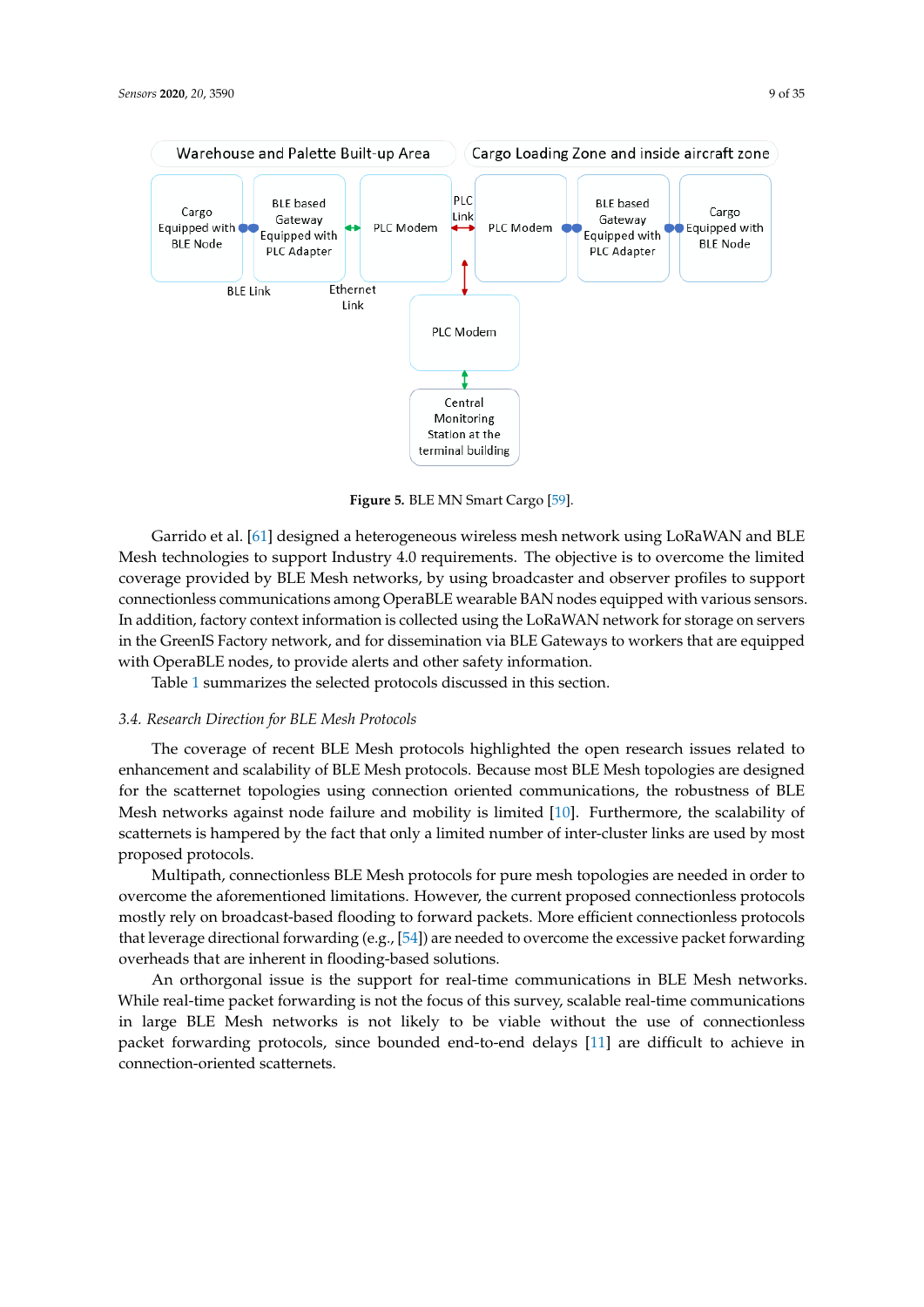<span id="page-9-0"></span>

| Ref.   | -Protocol<br>-Homogeneous BLE<br>or Heterogeneous                                                      | -Connection-Oriented (C)<br>/Routing (R)<br>-Flooding $(F)/(R)$  | Test Bed (T)/<br>Simulation (S)                                                      | <b>PDR</b>                                                                                                                     | <b>End to End Delay</b>                                                                                                                     | Power<br>Consumption                                                                                                                                                                                                  | <b>Nodes</b><br>Other Measurements (OM)<br>Throughput                                                                                                                                                                                                                      | Pros and Cons                                                                                                                                                                                                                        |
|--------|--------------------------------------------------------------------------------------------------------|------------------------------------------------------------------|--------------------------------------------------------------------------------------|--------------------------------------------------------------------------------------------------------------------------------|---------------------------------------------------------------------------------------------------------------------------------------------|-----------------------------------------------------------------------------------------------------------------------------------------------------------------------------------------------------------------------|----------------------------------------------------------------------------------------------------------------------------------------------------------------------------------------------------------------------------------------------------------------------------|--------------------------------------------------------------------------------------------------------------------------------------------------------------------------------------------------------------------------------------|
| $[10]$ | $-CbODRP$<br>-Homogeneous BLE                                                                          | C/R-Reactive                                                     | S                                                                                    | $\times$                                                                                                                       | -Route discovery delay<br>40-100 ms with<br>50-90 nodes                                                                                     | Approx 250-500 mA<br>with 50-90 nodes                                                                                                                                                                                 | 50 to 90 Nodes<br><b>OM-Route Req Messages</b><br>0-20 with number<br>of nodes 50-90<br>-Control Paket Overhead<br>12-88 with Route Discovery<br>interval 1-10 s                                                                                                           | Pros-Good contribution<br>towards hybrid<br>mesh protocols<br>Cons-No new pure<br>mesh protocol proposed<br>-Lack of Hardware<br>Implementation                                                                                      |
| $[11]$ | $-MRT-BLE$<br>-Homogeneous BLE<br>Network (Static Nodes)<br>(Bounded Packet<br>Delays in Mesh Network) | C (Static Routing<br>Configure Offline<br>to get bounded delays) | $T-(BLE)$<br>X-NUCLEO-IDB05A1                                                        | -Single Hop (100%)<br>-Two Hops<br>(Approx 100%)<br>-Three Hops (96%)<br>-Four Hops (97%)                                      | -Single Hop (120 ms)<br>-Two Hops (390 ms)<br>-Three Hops (810 ms)<br>-Four Hops (1050 ms)<br>-Five Hops (1400 ms)                          | $\times$                                                                                                                                                                                                              | 8 Nodes                                                                                                                                                                                                                                                                    | Pros-Positive contribution<br>(hybrid mesh protocols)<br>Cons-Require Dynamic<br>Configuration Mechanism<br>for free movement of nodes<br>-Missing Dynamic topology<br>management mechanism<br>-Need Realtime routing for efficiency |
| $[41]$ | -BLE-Tree Network<br>-Homogeneous BLE                                                                  | C and R (Reactive)                                               | T Raspberry Pi<br>3 Model B (BLE 4.1) S                                              | 100% (for $2 p/s$ )<br>97.5% (for 5 p/s)<br>$82\%$ (for 10 p/s)                                                                | Round-Trip Time:<br>For $1$ Hop = $100$ ms<br>$2 Hops = 200 ms$<br>$3 Hops = 250 ms$<br>$4 Hops = 340 ms$<br>5 Hops=360 ms<br>6 Hops=530 ms | $\times$                                                                                                                                                                                                              | 40 Nodes                                                                                                                                                                                                                                                                   | Pros-Efficient Breadth<br>First Search algorithm<br>Cons-No detailed analysis<br>(other tree-based protocols)-Security<br>(Authentication methods not discussed)                                                                     |
| $[46]$ | -FruityMesh<br>-Homogeneous BLE                                                                        | C (FruityMesh (FM))<br>/R-Reactive                               | T-Nordic Thingy:<br>52 IOT sensor kit<br>$-nRF52DK$<br>-nRF6707                      | $\times$                                                                                                                       | $\boldsymbol{\times}$                                                                                                                       | Note: Connection Interval (CI)<br>$(7.5 - 400 \text{ ms})$<br>(a) $0.65 - 0.1$ mA<br>(Adv Interval 100 ms with CI)<br>(b) $0.6 - 0.03$ mA<br>(Adv Interval 600 ms with CI)<br>(c) Network Life<br>10-250 days with CI | 1 to 3 Nodes<br>OM with CI from 7.5-400 ms<br>and advertising interval<br>$(100 \text{ and } 600)$ the current<br>drain is 0-0.65 mA<br><b>Throughput</b> Approx<br>from 8-0.5 kB/s for CI<br>$5-400$ ms and<br>max 3 packets/interval<br>-with $CI > 400$ ms is $150 b/s$ | Pros-Good contribution<br>related to power consumption<br>and current drainage<br>Cons-Need to work<br>on more number of<br>nodes and further analysis<br>of performance measurements                                                |
| [49]   | $-DC-BMN$<br>-Homogeneous BLE                                                                          | C                                                                | S-Matlab                                                                             | $\times$                                                                                                                       | $\times$                                                                                                                                    | $\times$                                                                                                                                                                                                              | 100 Nodes<br>OM For N Slot 10                                                                                                                                                                                                                                              | Pros-Analystic Model<br>for node isolation probability<br>Cons-No Performance<br>Measurement-No Testbed                                                                                                                              |
| $[50]$ | -FruityMesh<br>and Trickle<br>-Homogeneous BLE                                                         | $C$ (FM)<br>/R-Reactive<br>F-(Trickle (TR))                      | T-nRF52 (BLE 5)                                                                      | FM: $40\%$ (10 p/s)<br>TR: $38\%(10 \text{ p/s})$                                                                              | FM: Approx 3.8 s<br>TR: 0.35 s                                                                                                              | FM: 9.4 mW<br>TR: 28.5 mW                                                                                                                                                                                             | 7 Nodes                                                                                                                                                                                                                                                                    | Pros-Author performed<br>good comparison between<br>C and F networks<br>Cons-No new algorithm<br>or method proposed                                                                                                                  |
| $[51]$ | -FruityMesh<br>and Trickle<br>-Homogeneous BLE                                                         | $C$ (FM)/<br>R-Reactive<br>F-TR                                  | T-nRF52 (BLE 5)<br>-Five Hardkernel<br>Odroid-C2<br>-Netgear GS108T<br>8-port switch | -FM: 100%,<br>90%,<br>40%<br>with $1, 5, 10 \text{ p/s}$ resp<br>-TR: 100%,<br>80%,<br>38%<br>with $1, 5, 10 \text{ p/s}$ resp | -FM: 0.3, 3.7, 3.9 s<br>with 1, 5, 10 $p/s$ resp<br>$-TR: 0.4, 0.3, 0.3 s$<br>with 1, 5, $10 \frac{p}{s}$                                   | FM: 9mW<br>TR: 28 mW                                                                                                                                                                                                  | 37 Nodes                                                                                                                                                                                                                                                                   | Pros-Good implementation<br>of available<br>hybrid mesh protocols                                                                                                                                                                    |

# **Table 1.** Summary of various BLE Mesh Protocols.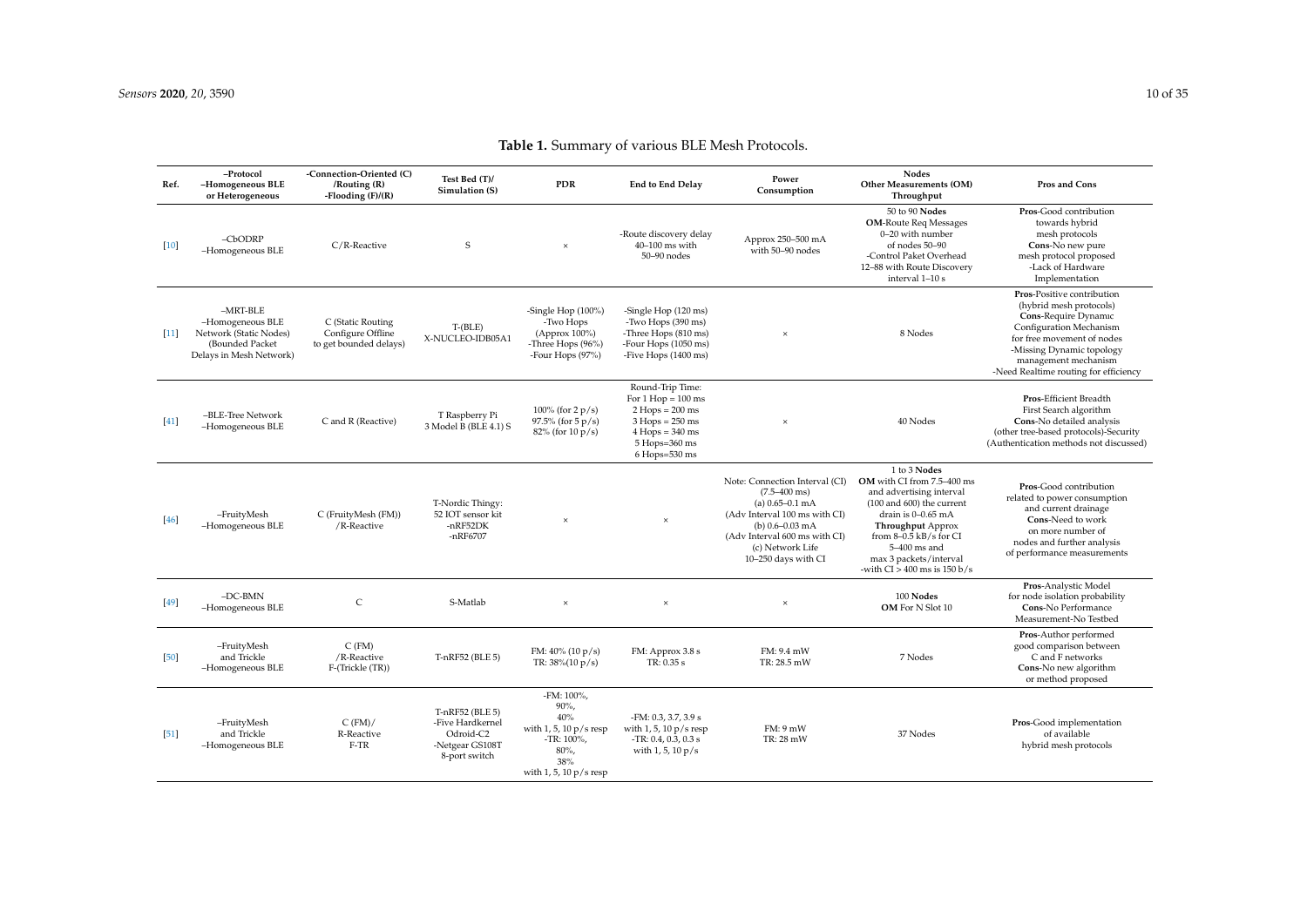**–Protocol**

**-Connection-Oriented (C)**

**Test Bed (T)/**

| ιy | Power<br>Consumption | <b>Nodes</b><br><b>Other Measurements (OM)</b><br>Throughput | <b>Pros and Cons</b>                                            |
|----|----------------------|--------------------------------------------------------------|-----------------------------------------------------------------|
|    |                      | $10M + 1.$                                                   | <b>Pros-Used network inference</b><br>for determination of node |

| Ref.   | -Homogeneous BLE<br>or Heterogeneous                                                          | /Routing (R)<br>-Flooding $(F)/(R)$                              | Test Bed (T)/<br>Simulation (S)                                                               | <b>PDR</b>                                                                                                                                                                                                  | <b>End to End Delay</b>                                                                                                             | Power<br>Consumption                                   | Other Measurements (OM)<br>Throughput                                                                                                                    | Pros and Cons                                                                                                                                                                                                                               |
|--------|-----------------------------------------------------------------------------------------------|------------------------------------------------------------------|-----------------------------------------------------------------------------------------------|-------------------------------------------------------------------------------------------------------------------------------------------------------------------------------------------------------------|-------------------------------------------------------------------------------------------------------------------------------------|--------------------------------------------------------|----------------------------------------------------------------------------------------------------------------------------------------------------------|---------------------------------------------------------------------------------------------------------------------------------------------------------------------------------------------------------------------------------------------|
| $[52]$ | -BLE Mesh<br>-Homogeneous BLE                                                                 | C/R-Reactive                                                     | T-<br>nRF52 (BLE 5)                                                                           | High                                                                                                                                                                                                        | Low                                                                                                                                 | $\times$                                               | 12 Nodes                                                                                                                                                 | Pros-Used network inference<br>for determination of node<br>settings and design choices<br>Cons-Require more experimentation                                                                                                                |
| $[53]$ | -K2 Pruning<br><b>Greedy Connect</b><br>and Dominator<br>-Homogeneous BLE                     | F-(Greedy Connect (GC)<br>K2 Pruning (KP)<br>Dominator(D))       | S-Matlab                                                                                      | -Area (330 $\times$ 330 msq)<br>K2: Approx 80%-8%<br>with packets $5-200$ p/s<br>GC:65%-8%<br>with packets $5-200$ p/s                                                                                      | $\times$                                                                                                                            | $\times$                                               | 1000 Nodes                                                                                                                                               | Pros-Comparative study<br>of various flooding techniques<br>Cons-No proposed protocol                                                                                                                                                       |
| $[54]$ | -D-AOMDV<br>-Homogeneous BLE                                                                  | F                                                                | S-Matlab                                                                                      | Approx 75%-88%<br>with number<br>of nodes 10-40                                                                                                                                                             | $\times$                                                                                                                            | $\times$                                               | 40 Nodes                                                                                                                                                 | Pros-Good Simulation<br>Results with 40 Nodes<br>Cons-Require Analysis of<br>more performance parameters                                                                                                                                    |
| $[55]$ | $-RT-BLE$<br>-Homogeneous BLE<br>(Static Nodes)<br>(Bounded Packet<br>Delays in Mesh Network) | C (Static Routing<br>Configure Offline<br>to get bounded delays) | $T-(BLE)$<br>X-NUCLEO-IDB05A1                                                                 | $\times$                                                                                                                                                                                                    | $20$ ms                                                                                                                             | $\times$                                               | 4 Nodes                                                                                                                                                  | Pros-Positive contribution<br>(hybrid mesh protocols)<br><b>Cons-Require Dynamic</b><br>Configuration Mechanism<br>for free movement of nodes<br>-Require Dynamic topology<br>management mechanism<br>-Need Realtime routing for efficiency |
| $[59]$ | $-BLE-PLC$<br>-Heterogenous                                                                   | C/R-Reactive                                                     | T-nRF52832 (BLE 5)<br>-PLC Modem<br><b>IEEE 1901</b><br>-Wiznet 5550                          | -BLE Node Distance 0.6 m,<br>transmit power -4 to 4 dBm<br>a. 93%-97.5%<br>(without wifi interference)<br>b. 91%-96.5%<br>(with wifi)                                                                       | -BLE Node Distance 0.6 m,<br>transmit power (-4 to 4 dBm)<br>a. $8.2 - 6.3$ ms (without wifi)<br>$b. 8.4 - 6.4$ ms (with wifi)      | ×                                                      | 12 Nodes                                                                                                                                                 | Pros-Good efficient smart cargo<br>Cons-Tested only<br>for PDR and Delay                                                                                                                                                                    |
| [61]   | $-OperaBLE$<br>-Heterogenous<br>(BLE, LoRaWAN, BAN)<br>(Mobile Nodes)                         | C/R-Reactive F                                                   | T-Arduino UNO<br>-BLE112 and CSRmesh<br>-Light Blue Bean<br>-Raspberry Pi 2 B<br>-LoRaWAN etc | <b>BLE</b> Mesh<br>-Supervisor Request/Response<br>100% and 92%<br>-Supervisor Taps (96%)<br>-Movements Tx:<br>(Approx $96\%$ )<br>OperaBLE<br>-Supervisor Taps (92%)<br>-OperaBLE movement<br>(Approx 90%) | <b>BLE</b> Mesh<br>-Requests<br>(Average Delay 0.347 s)<br>$-$ Taps $(1.407 s)$<br>-Movement<br>(Average time per<br>packet 0.290s) | OperaBLE<br>-Program Running 14 mA<br>-Sleep Mode 2 mA | <b>Nodes Not Mentioned</b><br><b>OM</b> Security at work<br>-Heart rate measure<br>(Error rate while<br>fatigued 6.5%<br>relaxed 1.05%<br>working, 2.9%) | Pros-Good Heterogenous<br>network for the industry<br>Cons-Require development of<br>coginitive systems for<br>intelligent support enhancement<br>-ML techniques can be<br>applied for movements<br>-Security can be improved               |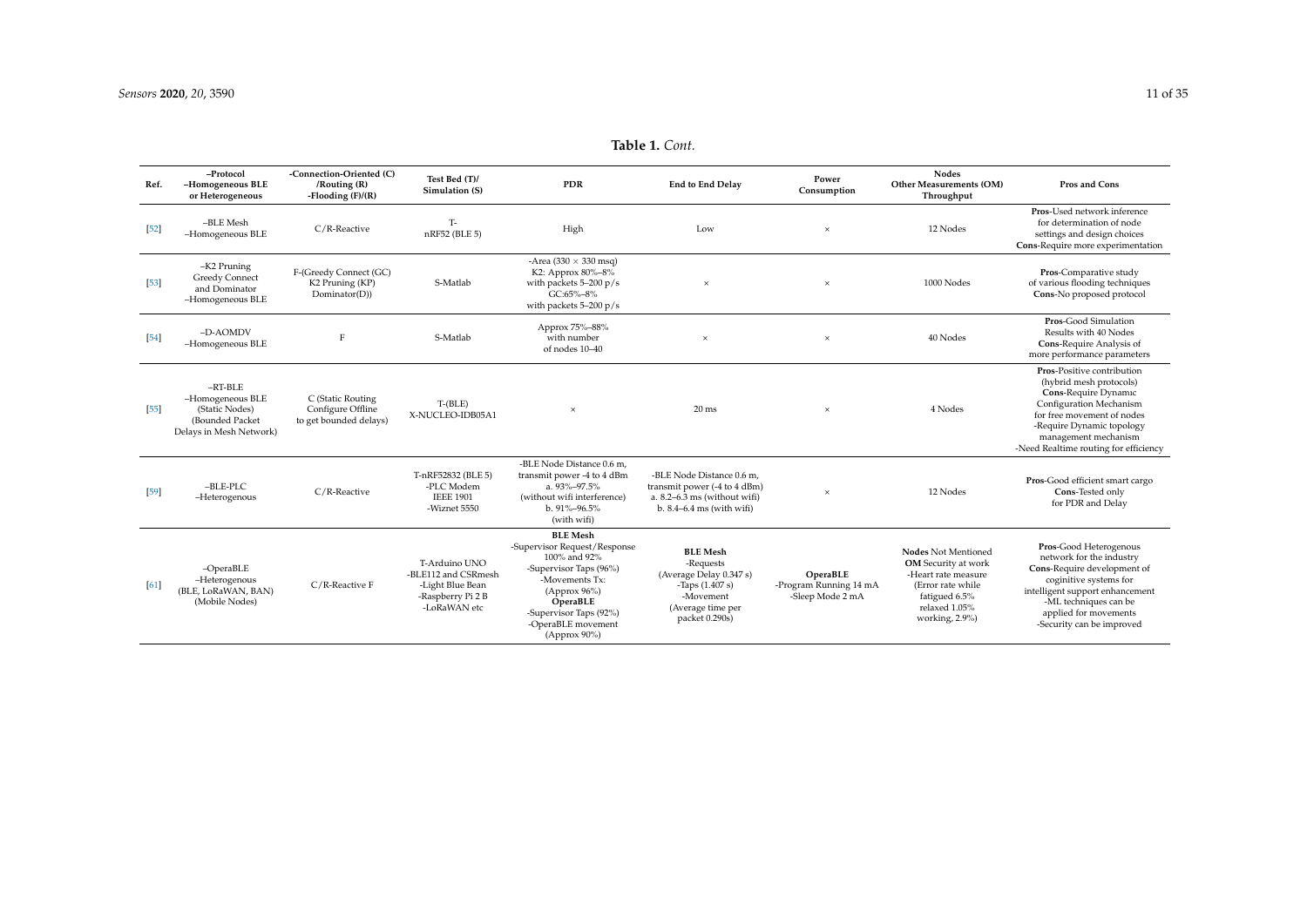There is a lack of support in BLE Mesh protocols for multi-hop and multicast packet forwarding, as the BLE specifications define broadcast and unicast transmissions. Multicasting provides an optimized approach for data delivery to a group of collaborating nodes. Such scenarios are often found in IoT applications, such as the control of a group of lights or the collection of sensor data for a Smart Home. Nonetheless, the proper discussion of multicast forwarding protocols is best done as a separate survey and is, therefore, not discussed in this paper.

Finally, further research into efficient distributed algorithms for mesh topology auto-configuration is needed for the bootstrapping of connectionless BLE Mesh networks.

# <span id="page-11-0"></span>**4. BLE Mesh Security Issues**

To understand the current state of the security challenges for BLE Mesh networks, it is necessary to first present an overview of Wireless Personal Area Network (WPAN) Networks attacks, in order to provide the context for categorizing BLE specific attacks and current BLE vulnerabilities. A summary of security features for BLE can be found in the Appendix [B.](#page-28-0) Figure [6](#page-11-1) provides an overview of the attacks affecting WPANs, as well as security threats that are specific to BLE.

<span id="page-11-1"></span>

**Figure 6.** Wireless Personal Area Network (WPAN) Attack Vectors.

*4.1. Common WPAN Network Attacks.*

4.1.1. Breach of Confidentiality

Breach of Confidentiality involves the release of sensitive information to unauthorized recipients [\[62\]](#page-32-8). Strong encryption techniques and passwords, multiple level authentication techniques, etc. can be used to mitigate such breaches.

Password Cracking

This type of attack can be performed using brute force. It can be performed online as well as offline, but offline attacks are more dangerous, since attackers can conduct password cracking until they succeeded [\[63\]](#page-32-9).

• Encryption Attacks

These attacks can target different network layers, i.e., physical, network, application layer, etc. In this kind of attack, the malicious node tries to decrypt encrypted data to obtain important information [\[63\]](#page-32-9).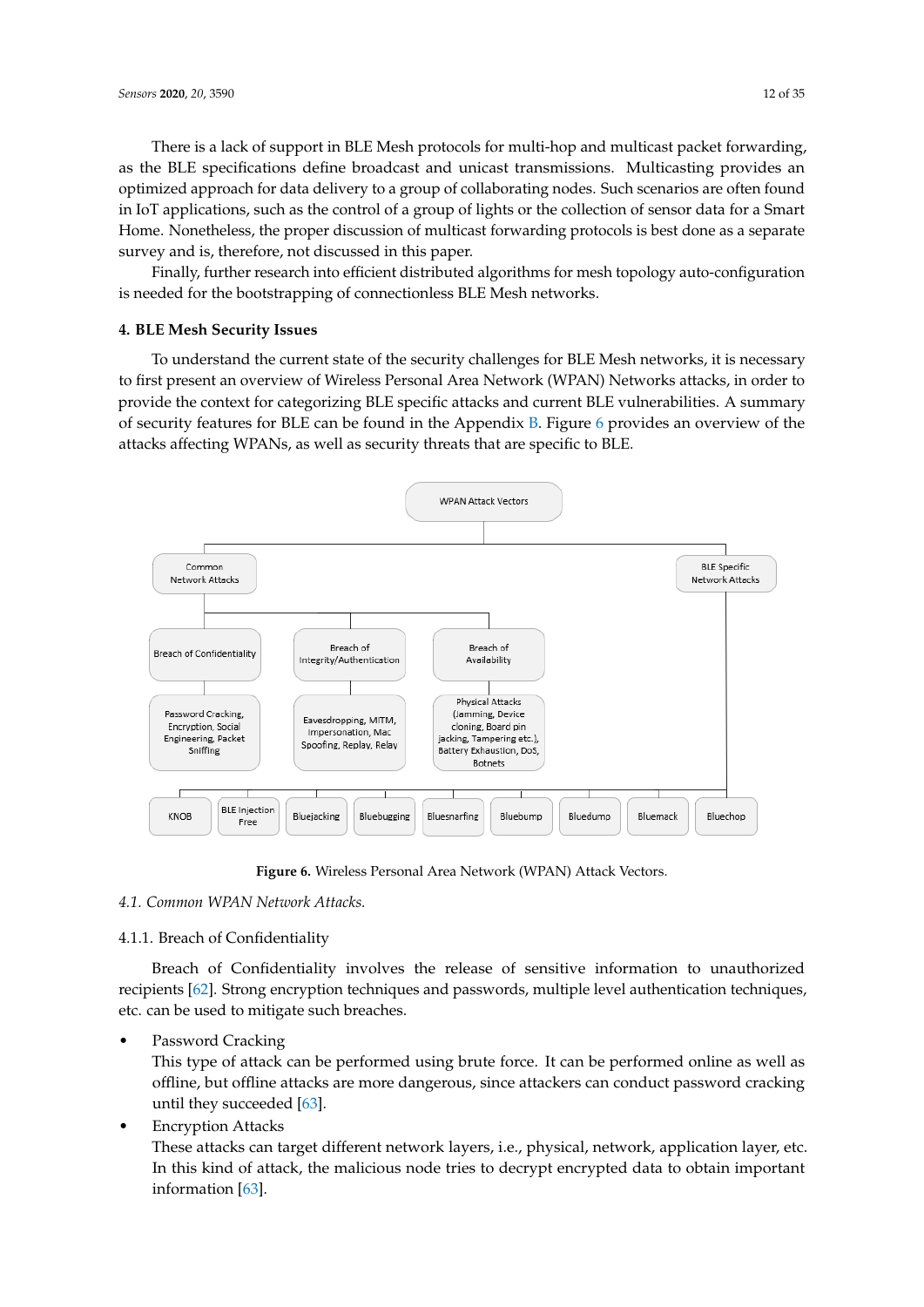# • Social Engineering Attacks

These attacks take advantage of interpersonal communications, where the attacker obtains important information, such as passwords via the gullibility of the target [\[63\]](#page-32-9). This can occur via the impersonation of a legitimate user to force a password reset for the target account. Similarly, passwords written and kept in exposed locations can also invite this kind of attacks.

Packet Sniffing Packet sniffing refers to capturing of network data packets during transit [\[64\]](#page-32-10). A packet sniffer is used to execute this attack.

# 4.1.2. Breach of Integrity/Authentication

Client and Server Authentication is considered to be the first layer of network protection [\[65\]](#page-32-11). It is to ensure end-to-end accuracy, trustworthiness, and validity of data transfers [\[66\]](#page-32-12). Moreover, some of the major attacks on network integrity [\[67\]](#page-32-13) are highlighted below.

• Eavesdropping Attacks

Eavesdropping attacks can be passive or active. An attacker quietly monitors message transmission and gathers useful information for the desired purpose in passive attacks [\[62\]](#page-32-8). In contrast, active attacks occur when fraudulent nodes participate in communications, posing as legitimate nodes to obtain important information for misuse.

• Man in the Middle (MITM) Attacks

In this type of attack, a malicious node inserts itself into the communications channel between two legitimate nodes, while maintaining the facade that they are communicating with each other directly [\[63\]](#page-32-9). In the case of BLE, both legitimate GAP central and peripheral nodes will be associated with the impostor node to monitor the messages between the two legitimate nodes.

**Impersonation Attacks** These assaults can be as simple as fake emails authorizing a malicious person as an authorized user to obtain credentials for system access [\[62\]](#page-32-8).

# • Mac Spoofing Attacks Media Access Control (MAC) is a form of impersonation attack, where the hard-coded address of the Network Interface Card (NIC) is modified to that for a legitimate device [\[62,](#page-32-8)[67\]](#page-32-13). This causes network equipment accept connections from, or to deliver data to the malicious device.

# • Replay Attacks A unique, genuine message is retransmitted, or it is delivered late to the destination, influencing the efficiency and operation of the system [\[62\]](#page-32-8).

• Relay Attacks

Relay attack is similar to MITM Attacks. A malevolent node inserts itself into the communications channel between two nodes and forwards copied information to another node for illegitimate use, without the original nodes being aware of the information leak [\[67\]](#page-32-13).

# 4.1.3. Breach of Availability

Data services should always be available and accessible to authorized users [\[64\]](#page-32-10). Common attacks that contravene data availability [\[68\]](#page-32-14) are presented below.

Physical Attacks

Physical attack refers to breaching of physical security protections, such as theft. It also includes the disruption of wireless communication channels, such as the use of radio frequency jamming attacks. In addition, device cloning, board pin-jacking, and device tampering attacks come under the umbrella of physical attacks [\[69\]](#page-32-15).

**Battery Exhaustion Attacks** WPAN devices are usually battery operated devices that enter sleep mode when inactive. Battery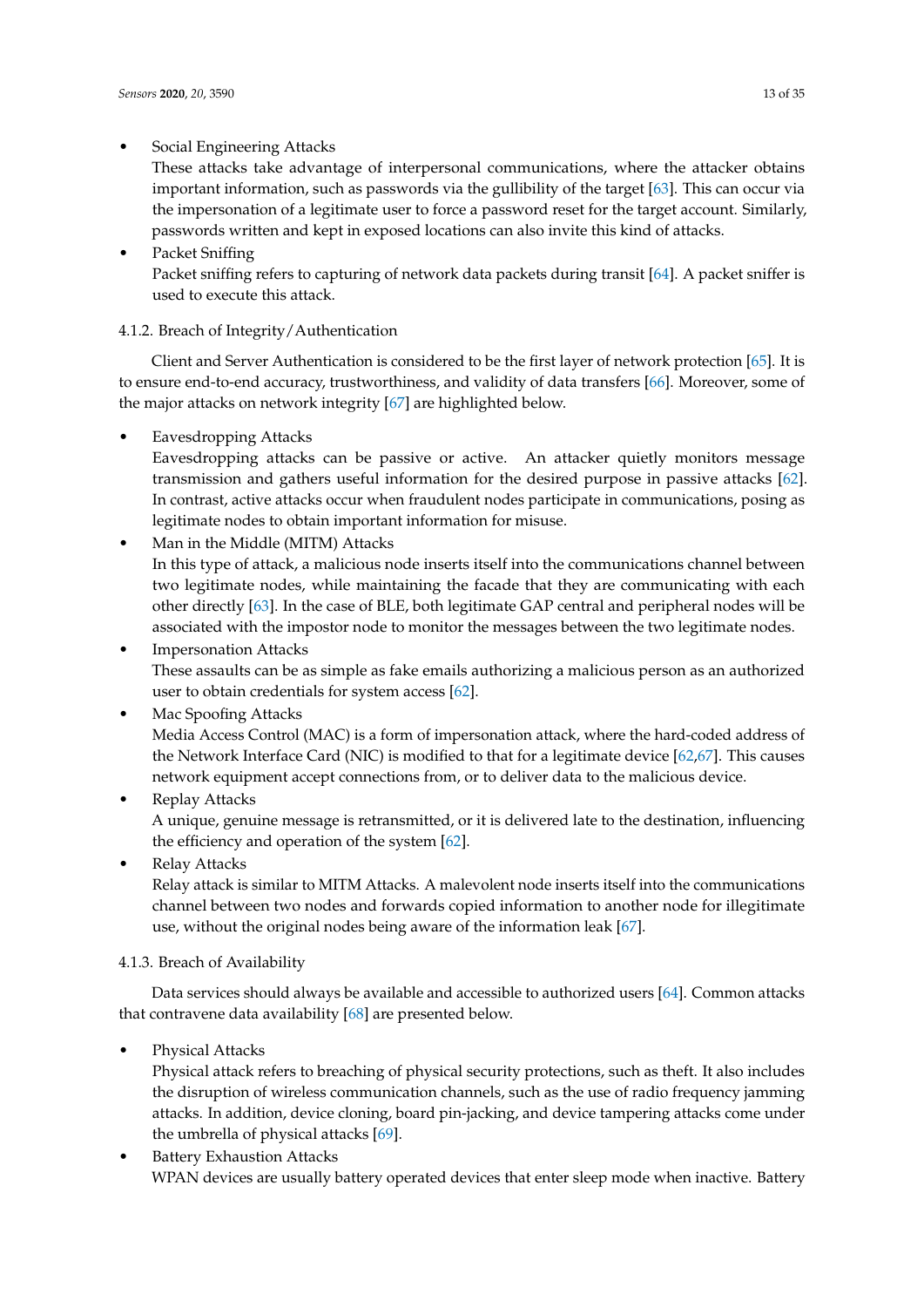Exhaustion Attacks force continuous fraudulent connection requests to drain the battery and cause the device to become unavailable.

• Denial of Service (DoS) Attacks

DoS Attacks occur when an attacker floods the device with continuous connection requests that consume an enormous amount of network bandwidth [\[70\]](#page-32-16). DoS occurs when legitimate requests are not serviced due to overload on the device.

**Botnets** 

Botnets are a collection of malware-compromised Internet-connected devices which enable hackers to take control of the devices [\[63\]](#page-32-9). An intruder usually takes advantage of a botnet to instigate the botnet attacks that result in credential and information leaks, unauthorized access, DoS attacks, etc.

Current research into IoT device security mostly focused on overcoming network-based attacks by addressing weaknesses in Integrity and Authentication verification protocols. Lai et al. proposed CPAL [\[71\]](#page-32-17), a secure roaming scheme for machine-to-machine communications that can partly mitigate MITM attacks. In addition, Lai et al. later developed GLARM [\[72\]](#page-32-18), a secured authentication system for machine-to-machine communications that can efficiently mitigate MITM attacks.

Chen et al. [\[73\]](#page-32-19) proposed S2M, an acoustic fingerprint-based authentication protocol that can deter against MITM and Replay attacks for wireless devices. Chuang et al. [\[74\]](#page-32-20) proposed a lightweight authentication protocol for IoT devices, which has the capability to do static as well as continuous and dynamic authentication. Moreover, it can protect against MITM, impersonation, eavesdropping, and replay attacks. Consequently, the proposed protocol by Chuang et al. [\[74\]](#page-32-20) appears to be suited for enhancing authentication features that are found in BLE nodes due to its lightweight design.

# *4.2. BLE Specific Network Attacks*

BLE devices are resource-constrained and therefore susceptible to additional attacks, which may not be easily exploited against resource-rich devices, according to Santos et al. [\[75\]](#page-32-21). Moreover, there are various new attacks that force key renegotiation in paired devices, one of the fundamental security mechanisms used in BLE. For example, the BLE Injection-Free attack developed by Santos et al., successfully forced Long Term Key (LTK) renegotiation for a connection despite unsuccessful attempts via other attack methods. Figure [6](#page-11-1) summarizes this and other BLE specific attacks [\[67\]](#page-32-13).

• Key Negotiation of Bluetooth (KNOB) Attack

In this kind of attack, an attacker without any prior knowledge of any encryption key or link can make two or more victims agree on an encryption key. Hence, an attacker might brute force the encryption key, decrypt ciphertext for eavesdropping, which then enables an attacker to send a message as a legitimate user. Additionally, all Bluetooth versions are susceptible to this attack [\[76\]](#page-32-22).

- **BLE Injection Free Attack** This attack uses MITM attacks as a vector to cause DoS in a BLE network [\[75\]](#page-32-21).
- Bluejacking Attacks

In this attack, a foe starts an assault by sending unsolicited data to the target user. Successful attacks insert fraudulent contacts into the victim's address book, similar to how portable phishing and spam attacks function [\[63\]](#page-32-9).

• Bluebugging

Bluebugging attack allows for an attacker to access the victim's cell phone commands and takes over the phone and short message service subsystems [\[63\]](#page-32-9). In this attack, the intruder can modify a list of contacts and record phone calls by eavesdropping on the call.

# • Bluesnarfing In this assault, an attacker obtains unauthorized access to a Bluetooth enabled device and steals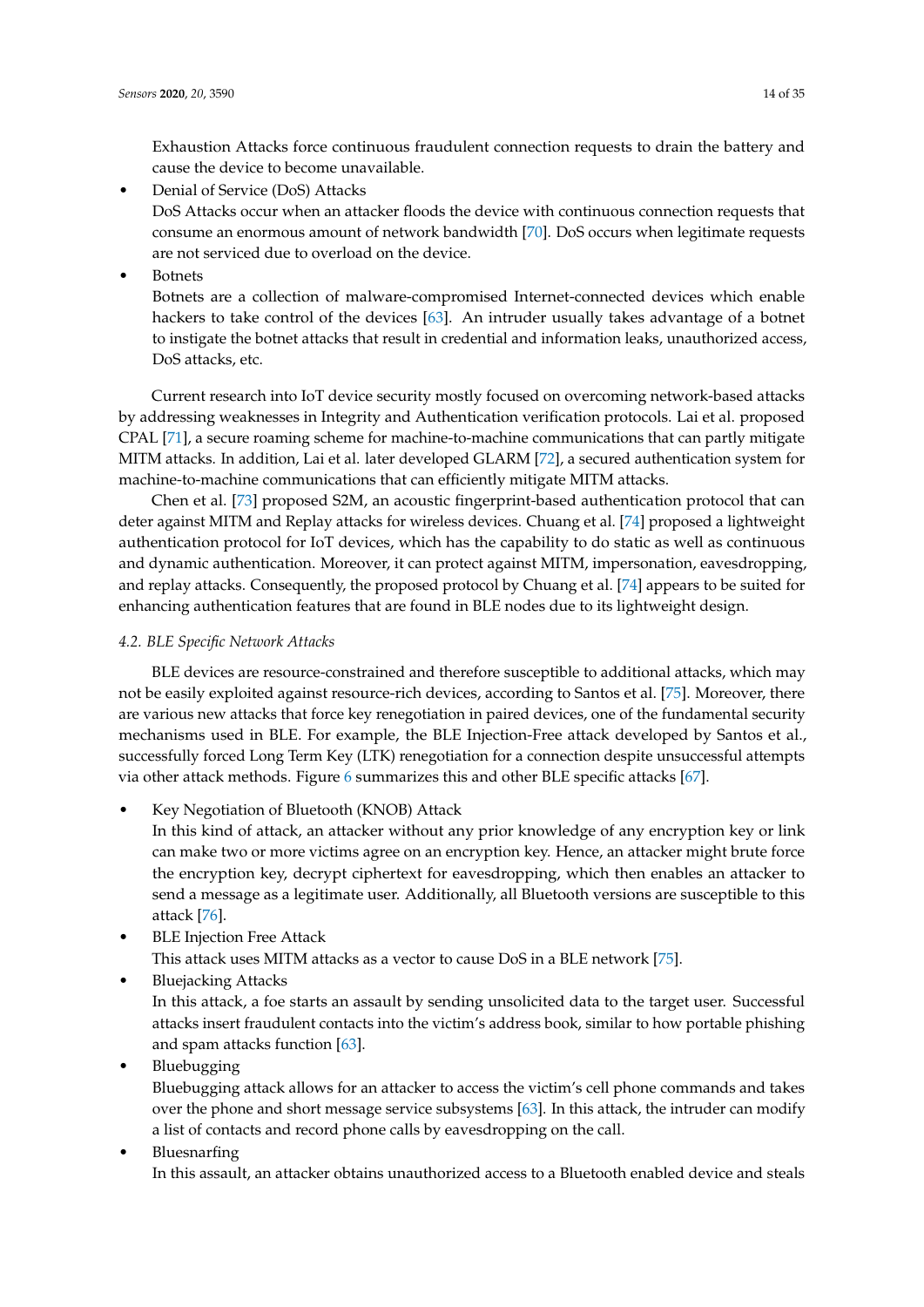information. This attack not only breaches authentication, confidentiality, availability, but also does not leave any fingerprints for auditing and forensic purposes [\[67\]](#page-32-13).

• Bluebump

This attack takes advantage of the weak Bluetooth link key-handling protocol, thus allowing an unauthorized device to access services as a legitimate user. Bump attacks can cause data theft and the manipulation of mobile internet connectivity services [\[67\]](#page-32-13).

• Bluedump

BlueDump is an attack where the attacker cause a Bluetooth device to abandon its link key and pair with the attacker's Bluetooth device instead [\[67\]](#page-32-13).

• Bluemack

It works like the Bluetooth Denial Of Service (DoS) assault, where a Bluetooth-equipped device is compromised via malformed requests from an attacker. The device becomes unresponsive and eventually stops working due to battery exhaustion [\[67\]](#page-32-13).

• Bluechop

The attacker uses an unassociated device to cause an existing slave node to disassociate from the master node to disrupt the operation of the piconet [\[67\]](#page-32-13).

### *4.3. Current BLE Vulnerabilities*

Because new vulnerabilities are continually being discovered and existing implementation-related vulnerabilities (which are not due to flaws in the protocol design) are fixed by vendors, it is not possible to provide a definitive list of BLE vulnerabilities. A recent report identified various Bluetooth security susceptibilities, collectively known as the SweynTooth exploits, resulting in DoS attacks on affected devices [\[12\]](#page-29-6). Figure [7](#page-14-0) summarizes these exploits.

<span id="page-14-0"></span>

**Figure 7.** SweynTooth BLE Exploits

### *4.4. Bluetooth Security Enhancements*

In view of the various Bluetooth security threats, efforts to improve the BLE security focused on enhancing authentication and improving the integrity of the scatternet formation process.

Yu and Wang [\[77\]](#page-32-23) proposed a security enhancement for the Bluetooth Topology Construction Protocol (BTCP) to secure scatternet formation. The protocol can overcome MITM attacks by ensuring proper authentication during the scatternet formation process. Similarly, Sadghzadh et al. [\[78\]](#page-33-0) proposed a security protocol for Bluetooth networks by combining encrypted key exchange protocols with a special focus on authentication.

Xu and Yu [\[79\]](#page-33-1) developed an enhanced Bluetooth pairing protocol that can mitigate MITM attacks. Existing solutions using Elliptic-curve Diffie–Hellman (ECDH) key agreement are strong against passive eavesdropping attacks, but cannot mitigate MITM attacks. The proposed protocol uses a strong public key exchange mechanism to protect against MITM, passive eavesdropping, replay, and impersonation attacks. Similarly, Diallo and Wajdi [\[80\]](#page-33-2) developed a protocol that implements double layered encryption to secure data communications. The proposed protocol avoids the weaknesses of Secure and Simple Pairing (SSP) by eliminating cleartext public key and password exchanges, and using Hash-based Message Authentication Code (HMAC) to prevent message tampering during the key exchange process.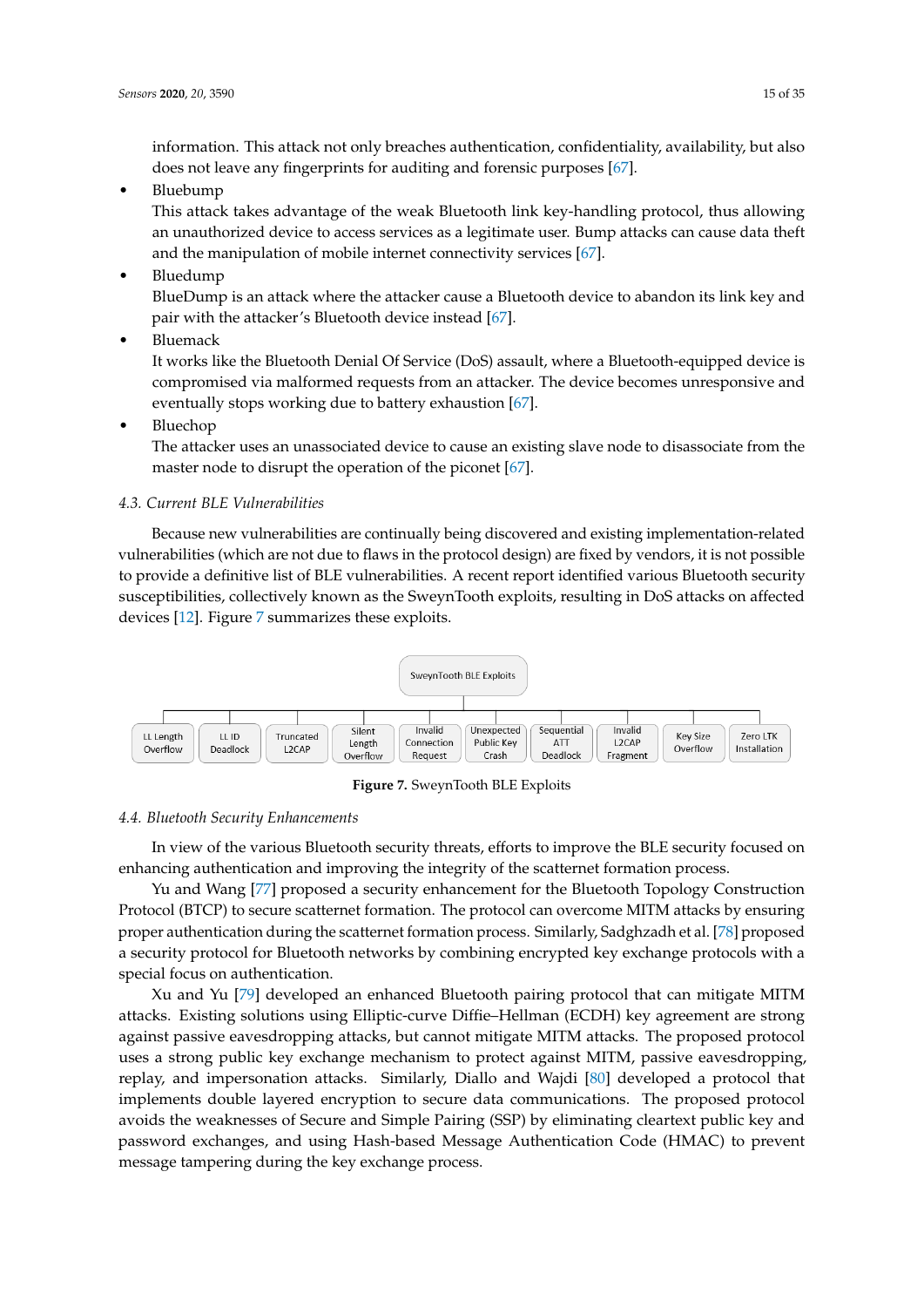**Sensors 2020**, 20, 3590 16 of 35

According to Fan et al. [\[81\]](#page-33-3), Bluetooth version 4 defines a Numeric Comparison (NC) pairing method that requires both input and output capabilities. They studied the shortcomings of a pin-based authentication model for a scenario in which one of two devices does not have an output capability.

Priyanka and Nagajayanthi [\[82\]](#page-33-4) developed a link-layer security mechanism for the Bluetooth stack to perform message authentication and integrity, prevent MITM attacks, and detect message alterations.

Nai and Yohan [\[83\]](#page-33-5) designed a lightweight Physical Unclonable Function (PUF)-based authentication protocol for joint authentication and maintenance of secrecy for the session key. The proposed protocol was used to implement a micropayment system, where users can securely perform transactions via BLE-enabled wearable devices. Subsequently, the authors verified that the developed system is capable of preventing session hijacking and bogus payment attacks, as well as traditional attacks, such as passive eavesdropping, replay, MITM, and impersonation attacks.

In contrast to the use of challenge-response-based algorithms, Cha et al. [\[84\]](#page-33-6) proposed a blockchain-enabled IoT gateway for BLE-based devices, in order to preserve user privacy and enforce user preferences when accessing IoT devices. Ethereum blockchain-based smart contracts are generated between the device and the IoT gateway to specify device information and device privacy policies. Users wishing to access the services provided by the IoT devices can specify their usage preferences as smart-contracts between the user and the blockchain-enabled IoT gateway. The gateway mediates transactions between the users and IoT devices, in order to protect the privacy of the users based on their specified usage preferences via the specified smart contracts.

<span id="page-15-0"></span>Table [2](#page-15-0) is a summary of the Bluetooth security enhancements.

| Ref. | Protocol      | <b>Attack Manipulation</b>                                                                                                                                                                                   |
|------|---------------|--------------------------------------------------------------------------------------------------------------------------------------------------------------------------------------------------------------|
| [77] | <b>BTCP</b>   | -Protocol to Secure Scatternet Formation<br>-Efficient Against MITM Attack                                                                                                                                   |
| [78] | RAP-BE        | -Combined encrypted key exchange protocols<br>-Efficient Against DoS and Relay Attacks                                                                                                                       |
| [79] | <b>SEBSPP</b> | -Utilized strong public key exchange mechanism to Mitigate MITM                                                                                                                                              |
| [80] | <b>SSBC</b>   | -Implements double layered encryption to secure data communications<br>-Efficient Against MITM and Passive Eavesdropping Attacks                                                                             |
| [81] | PBBPP         | -Analysis of the shortcomings of Pin-Based Authentication Model<br>-Handles Password Guessing Attack                                                                                                         |
| [82] | <b>ESBN</b>   | -Developed Link Layer Security Mechanism<br>-Battle against MITM and Message Alterations                                                                                                                     |
| [83] | PUF-AP        | -Physical Unclonable Function (PUF)-based authentication protocol<br>-Joint authentication and maintenance of secrecy for the session key<br>-MITM, Replay, Passive Eavesdropping, and Impersonation Attacks |
| [84] | BC-GW         | -Blockchain-enabled IoT gateway for BLE-based devices<br>-Preserve user privacy and enforce user preferences when accessing IoT devices                                                                      |

#### **Table 2.** Enhancements for Bluetooth Security.

#### *4.5. Relevance to BLE Mesh Networks*

Even though enhanced security features have been introduced in Bluetooth 4.2 and Bluetooth 5, BLE mesh networks are still vulnerable to security breaches. Authentication and Integrity protocols are mostly designed for bipartite communication flows. Because most of the proposals involve securing the pairing process between adjacent BLE nodes in a piconet or scatternet, additional research is needed to study the applicability and effectiveness of these algorithms for multihop BLE Mesh networks involving a large number of nodes.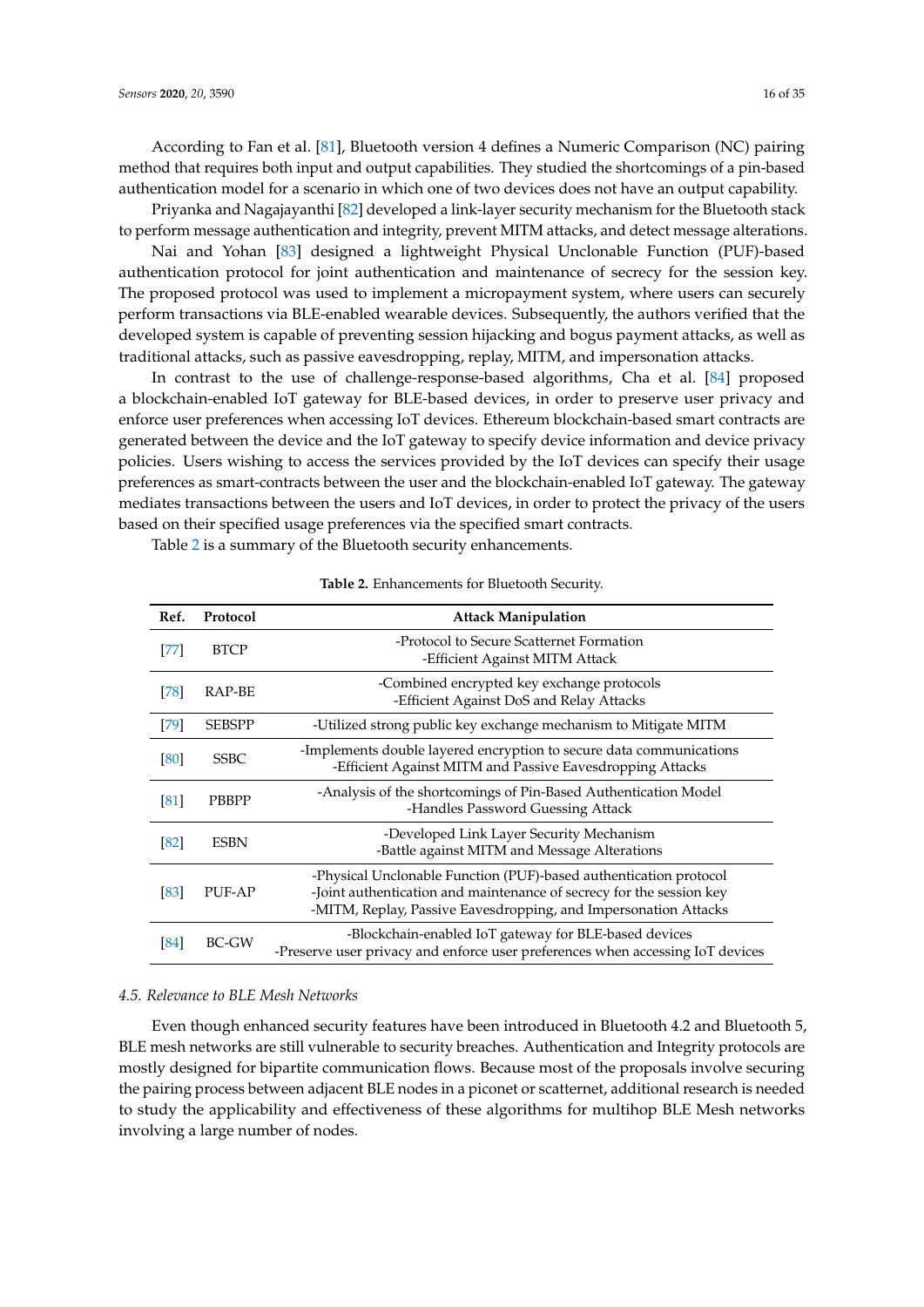<span id="page-16-0"></span>Because zero-day attacks are an ever present threat against interconnected IoT networks, it is necessary to adopt intrusion detection techniques to provide early warning against such threats. Due to the fact that research into Instursion Detection Systems (IDS) for BLE Mesh Networks is still in its infancy, a survey of techniques used by IDS for other more established wireless technologies, as shown in Figure [8,](#page-16-1) is expected to provide direction for further research in this area.

<span id="page-16-1"></span>An IDS is a hardware or software module that can monitor the network for any suspicious activity. If irregular activities were detected, the IDS will report the anomaly to the administrator or network operation centre (NOC) to take necessary action in response.



**Figure 8.** Intrusion Detection Systems (IDS) for related WSN technologies.

#### *5.1. IDS for IoT Networks*

In this paper, IoT Networks refer to networks that are less resource constrained when compared to WPAN-based networks. Typically, IoT devices use Ethernet or Wi-Fi technology for communications, and may also be mains-powered. Hence, they are not subject to the resource limitations that are experienced by battery-powered devices.

Prabavathy et al. [\[85\]](#page-33-7) devised an IDS based on fog computing while using an Online Sequential-Extreme Learning Machine (OS-ELM) algorithm to efficiently detect attacks in a large scale network of IoT-based devices. The use of distributed intelligence in local fog nodes resulted in a more efficient, flexible, interoperable system with 25% faster attack detection capability as compared with centralized approaches.

Choudhary and Kesswani [\[86\]](#page-33-8) designed the Key-Match (KMA) and Cluster-Based (CBA) IDS and IPS algorithms to defend against sinkhole and selective forwarding routing attacks, with high true positive detection rates. Tian et al. [\[87\]](#page-33-9) proposed an anomaly-based intrusion detection scheme by merging a deep-learning method (DLM) with a shallow-learning approach (SLA). In the proposed framework, the DLM uses a deep auto-encoder for feature learning, whereas the SLA consist of a Support Vector Machine (SVM) implementing an Artificial Bee Colony (ABC) algorithm parameters optimization while using Five-fold Cross Validation (5FCV). The proposed framework performed better than the Principal Component Analysis (PCA)-based approach.

DoS attacks represent one of the main source of attacks on IoT infrastructures. According to Jan et al. [\[88\]](#page-33-10), the presented IDS techniques cannot fully prevent intrusions. The authors proposed a very lightweight Machine Learning (ML)-based approach for the detection of unwanted data injection by attackers. The received data attributes were used as inputs to the SVM classifier, to achieve effective intrusion detection in IoT networks. SVM was found to be more accurate when compared with competing Neural Network (NN), k-Nearest Neighbor (k-NN), and Device Tree (DT) approaches.

Anthi et al. [\[89\]](#page-33-11) developed a three-layer IDS that monitors the normal behavior of each IoT device in the network, identify malicious packet transmission, and performs attack detection while using a supervised machine learning approach. The proposed system was evaluated using twelve types of attacks from four categories of network exploits, i.e., DOS, MITM, reconnaissance, and replay attacks, in a smart home testbed comprising of eight IoT devices.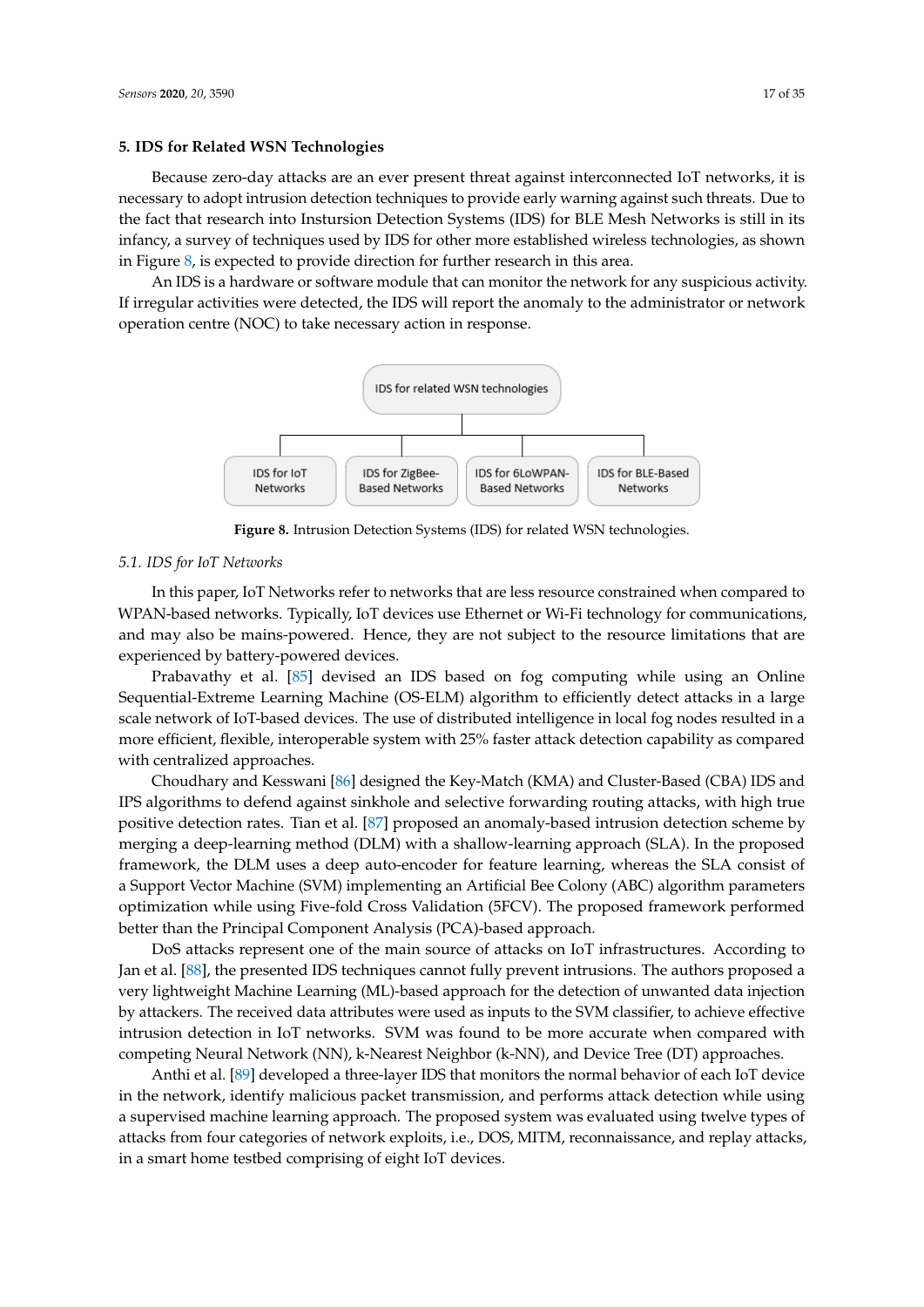Zolanvari et al. [\[90\]](#page-33-12) analyzed the most common protocols utilized by Supervisory Control And Data Acquisition (SCADA) Industrial Internet of Things (IIoT) devices for security vulnerabilities. The use of machine learning techniques to protect against attacks, such as backdoors, command, and SQL injection attacks were studied using a testbed.

Liang et al. [\[91\]](#page-33-13) analyzed and discussed the trade-offs inherent in the use of machine learning in general, as well as from the security perspective. The use of machine learning has improved IDS detection rates for IoT. However, there are inherent weaknesses in the machine learning approach, where the training datasets used for machine learning can be subverted to facilitate attacks against the IoT infrastruture.

In contrast, You et al. [\[92\]](#page-33-14) concluded that rule-based monitoring solutions for IoT intrusion detection outperformed anomaly-based detection approaches. Sharma et al. [\[93\]](#page-33-15) designed a Behavior Rule-based intrusion detection methodology (BRIoT) for mission-critical cyber-physical systems. Based on the operation profile of IoT device, BRIoT will automatically generate a set of requirements and behavior rules, verify the generated rules, and convert them into a state machine for runtime intrusion detection.

Alhakami et al. [\[94\]](#page-33-16) proposed a Bayesian-based approach for IDS while using the Infinite Bounded Generalized Gaussian mixture (InBGG) model. The model incorporated a feature selection mechanism to remove extraneous features that can compromise the model's accuracy and efficiency. A comparative analysis using different data sets (KDDCup'99, KYOTO 2006+, and ISCX) demonstrated the effectiveness of the InBGG model in terms of a better False Positive Rate (FPR) and Accuracy results.

Arshad and Azad [\[95\]](#page-33-17) proposed an IDS combining host and network-based frameworks for more efficient and accurate detection capabilities. The proposed system can detect multi-staged attacks on the IoT infrastructure via its combined approach. Various attack scenarios were evaluated while using the Contiki OS simulator (Cooja) with good performance and effectiveness.

Abhishek et al. [\[96\]](#page-33-18) proposed a Generalized Likelihood Ratio Test (GLRT) for detecting attacks on communication links between IoT devices and Access Points, by examining the uplink unicast packet retransmission ratios that arise from relay-node packet drops, and downlink and broadcast packet drop ratios experienced by the IoT devices. The proposed approach was able to reduce the number of false alarms and missed detections.

According to Choi et al. [\[97\]](#page-33-19), IDS systems for the IoT environment based on pattern matching and behavior-based statistical methods were less effective when compared to their proposed onotology reasoning approach for access control. Their model defined context inference rules for a cloud-based IoT security provisioning framework, evaluated in a smart meter-based power delivery system scenario. The proposed system was able to achieve high intrusion detection rates while using the developed inference rules.

In contrast, Nguyen et al. [\[98\]](#page-33-20) proposed the use of software-defined networking (SDN), network function virtualization (NFV), and machine learning-based detection for implementing IDS solutions, due to their performance advantages. SeArch, a Network-based Intrusion Detection System for a SDN-based cloud IoT environment, comprises of tiered layers of nodes that collaborate to detect irregularities and devise mitigation policies for the IoT gateway devices to stop intrusions.

Table [3](#page-18-0) summarizes the various IDS proposals for IoT Networks.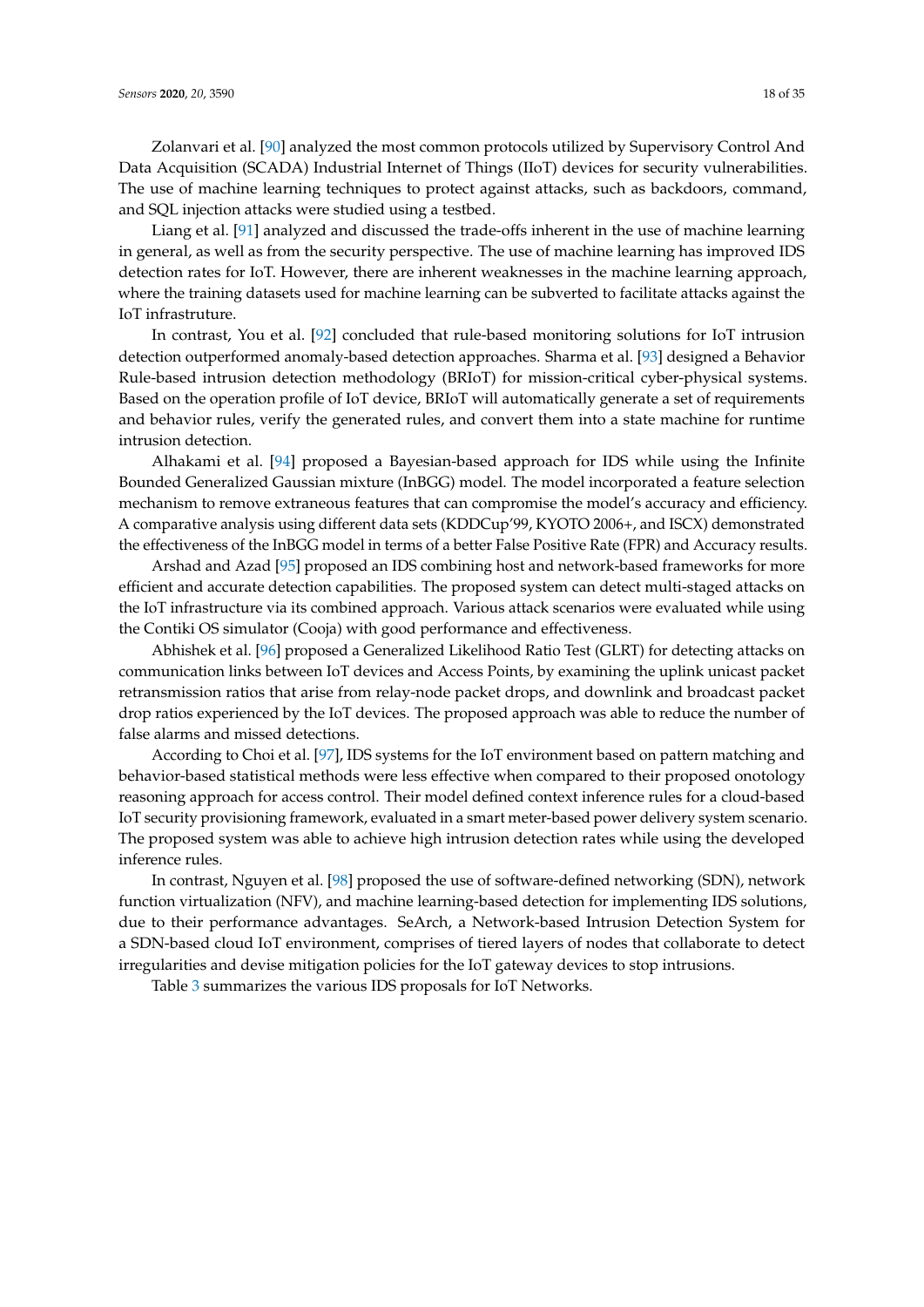<span id="page-18-0"></span>

| Ref.   | Protocol     | <b>IDS</b> Method                                                                                      | Methodology                                                                                                                | <b>Attacks Mitigated</b>                                                                                        | Results and Potential Improvements                                                                                                                                                                            |
|--------|--------------|--------------------------------------------------------------------------------------------------------|----------------------------------------------------------------------------------------------------------------------------|-----------------------------------------------------------------------------------------------------------------|---------------------------------------------------------------------------------------------------------------------------------------------------------------------------------------------------------------|
| [85]   | FogComp-IDS  | OS-ELM                                                                                                 | <b>Used Fog Computing</b>                                                                                                  | Cyber                                                                                                           | -False Positive Result (FPR) very low, 25% Faster detection rate<br>-Next step prediction is required to react proactively to the attacks                                                                     |
| [86]   | KMA and CBA  | KMA with Hash values<br>CBA with path matrix                                                           | Technology utilized 6LoWPAN                                                                                                | Routing (Sinkhole and Selective forwarding)                                                                     | <b>KMA</b><br>50% to 80% True Positive Result (TPR)<br><b>CBA</b><br>76% to 96% TPR<br>-In depth comparative analysis -Only covering few attacks                                                              |
| 871    | DLM-SLA-IDS  | Anomaly-Based                                                                                          | Dataset UNSW-NB 15<br><b>Detection Model</b><br>-Merged DLM and SLA Algorithm<br>-DLM is Deep auto-encoders<br>-SLA is SVM | General coverage for all attacks                                                                                | -Proposed method better than other PCA-based and ML methods<br>-Require more accuracy and low FPR rate                                                                                                        |
| [88]   | <b>LWIDS</b> | Supervised Machine<br>learning-based approach                                                          | -Lightweight detection<br>-Used Machine learning based SVM                                                                 | DoS                                                                                                             | Proven that: Good packet arrival rate and<br>SVM based classifier is good for detection<br>Lacks security parameters policy                                                                                   |
| [89]   | Three-LIDS   | Three layered IDS                                                                                      | -Reporting Normal behavior of nodes<br>-Detect malicious packet<br>-Attack detection                                       | DoS, MITM, reconnaissance and replay                                                                            | Accuracy<br>-Reporting: 96.2%<br>-Malicious Packet: 90%<br>-Attack Detection: 98%<br>Lacks real time implementation                                                                                           |
| [90]   | ML-IDS       | Machine Learning Based method                                                                          | Common Protocols Analysis<br>used for SCADA IIOT devices                                                                   | Backdoor, Command and SQL injection                                                                             | Capable of handling new attacks like Backdoor, Command, SQL injection<br>Require hybrid model for better performance                                                                                          |
| $[92]$ | MD-CPS       | <b>Behavior Rule</b><br>Specification-based                                                            | <b>Unmanned Aerial Vehicle</b>                                                                                             | Zero-day attacks                                                                                                | High detection and prediction<br>Lacks comparative analysis of other methods and datasets                                                                                                                     |
| $[93]$ | BRIoT        | -Behavior Rule Specification-based<br>-For Mission Critical<br>Cyber Physical System<br>-Exploited UAV | -Unmanned Aerial Vehicle<br>-For Mission Critical<br><b>Cyber Physical Systems</b>                                         | Zero-day attacks                                                                                                | BRIoT outperformed its predecessor BRUIDS<br>Require more analysis for FPR, FNR viz-a-viz memory, overheads etc                                                                                               |
| [94]   | InBGG        | -InBGG Bayesian-based approach<br>-Gaussian-based                                                      | -Feature selection mechanism<br>-Utilized datasets<br>KDDCup'99, KYOTO 2006+, ISCX                                         | Cyber attacks                                                                                                   | <b>InBGG Accuracy</b><br>KDDCup'99: 84.06%<br>Kyoto 2006+: 88.13%<br>ISCX: 91.82<br><b>InBGG FPR</b><br>KDDCup'99: 16.02%<br>Kyoto 2006+: 13.39%<br>ISCX: 8.37%<br>Require experimentation with more datasets |
| [96]   | <b>GLRT</b>  | Generalized likelihood ratio test                                                                      | Three points disturbances<br>detection i.e., unicast packet uplink,<br>downlink and broadcast                              | Battery Exhaustion and Relay attacks                                                                            | -Negligible false alarm<br>-Slight missed detection probability<br>Not good where subgroup of IoT devices are under attack                                                                                    |
| $[97]$ | <b>OBSCR</b> | Access Control technique<br>using ontology reasoning                                                   | -Analytical vulnerability analysis<br>-Utilized smart meter<br>-Context Inference Rules                                    | Generally, covers all major attacks and<br>Memory dump, Port access<br>Data sniffing, Software Protocol, ZigBee | Proposed system results<br>a. 87.5%<br>b. 91.1%<br>c. 92.5%<br>d. 86.1%<br>e. 78.4%<br>f. 91.5%<br>More detailed analysis of power system and their vulnerabilities                                           |
| [98]   | SeArch       | Network-based ID (NID)                                                                                 | NID system for<br>SDN-based Cloud IoT                                                                                      | Cyber attacks                                                                                                   | Detections: 95.5%<br>Overheads: 8.5% to 15%<br>Requirement to improve overheads to make IDS power efficient                                                                                                   |

# **Table 3.** Summary of Internet of Things (IoT)-Based IDS Systems.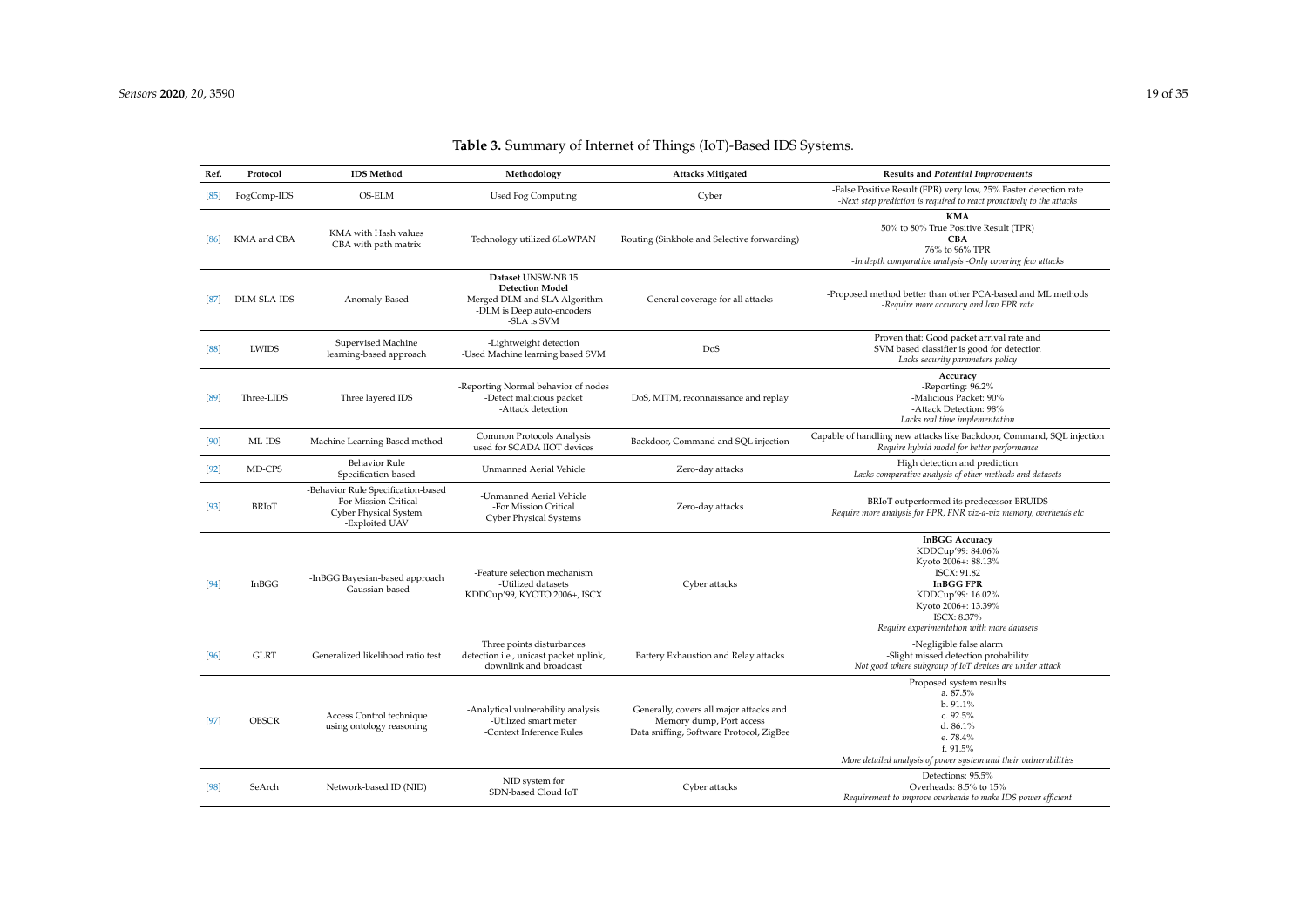### *5.2. IDS for ZigBee-Based Networks*

Zigbee is a commonly used WPAN Mesh protocol due to its shared-access radio channel model that is based on the IEEE 802.15.4 standard. Because Zigbee devices are often battery-powered, it experiences various resource constraints. Zigbee is a competing technology to BLE in terms of coverage and use cases. This section examines the various IDS solutions proposed for Zigbee Mesh Networks.

Jokar et al. [\[99\]](#page-33-32) highlighted the vulnerability of Home Area Networks (HAN) that participate in a smart grid environment. The expected behavior of IEEE 802.15.4 devices was extracted from the standard as specifications, in order to enable the proposed IDS to detect anomalies due to physical and MAC layer attacks against Zigbee-based networks. The system was shown to provide good protection against known and unknown anomalous events and attacks. Similarly, Stelte and Rodosek [\[100\]](#page-33-33) proposed an anomaly-based IDS to protect ZigBee-based WSN nodes against KillerBee supported threats.

Anomaly-based detection was also adopted by Baalbaki et al. [\[101\]](#page-34-0) for their proposed ZigBee IDS. The system was able to detect different attacks, such as DoS, flooding, and pulse DoS, with a high detection rate and low false positive rate, when compared with signature and specification-based IDS approaches. In contrast, Maphatsoe and Masinde [\[102\]](#page-34-1) used fuzzy logic reasoning methods in their anomaly detection algorithm to achieve better efficiency in detecting flooding attacks during the node discovery and association processes, in comparison to existing solutions.

Jokar et al. [\[103\]](#page-34-2) combined a model-based IDS with a machine learning-based IPS into their proposed security system for ZigBee-based HANs. Their proposed system utilized both the Smart Energy Profile 2 and the IEEE 802.15.4 specifications to define the expected behavior profiles for their models.

Wormhole attacks are a major threat to WSNs due to its multi-hop nature, according to Jegan and Samundiswary [\[104\]](#page-34-3). The authors proposed the use of an optimized trust-based watchdog mechanism in their Energy Efficient IDS (EE-IDS) for Zigbee-based networks. The proposed system was evaluated for static and mobile Zigbee networks in terms of its effectiveness in detecting wormhole attacks. The EE-IDS module was further augmented with the Energy-Efficient IDS with Energy Prediction (EE-IDSEP) module [\[105\]](#page-34-4) to protect against wormhole and DDoS attacks. The system was able to detect wormhole attacks against Ad-hoc On-Demand Distance Vector (AODV), Shortcut Tree Routing (STR), and Opportunistic Shortcut Tree Routing (OSTR) protocols, while the DDoS attack detection performance was better than the performance of Energy Efficient Trust System (EE-TS).

Chen et al. [\[106\]](#page-34-5) noted that Low-rate DoS (LDoS) attacks are new types of WSN attacks that are difficult to detect. The authors proposed effective algorithms for LDoS detection in Zigbee WSN by combining Hilbert–Huang Transforms (HHT) with Trust Evaluation (TE) approaches. Therefore, the algorithms are suitable for incorporation into IDS for detecting such attacks.

Table [4](#page-20-0) summarizes the various IDS proposals for Zigbee Networks.

#### *5.3. IDS for 6LoWPAN-Based Networks*

6LoWPAN is a protocol stack developed by the Internet Engineering Task Force (IETF) to support IPv6 packet transmissions over WPANs. While there is intersection between 6LoWPAN networks and other non-IPv6 WPAN networks, IPv6 support introduces additional issues that merit a separate discussion section.

Kasinathan et al. [\[107\]](#page-34-6) designed an IDS for 6LoWPAN for the ebbits network framework based on Suricata to detect DoS attacks. The proposed Network-based IDS runs on a host computer to collect data from various IDS Probes installed in the 6LoWPAN network, to avoid overloading 6LoWPAN devices with limited processing capabilities.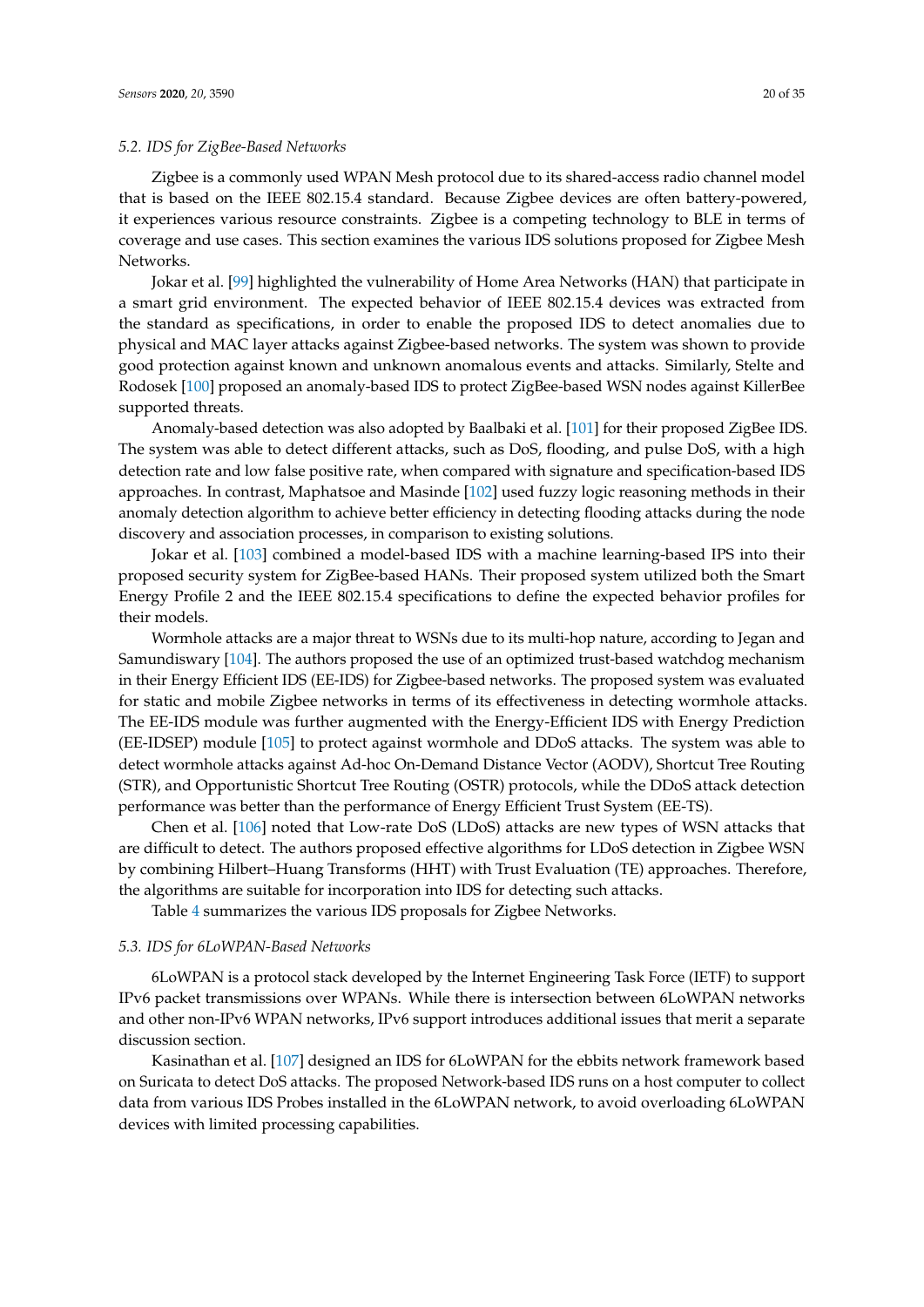<span id="page-20-0"></span>

| Ref.    | Protocol        | <b>Simulation or Testbed</b> | <b>IDS</b> Method                     | Methodology                                                           | <b>Attacks</b>                                              | Results and Potential Improvements                                                                                                               |
|---------|-----------------|------------------------------|---------------------------------------|-----------------------------------------------------------------------|-------------------------------------------------------------|--------------------------------------------------------------------------------------------------------------------------------------------------|
| $[99]$  | SID-HAN         | Simulation (NS2)             | Layered Specification-based           | IEEE 802.15.4 Standard<br>Normal behaviors                            | ZigBee Mac and Physical Layer                               | System capable to detect several<br>known and unknown attacks efficiently<br>Require:<br>-IDS for upper layers of ZigBee<br>-Testbed experiments |
| $[100]$ | TA-ZB           | Simulation (Avrora)          | Anomaly-based                         | -Analysis of KillerBee framework<br>-Implemented IDS in ZigBee radio  | KillerBee-Association flooding<br>and packet replay attacks | -Efficient attack detection<br>-Broad spectrum attack analysis is required                                                                       |
| $[101]$ | ABAS            | Testbed                      | Anomaly-based                         | Comparison Analysis<br>with Signature and Specification               | DoS, Flooding and Pulse DoS                                 | 0% FPR for known attacks<br>95% FPR for unknown attacks                                                                                          |
| $[102]$ | FL-IDS          | Simulation                   | Fuzzy Logic                           | Asymptotic Analysis                                                   | Flood                                                       | -Require more mathematical and comparison analysis<br>-Require analysis of more attacks                                                          |
| [103]   | HAN-IDS-IPS     | Simulation                   | Model-based IDS<br>ML based IPS       | Design for PHY and MAC Layers<br>of ZigBee HAN                        | Cyber Attacks                                               | Efficient in detecting<br>Cyber based attacks<br>Require Testbed Analysis                                                                        |
| $[104]$ | EE-IDS          | Simulation                   | Optimized watchdog<br>mechanism (OWM) | OWM (trust-based method)                                              | Worm Hole                                                   | Good energy consumption, PDR, end-end delay<br>Proposed system evaluation against mobility models                                                |
| $[105]$ | <b>EE-IDSEP</b> | Simulation (NS2)             | <b>Energy Efficient Trust</b>         | -Developed two modules EE-IDS<br>and EE-IDSEP<br>-Comparison Analysis | Worm Hole and DDOS                                          | Proposed protocol efficiency increased by<br>23% (AODV), 28% (STR), 33% (OSTR)<br>Proposed system evaluation against mobility models             |
| [106]   | HHT-TE-IDS      | Simulation and Test Bed      | HHT and EMD                           | Scalable HHT-based                                                    | <b>LDoS</b>                                                 | Capable of detecting<br>Low Rate DoS attack                                                                                                      |

# **Table 4.** Summary of ZigBee-based IDS.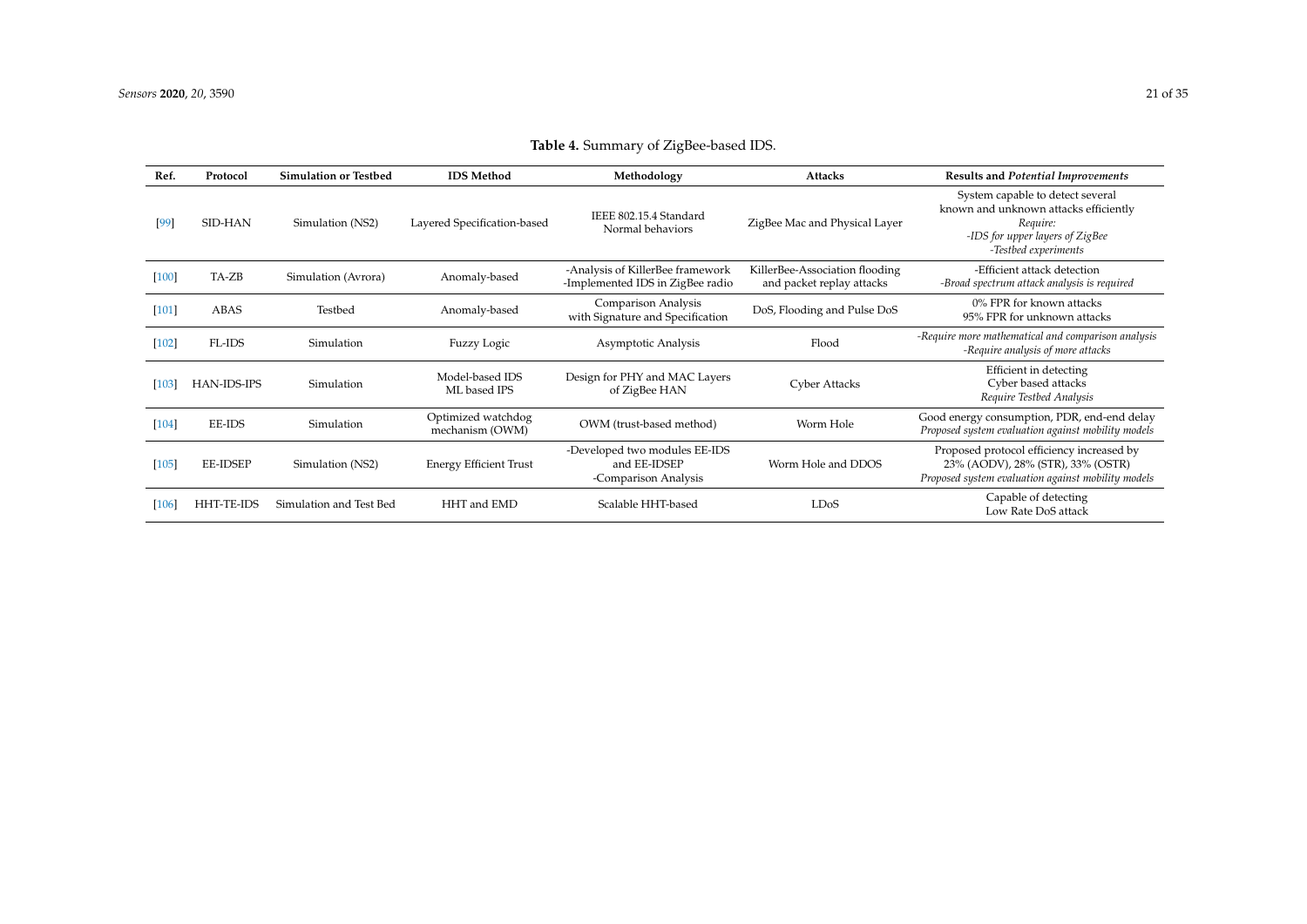Cervantes et al. [\[108\]](#page-34-13) proposed intrusion detection of sinkhole attacks on 6LoWPAN for internet of things (INTI), an IDS for detecting sinkhole attacks on 6LoWPAN routing services. The system incorporated watchdog, reputation, and trust metrics in order to characterize the behavior of devices, thereby improving the attack detection rate while reducing the false positives and false negatives.

However, Surendar and Umamakeswari [\[109\]](#page-34-14) noted that techniques used by SVELTE and INTI require significant resources and experienced high packet drop ratios. Their proposed Intrusion Detection and Response System (InDRES) utilized a constraint-based specification model in order to provide better sinkhole attack detection with less overhead and energy consumption.

Napiah et al. [\[110\]](#page-34-15) proposed the Compression Header Analyzer Intrusion Detection System (CHA-IDS), which utilized both anomaly and signature-based approaches to verify 6LoWPAN compression header data, to protect against 6LoWPAN routing attacks. The Machine-learning classifier used by CHA-IDS was trained while using the 6LoWPAN compressed headers to avoid header decompression overheads.

Althubaity et al. [\[111\]](#page-34-16) proposed an Authenticated Rank and routing Metric (ARM), a hybrid specification-based IDS, in order to protect against routing attacks against RPL (Routing Protocol for Low-power and lossy networks) used in a IPv6 over Time-Slotted Channel Hopping (6TiSCH) network. The 6TiSCH standard defines the transport of 6LoWPAN traffic over an IEEE 802.15.4e WPAN, and it is susceptible to RPL topology attacks. The proposed ARM IDS was able to prevent fraudulent nodes from inserting themselves into the RPL topology, while requiring low overhead.

Farzaneh et al. [\[112\]](#page-34-17) proposed a distributed lightweight anomaly-based IDS using the standard deviation of received RPL control message time intervals as threshold values to facilitate anomaly detection. The threshold-based approach consumes very little overhead and can, therefore,be deployed in large 6LoWPAN networks.

Nonetheless, most of the available IDS solutions can detect attacks, but cannot quantify the attack severity [\[113\]](#page-34-18). Ramos et al. proposed the Node Security Quantification (NSQ) probabilistic model to quantitatively evaluate the severity of an attack on affected networks. The attack severity is quantified while using the Message Security Value (MSV) and the Damage Level (DL) to determine the impact of compromised nodes on the integrity of data sent via the network.

Table [5](#page-22-0) summarizes the features of IDS solutions for the 6LoWPAN environment.

# *5.4. IDS for BLE Networks*

In this section, we have surveyed the latest available works that are related to IDS in BLE-based networks.

Early work on Bluetooth IDS by OConnor and Reeves [\[114\]](#page-34-19) used a Network-based IDS to monitor Bluetooth communications traffic in nearby devices in order to detect malicious behavior, by utilizing a pattern matching approach. The weakness of the proposed system was that it could only detect known attacks and is therefore unable to deal with zero-day attacks.

Guo et al. [\[115\]](#page-34-20) proposed threshold-based IDS and IPS algorithm to mitigate battery exhaustion attacks in BLE networks. Malicious nodes are blacklisted in order to prevent them from accessing the BLE scatternet. The proposed method was able to reduce the impact of such attacks and substantially increase the network lifetime.

Mateusz and Michal [\[116\]](#page-34-21) proposed a anomaly-based IDS for BLE Mesh nodes. A machine-learning traffic classification algorithm was used to detect malevolent behavior, while using distributed watchdogs for cooperative attack detection. Simulation and testbed results confirmed the importance of watchdog location selection to ensure the effectiveness of the IDS.

Table [6](#page-23-0) is a summary of BLE-based IDS research to date.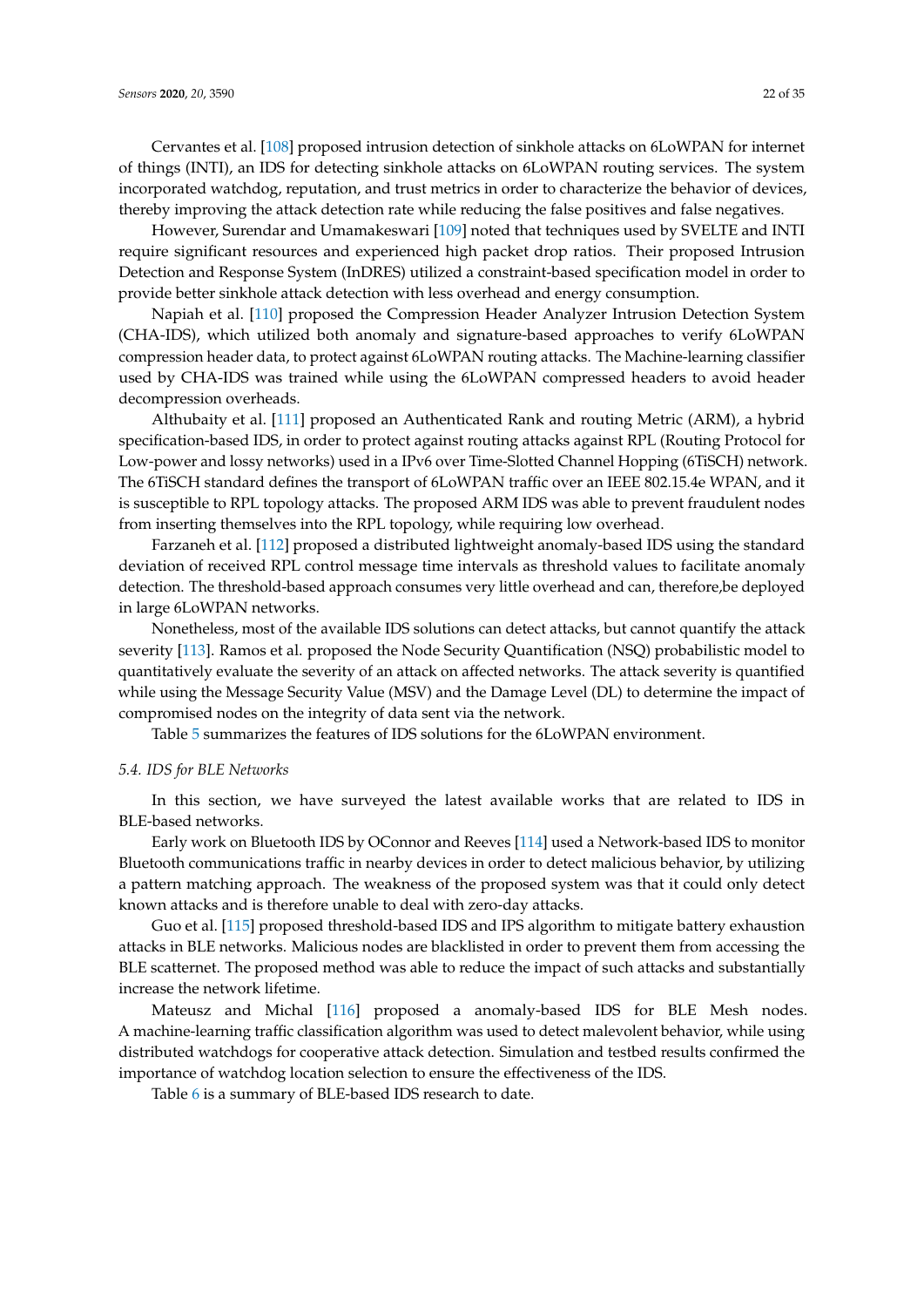<span id="page-22-0"></span>

| Ref.    | Protocol      | <b>Simulation or Testbed</b>              | <b>IDS</b> Method                  | Methodology                                                                          | Attacks                                                                     | <b>Results and Potential Improvements</b>                                                                                                                                                                                        |
|---------|---------------|-------------------------------------------|------------------------------------|--------------------------------------------------------------------------------------|-----------------------------------------------------------------------------|----------------------------------------------------------------------------------------------------------------------------------------------------------------------------------------------------------------------------------|
| 107     | DSD6Lo        | Testbed                                   | Signature-based                    | Improved Open source Suricata IDS                                                    | DoS                                                                         | -Improvement in Suricata IDS in terms of attack detection<br>-IDS run on host computer to make system more resourceful<br>Require:<br>-Real attack implementation<br>-Distributed approach and security event databases          |
| $[108]$ | <b>INTI</b>   | Simulation                                | Watchdog, Reputation and Trust     | Combine WR and TB methods                                                            | Sinkhole                                                                    | 90% Detection Rate (DR) with Fixed Devices,<br>70% DR with Mobile Devices                                                                                                                                                        |
| [109]   | <b>InDReS</b> | Simulation (NS-2)                         | Constraint-based specification     | Performance Analysis of InDReS<br>with existing system (INTI)                        | Sinkhole                                                                    | <b>Packet Drop Ratio</b><br>Lower than INTI<br>Throughput<br>Higher than INTI<br><b>Packet Delivery Ratio</b><br>Higher than INTI<br>Overhead<br>Lesser than INTI<br>-Behavior rule-based analysis<br>-Analysis of other attacks |
| $[110]$ | CHA-IDS       | Simulation (Contiki Cooja)<br>and Testbed | Hybrid (Anomaly +Signature)        | -Multi agent system<br>-Feature selection (correlation)<br>-Compared SVELTE, Pongles | Hello Flood<br>Sinkhole<br>Wormhole                                         | 99% True Positive Result (TPR)                                                                                                                                                                                                   |
| $[111]$ | <b>ARM</b>    | Simulation (Contiki Cooja)                | Hybrid Specification<br>-based IDS | Emphasis on RPL                                                                      | Rank attacks                                                                | <b>Stable Phase</b><br>100% TPR<br><b>Instable Phase</b><br>10% FPR<br>60% Accuracy Rate (AR)<br>-Require analysis to overcome more attacks                                                                                      |
| $[112]$ | <b>ABIDS</b>  | Simulation (Contiki Cooja)                | Anomaly-based                      | -Threshold value-based<br>RPL attack detection                                       | DIS and Neighbor                                                            | High TPR<br>Low False Positive Result (FPR)<br>Require more analysis of the RPL attacks<br>and other available solutions                                                                                                         |
| [113]   | <b>NSQ</b>    | Simulation (Contiki Cooja)                | Probabilistic method               | Quantitative security assessment<br>of constrained nodes                             | -Eavesdropping<br>-Data Modification<br>-Blackhole<br>-Selective Forwarding | -High Accuracy<br>-Low power consumption and overheads<br>-Overall efficient system<br>-Require transmission analysis agent enhancement<br>-Real network implementation                                                          |

# **Table 5.** Summary of IDS for 6LoWPAN Networks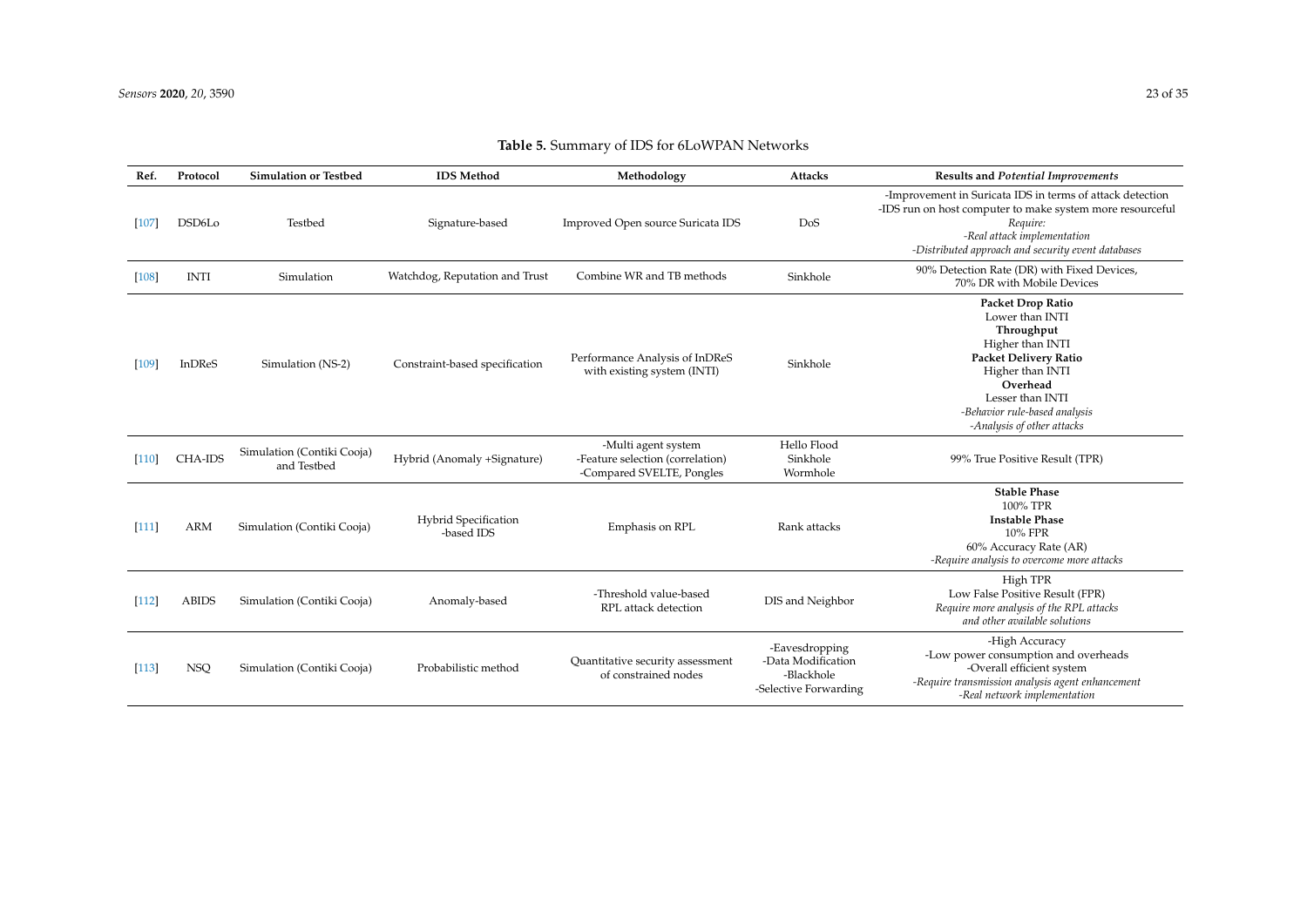<span id="page-23-0"></span>

| Ref.                | Protocol      | <b>Protocol Specifications</b>               | <b>Simulation or Testbed</b>                                                                                                                                                                                                                                                                                                                                                                                                                     | Methodology                                                                            | Attacks                                                                                                                                                                     | Results                                                                                                                                       |
|---------------------|---------------|----------------------------------------------|--------------------------------------------------------------------------------------------------------------------------------------------------------------------------------------------------------------------------------------------------------------------------------------------------------------------------------------------------------------------------------------------------------------------------------------------------|----------------------------------------------------------------------------------------|-----------------------------------------------------------------------------------------------------------------------------------------------------------------------------|-----------------------------------------------------------------------------------------------------------------------------------------------|
| [114]               | <b>BN-MD</b>  | Signature-based IDS                          | Testbed<br>Attack Node<br>-Laptop equipped with BackTrack2<br>Target Node<br>-Nokia 6310 Phone (BlueBug Attack)<br>-Sony Ericsson T68i Phone (BlueSnarf Attack)<br>-Plantronics M2500 Headset (CarWhisperer Attack)<br>-Motorola v600 Phone (HeloMoto Attack)<br>Defense Node<br>-Hardware Protocol Analyzer<br>-Software IDS Application<br>Intrusion Response Node<br>-Three CambridgeSilicon Radio (CSR)<br>chip-based USB Bluetooth dongles. | -IDS using misuse detection<br>-Sytem for detection of Bluetooth Attacks               | Reconnaissance<br>RFCOMM Scan<br>PSM Scan<br>DoS<br><b>HeaderOverFlow</b><br>Nasty vCard<br><b>Information Theft</b><br>BlueSnarf<br>BlueBugger<br>CarWhisperer<br>HeloMoto | Detection Time (sec)<br>Reconnaissance<br>110.86<br>4.74<br>DoS<br>0.0006<br>1.10<br><b>Information Theft</b><br>1.46<br>3.25<br>0.22<br>3.22 |
| [115]               | <b>BBEADP</b> | IDS and IPS for<br><b>BLE-based Networks</b> | <b>Test Bed</b><br>-Broadcom chipset 2070X                                                                                                                                                                                                                                                                                                                                                                                                       | Developed an IDS and IPS to<br>increase the overall network<br>life and the throughput | <b>Battery Exhaustion</b>                                                                                                                                                   | Approximately 29 h more network life<br>AND 46% more throughput                                                                               |
| $\lceil 116 \rceil$ | <b>BM-IDS</b> | Anomaly-based IDS                            | Testbed<br>(DK nRF52832, DK nRF52840)<br>-Simulation:<br><b>BMWatchSim</b>                                                                                                                                                                                                                                                                                                                                                                       | Method for Optimal<br>Placement of Watchdog for detection                              | Unknown attacks like Gray hole,<br>Injection or Flooding                                                                                                                    | Accuracy<br>S(best): 100%<br>$S(75): 97\%$<br>$S(25): 94\%$                                                                                   |

# **Table 6.** Summary of IDS for BLE Networks.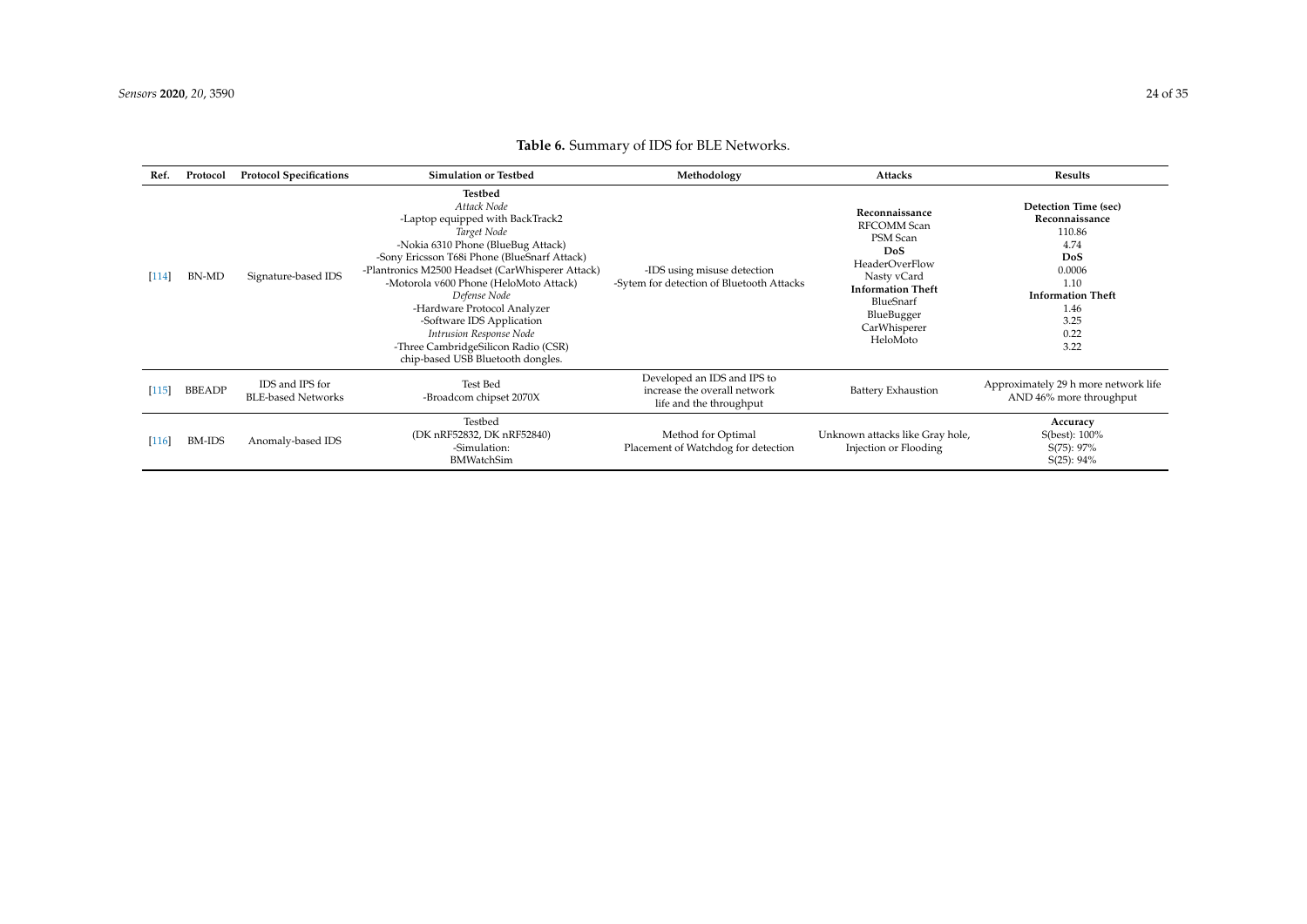#### *5.5. Relevant Approaches for BLE Mesh IDS*

Various competing IDS approaches, including anomaly detection using machine-learning techniques, rule and specification-based methods, as well as statistical threshold and behavior-reasoning approaches, have been proposed for other wireless environments. Nonetheless, IDS approaches for BLE Mesh networks must be inherently lightweight and distributed, in order to cater for the limited-resource environment experienced by a large population of networked BLE nodes. Distributed IDS systems [\[85\]](#page-33-7) would also be less taxing on the BLE Mesh links, since less data would need to be sent across the network to facilitate intrusion detection, as compared to a centralized approach.

The use of probe devices [\[107\]](#page-34-6) and watchdogs [\[104,](#page-34-3)[116\]](#page-34-21) may be one way to overcome the resource constraints but that can be adopted only when the locations of the BLE Mesh nodes are relatively stable, since poor probe or watchdog placement strategies will greatly affect the IDS performance [\[116\]](#page-34-21).

Finally, in addition to protecting the integrity of the network, protecting the integrity of the information carried by the system [\[113\]](#page-34-18) in spite of successful intrusions should also be explored as an objective of future IDS.

### <span id="page-24-0"></span>**6. Conclusions**

BLE Mesh is an emerging wireless mesh technology that is built upon the Bluetooth Low Energy standard. Nonetheless, most BLE Mesh topologies are overlay networks constructed using the connection-oriented scatternet links defined by the legacy Bluetooth architecture. The first part of this survey explored various implementations of hybrid BLE Mesh networks based on scatternets. BLE pure mesh networks, where each node acts as a forwarding peer, rely on the use of connectionless flooding and they incur a lot of transmission overheads. Research into optimal non-flooding-based connectionless BLE Mesh protocols remain an open research problem. Protocols for the efficient transmission of multicast data in BLE Mesh networks are also lacking. Moreover, there is a need for efficient auto-configuration mechanisms to support bootstrapping of BLE pure mesh networks.

Additionally, energy efficiency is an important design criteria for BLE Mesh networks, especially due to their dependency on power-constrained devices. From the analysis of the research papers presented in Table [1,](#page-9-0) there is a need to evaluate the performance of BLE Mesh protocols with respect to energy efficiency as a main focus. This is necessary for the enhancement of existing protocols and the development of new energy efficient mesh communication protocols for BLE that can support existing and new distributed sensing effectively.

Security issues for BLE and BLE Mesh networks were studied in the second part of this survey. Despite the additional security measures that are introduced in Bluetooth 4.2 and Bluetooth 5, the focus of these security measures were mostly on securing the communications channel between a pair of nodes. Efficient techniques for performing authentication and ensuring the integrity of the mesh network are needed to support the widespread deployment of BLE Mesh networks. Furthermore, IDS are needed to augment the available security mechanisms and to protect the BLE Mesh network from zero-day attacks.

Viable IDS solutions for BLE Mesh networks remain a nascent research area. Consequently, a comparative survey of IDS approaches for related low-power wireless protocols was used to map out potential approaches for enhancing IDS for BLE Mesh networks. Light-weight, distributed IDS approaches are necessary for BLE Mesh networks due to the resource limitations of battery-powered BLE nodes. Although the use of IDS probe devices and watchdogs could potentially alleviate the resource constraints, their effectiveness is highly dependent on the optimal placement of such devices within the network.

Finally, securing the BLE Mesh network should include not only ensuring network integrity, but also ensuring information integrity, since BLE Mesh networks are often used for forwarding data in IoT applications.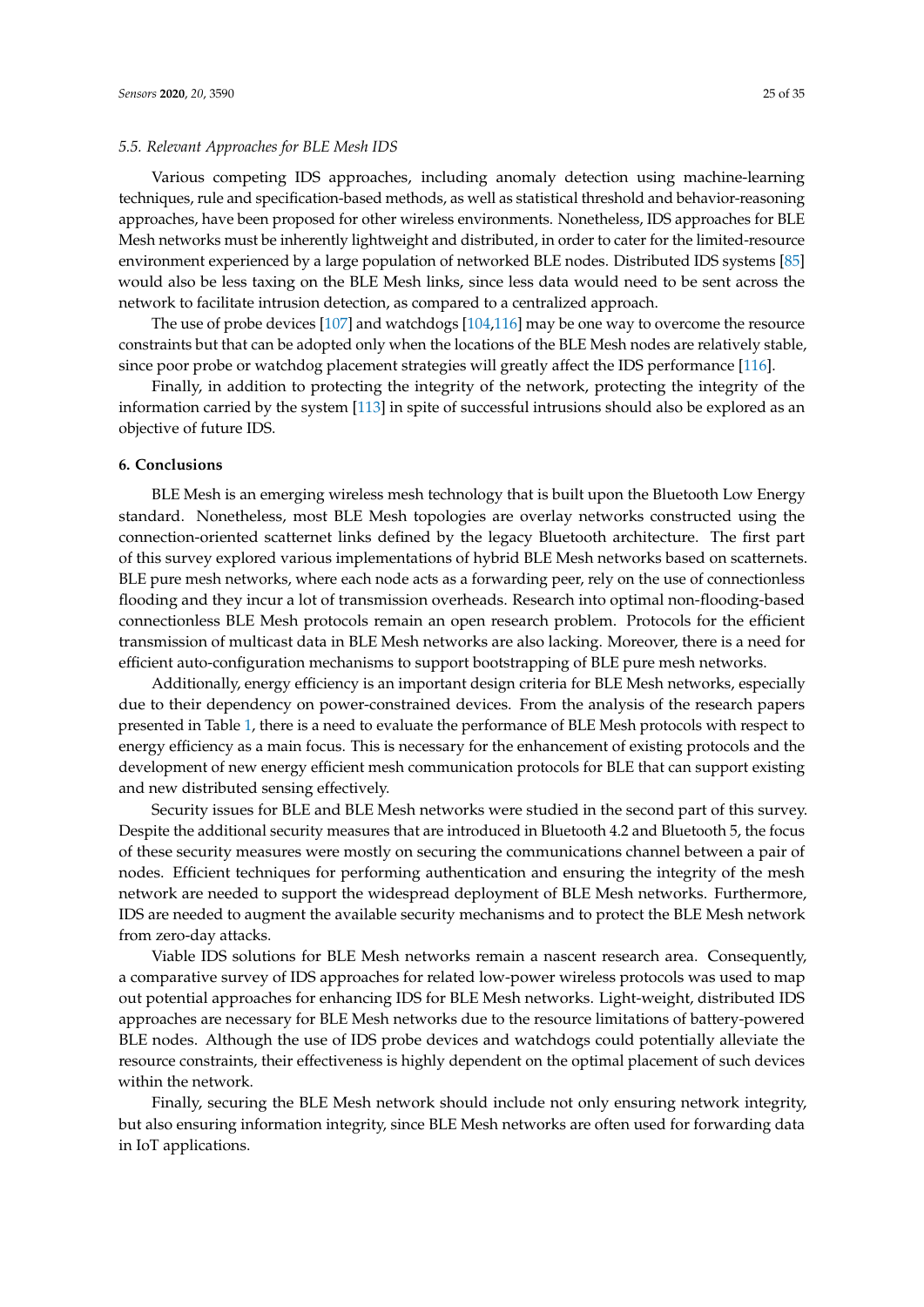In short, energy efficient BLE pure mesh protocol capable of multicasting and topology auto-configuration is needed to support scalable applications effectively. In addition, intelligent IDS that can protect the BLE mesh networks from attacks are also crucial for the secure operation of these applications.

**Author Contributions:** M.R.G. compiled the reviewed papers and developed the taxonomy for BLE Communication Protocols, Security Threats affecting WPAN, BLE Mesh Networks and the taxonomy for IDS for related WSN technologies. M.R.G., T.-C.W., and G.C.S. contributed towards the referenced paper selection, organization, critical review, and writing of the manuscript. All authors have read and agreed to the published version of the manuscript.

**Funding:** This research received no external funding .

**Conflicts of Interest:** The authors declare no conflict of interest.

### **Abbreviations**

The following abbreviations are used in this manuscript:

| АВС           | Artificial Bee Colony                                                     |
|---------------|---------------------------------------------------------------------------|
| AC            | <b>Advertising Channel</b>                                                |
| AFH           | <b>Adaptive Frequency Hopping</b>                                         |
| AODV          | Ad-hoc On-Demand Distance Vector                                          |
| ARM           | Authenticated Rank and routing Metric                                     |
| ATT           | Attribute Protocol                                                        |
| <b>BATMAN</b> | Better Approach To Mobile Adhoc Networking                                |
| <b>BES</b>    | Best-Effort Scheduling                                                    |
| <b>BLE</b>    | <b>Bluetooth Low Energy</b>                                               |
| <b>BRIoT</b>  | Behavior Rule-based intrusion detection methodology for Internet of Thing |
| <b>BTCP</b>   | <b>Bluetooth Topology Construction Protocol</b>                           |
| CbODRP        | Cluster-based On Demand Routing Protocol                                  |
| CBA           | Cluster-Based Algorithm                                                   |
| CHA-IDS       | Compression Header Analyzer Intrusion Detection System                    |
| <b>CSRK</b>   | Connection Signature Resolving Key                                        |
| D-AOMDV       | Directional Ad-Hoc On-demand Multipath Distance Vector                    |
| DC            | Data Channel                                                              |
| DC-BMN        | Data-Channel-based BLE Mesh Networks                                      |
| DL            | Damage Level                                                              |
| DLM           | Deep-Learning Method                                                      |
| DoS           | Denial of Service                                                         |
| DREAM         | Distance Routing Effect Algorithm for Mobility                            |
| <b>DSDV</b>   | Destination Sequenced Distance Vector                                     |
| DSR           | <b>Dynamic Source Control Routing</b>                                     |
| DΤ            | Device Tree                                                               |
| <b>ECDH</b>   | Elliptic-curve Diffie-Hellman                                             |
| EE-IDSEP      | Energy-Efficient IDS with Energy Prediction                               |
| E2SR2         | <b>Energy Efficient Secured Ring Routing</b>                              |
| EE-TS         | <b>Energy Efficient Trust System</b>                                      |
| 5FCV          | Five-fold Cross Validation                                                |
| FM            | FruityMesh                                                                |
| <b>FPR</b>    | <b>False Positive Rate</b>                                                |
| GAP           | Generic Access Profile                                                    |
| <b>GATT</b>   | Generic Attribute Profile                                                 |
| <b>GLRT</b>   | Generalized Likelihood Ratio Test                                         |
| HAN           | Home Area Networks                                                        |
| HCI           | Host Control Interface                                                    |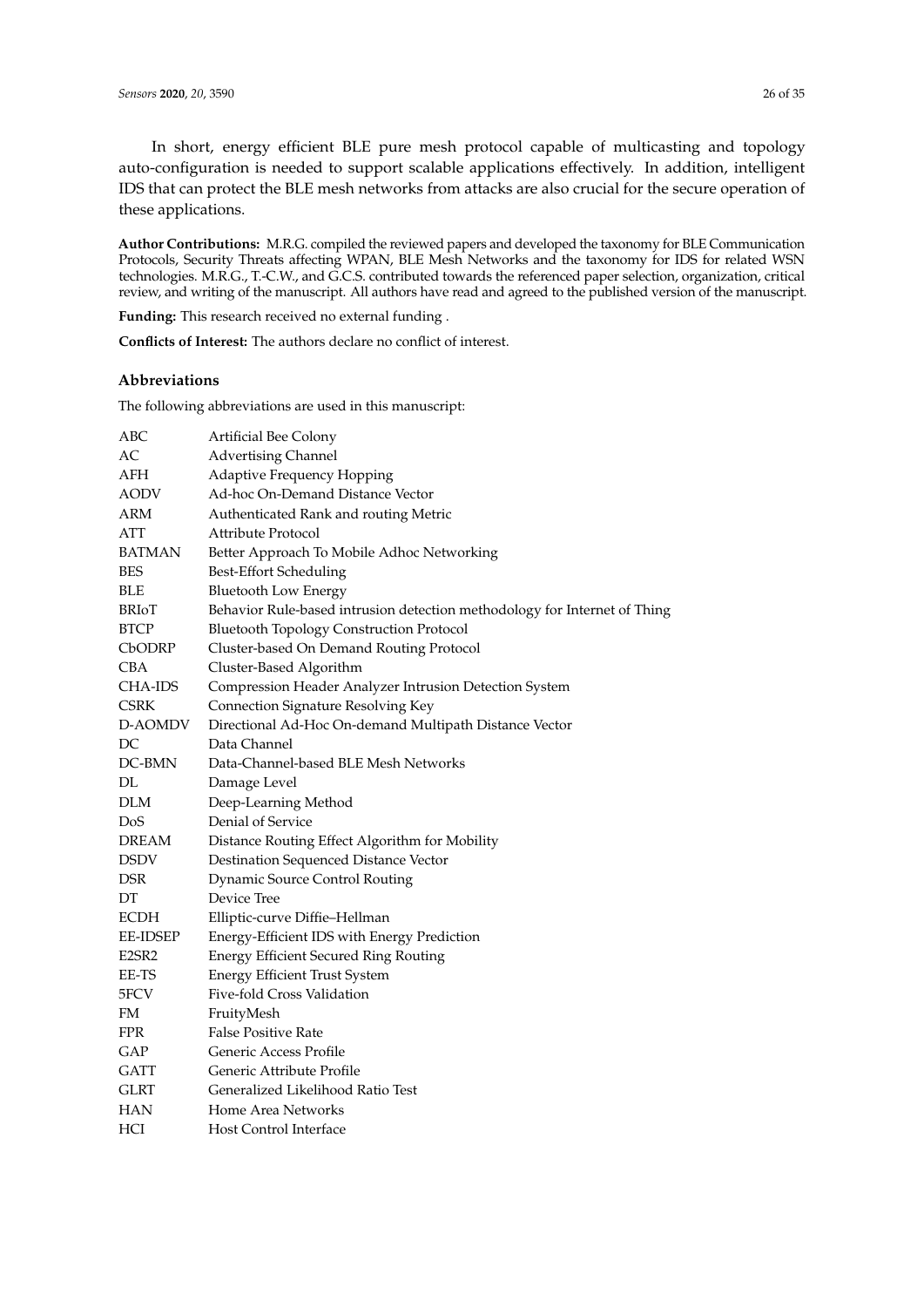| HHT                       | Hilbert-Huang Transforms                                                                     |
|---------------------------|----------------------------------------------------------------------------------------------|
| <b>HIRO-NET</b>           | Heterogeneous Intelligent Robotic Network                                                    |
| <b>HMAC</b>               | Hash-based Message Authentication Code                                                       |
| <b>IDS</b>                | <b>Intrusion Detection Systems</b>                                                           |
| <b>IETF</b>               | Internet Engineering Task Force                                                              |
| <b>IIoT</b>               | Industrial Internet of Things                                                                |
| InBGG                     | Infinite Bounded Generalized Gaussian                                                        |
| <b>InDRES</b>             | Intrusion Detection and Response System                                                      |
| IoT                       | Internet of Things                                                                           |
| 6LoBLE                    | IPv6 over BLE                                                                                |
| 6TiSCH                    | IPv6 over Time-Slotted Channel Hopping                                                       |
| IRK                       | <b>Identity Resolving Key</b>                                                                |
| ISFC-BLS                  | Intelligent and Secured Fuzzy Clustering Algorithm Using Balanced Load Sub-Cluster Formation |
| JW                        | Just Work                                                                                    |
| KMA                       | Key-Match Algorithm                                                                          |
| <b>KNOB</b>               | Key Negotiation of Bluetooth                                                                 |
| k-NN                      | k-Nearest Neighbor                                                                           |
| LDoS                      | Low-rate DoS                                                                                 |
| <b>LESC</b>               | Low Energy Secure Connection                                                                 |
| LL                        | Link Layer                                                                                   |
| LLP                       | Low Energy Legacy Pairing                                                                    |
| L2CAP                     | Logical Link Control and Adaptation Protocol                                                 |
| LTK                       | Long Term Key                                                                                |
| MAC                       | Media Access Control                                                                         |
| <b>MHTS</b>               | Multi-Hop Transfer Service                                                                   |
| <b>MITM</b>               | Man In The Middle                                                                            |
| ML                        | Machine Learning                                                                             |
| <b>MOFCA</b>              | Multi-Objective Fuzzy Clustering Algorithm                                                   |
| MRT                       | Multi-Hop Real Time                                                                          |
| MSV                       | Message Security Value                                                                       |
| NC                        | Numeric Comparison                                                                           |
| <b>NDN</b>                | Named Data Networking                                                                        |
| <b>NFC</b>                | Near Field Communications                                                                    |
| <b>NFV</b>                | Network Function Virtualization                                                              |
| <b>NIC</b>                | Network Interface Card                                                                       |
| NOC                       | Network Operation Centre                                                                     |
| ${\rm NN}$                | Neural Network                                                                               |
| NSQ                       | Node Security Quantification                                                                 |
| <b>OLSR</b>               | <b>Optimized Link State Routing</b>                                                          |
| OOB                       | Out of Band                                                                                  |
| OS-ELM                    | Online Sequential-Extreme Learning Machine                                                   |
| OSTR                      | Opportunistic Shortcut Tree Routing                                                          |
| PAN                       | Personal Area Network                                                                        |
| PCA                       | Principal Component Analysis                                                                 |
| PDR                       |                                                                                              |
| PKE                       | Packet Delivery Ratio                                                                        |
| PLC                       | Pass Key Entry<br>Power Line Communications                                                  |
|                           |                                                                                              |
| PUF<br><b>RBF</b>         | Physical Unclonable Function                                                                 |
|                           | RSSI-based bounded flooding                                                                  |
| <b>RFID</b><br><b>RPL</b> | Radio-Frequency Identification                                                               |
|                           | Routing Protocol for Low-power and lossy networks                                            |
| <b>SCADA</b>              | Supervisory Control And Data Acquisition                                                     |
| <b>SDN</b>                | Software Defined Network                                                                     |
| <b>SEECH</b>              | Scalable Energy Efficient Clustering Hierarchy                                               |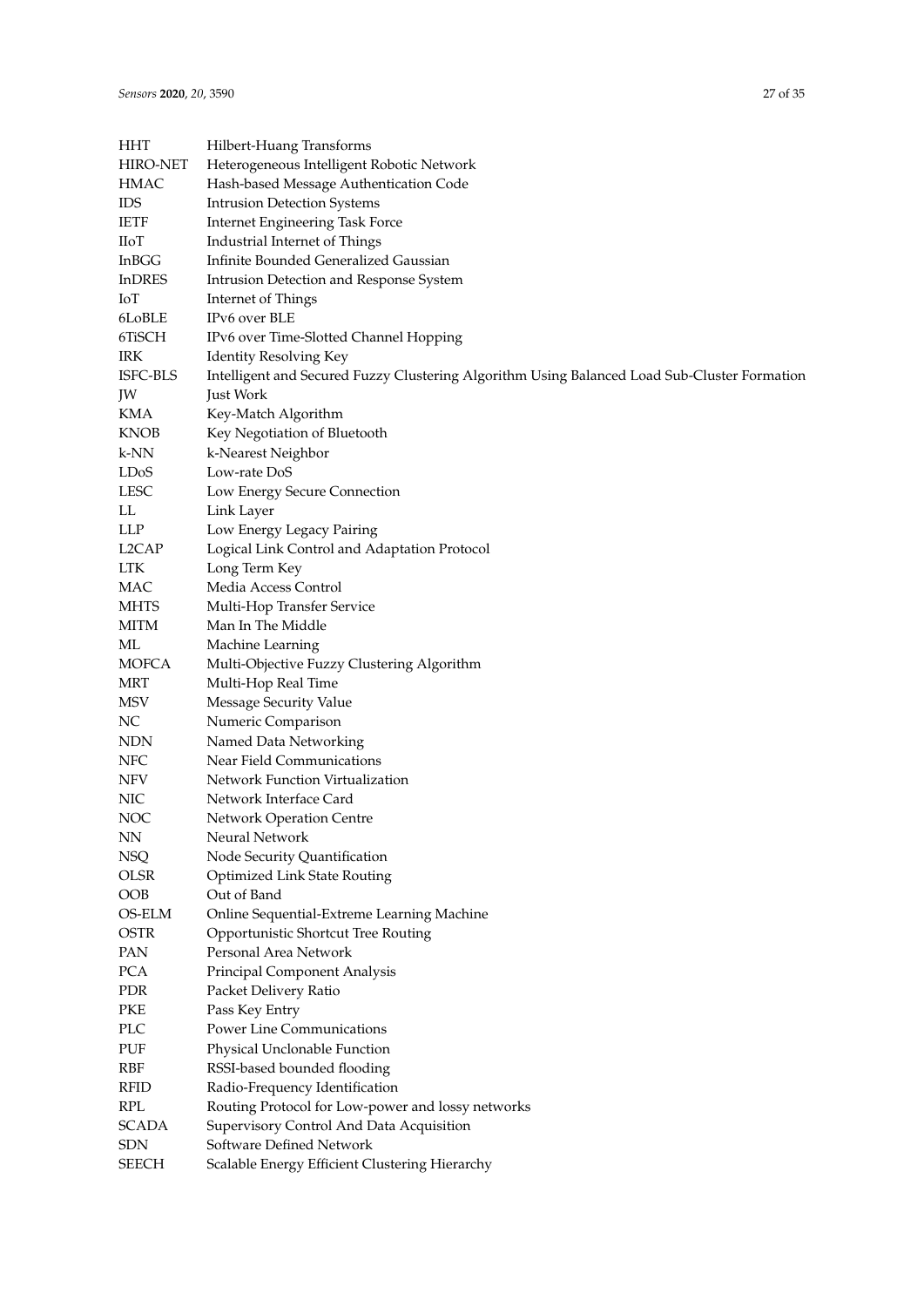| $\overline{\rm SIG}$ | Special Interest Group         |
|----------------------|--------------------------------|
| SLA                  | Shallow-Learning Approach      |
| SM                   | Security Manager               |
| SSP                  | Secure and Simple Pairing      |
| <b>STK</b>           | Short Term Key                 |
| STR                  | <b>Shortcut Tree Routing</b>   |
| <b>SVM</b>           | Support Vector Machine         |
| <b>TDMA</b>          | Time-Division Multiple Access  |
| TE                   | Trust Evaluation               |
| TК                   | Temporary Key                  |
| TP                   | <b>Transport Protocol</b>      |
| TR                   | Trickle                        |
| <b>TTDD</b>          | Two-Tier Data Dissemination    |
| UUID                 | Universal Unique Identifier    |
| <b>VHF</b>           | Very High Frequency            |
| <b>WAHN</b>          | Wireless Ad-Hoc Network        |
| <b>WPAN</b>          | Wireless Personal Area Network |

#### <span id="page-27-0"></span>**Appendix A. BLE Mesh Networking Concepts**

The BLE Mesh System Architecture is a library for implementing mesh capability in a BLE network. It sits on top of the BLE Networking stack which controls radio communications for the BLE node. In a mesh, a BLE node can communicate with any other node and vice versa in a many to many topology [\[17\]](#page-30-2).

# *Appendix A.1. Provisioning and Configuration*

A device that is not a part of an existing BLE mesh network is an unprovisioned device. If a device desires to participate in a specific mesh network, it must undergo provisioning [\[17\]](#page-30-2). After provisioning, the device will become a BLE Mesh node that can communicate with the other nodes. In addition, the node needs to be configured based on its functionality. For example, a light switch must be configured to control one or more light bulbs [\[17\]](#page-30-2).

### *Appendix A.2. Nodes and Elements*

A device that has become a part of the BLE mesh network is called a node, which can support varying levels of complexity. For example, a simple LED light bulb only provides monochromatic light. In contrast, multi-colored LED bulbs can provide different colored light. Consequently, each colored LED in a single node is referred to as an element, and any node participating in the BLE mesh must have at least one element. In the multi-element node, one of the elements is designated as primary or root containing all the configuration data [\[17\]](#page-30-2).

Nodes in a BLE mesh network communicate using control or access messages. The former messages are associated with the operations of a mesh network; for example, a message to check the presence of a particular node in a network. The latter messages are used to control application functionality, for example, a BLE mesh light switch might send a SET message to a group of lights to switch on (STATE change from off to on). Also, the node can retrieve the state information of individual nodes using a GET message, which will be returned in a STATUS message.

### *Appendix A.3. BLE Mesh Models*

There are 52 Bluetooth SIG adopted client/server models defined in the current Bluetooth Mesh Model Specification, split into four groups, i.e., generics, models for sensors, models for lighting, and time/scene models. The model defines a set of states and its binding, transition, messages, and other related characteristics. Each BLE node may consist of one or more models of any type (SIG adopted or Vendors models) for the provision of desired functionality [\[13,](#page-29-7)[17\]](#page-30-2).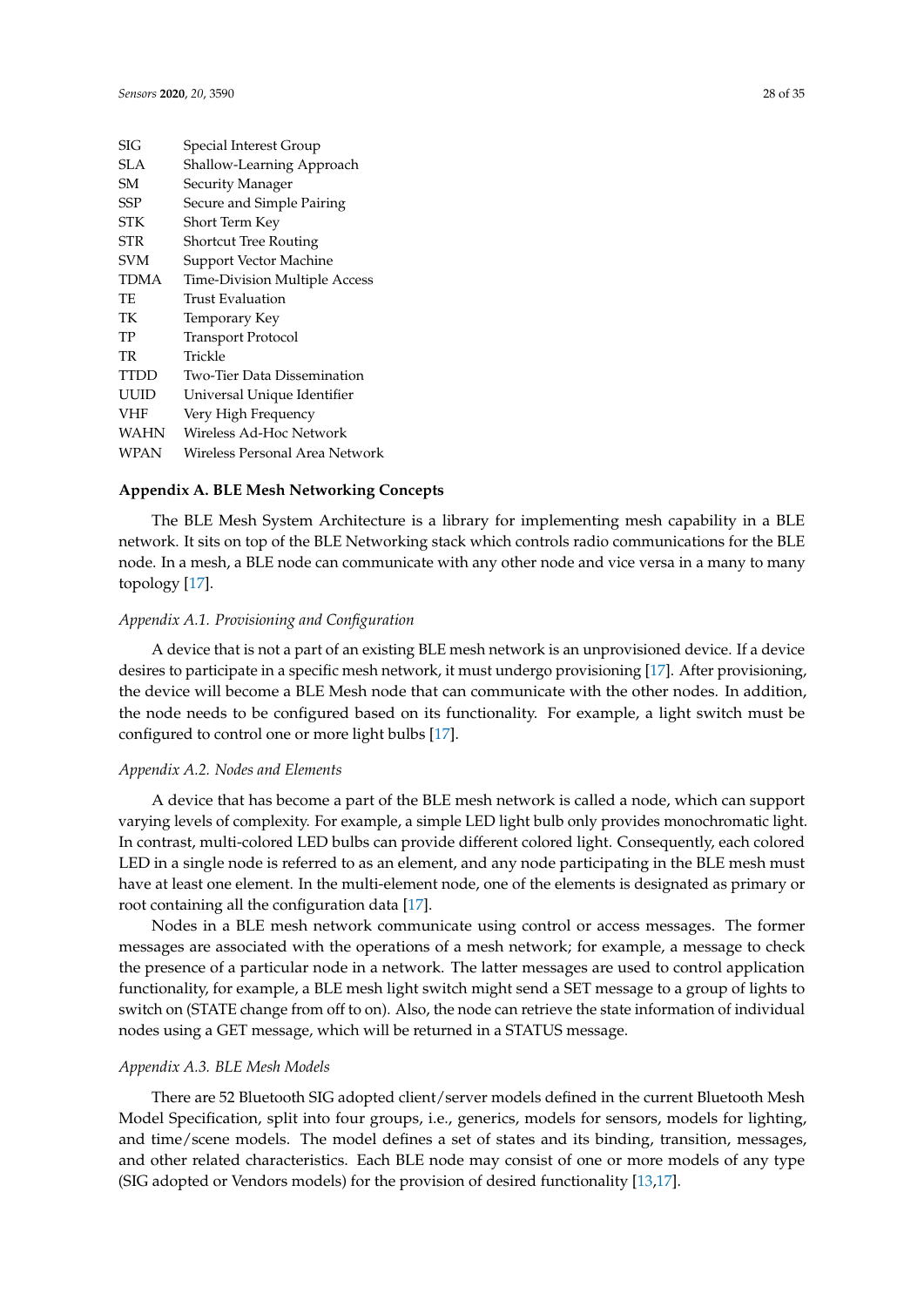An example of a Generic On/Off Client-Server model is a BLE Mesh-enabled light bulb that can be switched on and off using a BLE Mesh-enabled light switch. The light bulb will adopt the Generic On/Off Server model while the light switch will adopt the Generic On/Off Client model.

In addition, foundation models defined in the Bluetooth SIG specifications, i.e., the Configuration Client and Server models, and the Health Client and Server Models are mandatory for network management, and every device in the mesh network must implement these models for configuration and health monitoring purposes [\[13,](#page-29-7)[17\]](#page-30-2).

# <span id="page-28-0"></span>**Appendix B. BLE Security Features**

BLE adopted new features to improve the security of IoT-based equipment [\[117\]](#page-34-31). BLE implements pairing via Legacy Pairing or Secure Connection (Bluetooth 4.2) to enable encrypted connections.

### *Appendix B.1. Low Energy Pairing*

Low Energy Pairing (Connection) is further subdivided into the following categories:

# Appendix B.1.1. Low Energy Legacy Pairing (LLP)

Low Energy Pairing (LP) for encrypted connections was renamed as Low Energy Legacy Pairing (LLP) in Bluetooth 4.2. In LLP, a LTK is first generated and disseminated via the Transport Protocol (TP). In LLP, the LTK is generated by one device and securely transported to other devices during the pairing process, rather than requiring both devices to independently generate keys. In addition, since the keys (LTK, Identity Resolving Key (IRK) and Connection Signature Resolving Key (CSRK)) must be transported to the other device; thus, an additional step is required for their distribution. Nonetheless, LLP uses the same pairing method as legacy Bluetooth and is therefore prone to eavesdropping attacks, unless Out of Band (OOB) pairing using a 128-bit Temporary Key (TK) was used [\[118\]](#page-34-32).

# Appendix B.1.2. Low Energy Secure Connection (LESC)

In LESC (Bluetooth 4.2), the LTK key is produced and stored locally within each device via mutual key agreement and therefore does not require to be transferred over a link. Instead of a Short Term Key (STK), a LTK is generated during the pairing process, unlike the case for LLP. Subsequently, the encryption key is derived from the LTK to secure the link, and the IRK and CSRK exchanged between both devices. LESC provides improved security via the use of ECDH public-key cryptography (P-256 Elliptic Curve) to protect against eavesdrop and MITM attacks [\[118\]](#page-34-32).

### *Appendix B.2. Low Energy Pairing Association Models (LEPAM)*

LEPAM is the mechanism used by LLP and LESC to establish pairing [\[118\]](#page-34-32).

### Appendix B.2.1. Out of Band (OOB)

An out of band mechanism is used for device discovery and exchange of cryptographic data to be used in the pairing process, typically via the use of Near Field Communications (NFC) technology. This is more secure compared with the PKE and JW techniques. Nonetheless, the security of the OOB model depends on the mechanism used.

### Appendix B.2.2. Pass Key Entry (PKE)

One device will display a 6-digit passkey to be entered into the other device. Since there is no transfer of the passkey during the pairing, in-band eavesdropping attacks are not possible. In addition, the use of EDCH key agreement protocols can secure it from passive attacks as well.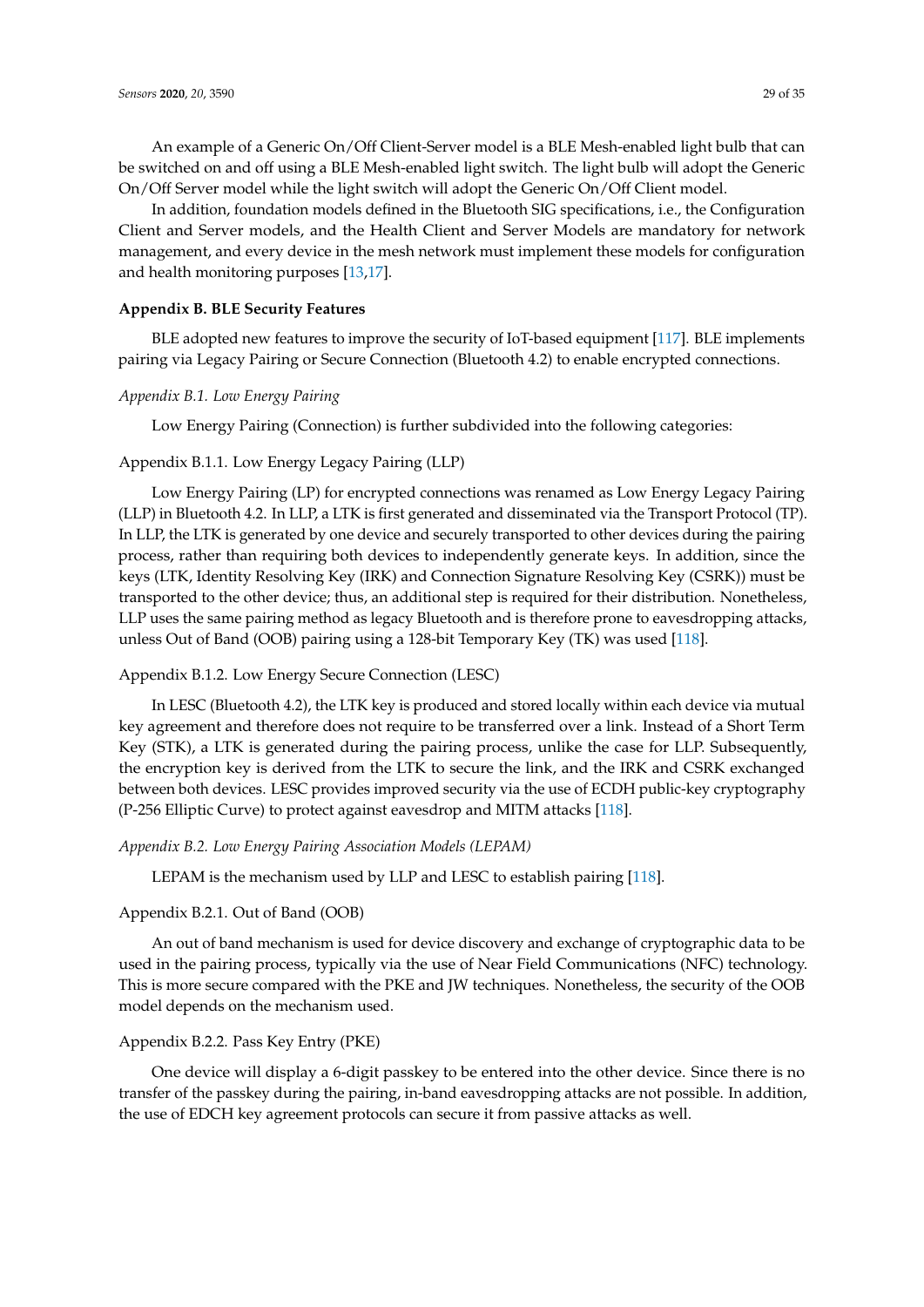There is no security provided by this mechanism since devices must accept connections without verification. Typically this mechanism is adopted by peripherals such as mice and headphones. It is susceptible to Man in the Middle (MITM) attacks, but some passive attacks can be mitigated via the use of EDCH key agreement protocols.

# Appendix B.2.4. Numeric Comparison (NC)

Both devices display their own 6-digit numbers, while the user provide confirmation whether the numbers match or not. This is different from PKE since the 6-digit number is not used for link key generation. Thus an eavesdropper who obtained the 6-digit number is unable to derive the encrypted link key [\[118\]](#page-34-32).

# **References**

- <span id="page-29-0"></span>1. Ghori, M.R.; Wan, T.C.; Sodhy, G.C. Bluetooth Low Energy 5 Mesh Based Hospital Communication Network (B5MBHCN). In *Advances in Cyber Security*; Springer: Singapore, 2020; Volume 1132, pp. 247–261.
- <span id="page-29-1"></span>2. Darroudi, S.M.; Gomez, C. Bluetooth Low Energy Mesh Networks: A Survey. *Sensors* **2017**, *17*, 1467. [\[CrossRef\]](http://dx.doi.org/10.3390/s17071467) [\[PubMed\]](http://www.ncbi.nlm.nih.gov/pubmed/28640183)
- <span id="page-29-2"></span>3. Gohel, S. Bluetooth Attendance System with Android Application for ERP. In Proceedings of the International Conference on Computing, Power and Communication Technologies (GUCON), Greater Noida, India, 28–29 Septtember 2018; pp. 481–484.
- <span id="page-29-9"></span>4. Sthapit, P.; Gang, H.; Pyun, J. Bluetooth Based Indoor Positioning Using Machine Learning Algorithms. In Proceedings of the IEEE International Conference on Consumer Electronics-Asia (ICCE-Asia), Jeju, Korea, 24–26 June 2018; pp. 206–212.
- <span id="page-29-10"></span>5. Yumantoro, G.; Kristalina, P.; Sudarsono, A. Performance Evaluation of Indoor Characteristic based on Bluetooth Low Energy Communication System through Statistical Approach. In Proceedings of the International Electronics Symposium on Engineering Technology and Applications (IES-ETA), Bali, Indonesia, 29–30 October 2018; pp. 189–195.
- 6. Handojo, A.; Lim, R.; Octavia, T.; Anggita, K. Museum Interactive Information Broadcasting Using Indoor Positioning System and Bluetooth Low Energy: A Pilot Project on Trowulan Museum Indonesia. In Proceedings of the 3rd Technology Innovation Management and Engineering Science International Conference (TIMES-iCON), Bangkok, Thailand, 12–14 December 2018; pp. 1–5.
- 7. Sunardy, A.; Surantha, N. Performance Evaluation of Indoor Positioning Algorithm using Bluetooth Low Energy. In Proceedings of the International Conference on Information Technology Systems and Innovation (ICITSI), Bandung, Indonesia, 22–26 October 2018; pp. 503–507.
- 8. Mohsin, N.; Payandeh, S.; Ho, D.; Gelinas, J.P. Bluetooth Low Energy Based Activity Tracking of Patient. In Proceedings of the 15th International Conference on Control, Automation, Robotics and Vision (ICARCV), Singapore, 18–21 November 2018; pp. 1991–1996.
- <span id="page-29-3"></span>9. Giovanelli, D.; Farella, E.; Fontanelli, D.; Macii, D. Bluetooth-Based Indoor Positioning Through ToF and RSSI Data Fusion. In Proceedings of the International Conference on Indoor Positioning and Indoor Navigation (IPIN), Nantes, France, 24–27 September 2018; pp. 1–8.
- <span id="page-29-4"></span>10. Jung, C.; Kim, K.; Seo, J.; Silva, B.; Han, K. Topology Configuration and Multihop Routing Protocol for Bluetooth Low Energy Networks. *IEEE Access* **2017**, *5*, 9587–9598. [\[CrossRef\]](http://dx.doi.org/10.1109/ACCESS.2017.2707556)
- <span id="page-29-5"></span>11. Leonardi, L.; Patti, G.; Lo Bello, L. Multi-Hop Real-Time Communications Over Bluetooth Low Energy Industrial Wireless Mesh Networks. *IEEE Access* **2018**, *6*, 26505–26519. [\[CrossRef\]](http://dx.doi.org/10.1109/ACCESS.2018.2834479)
- <span id="page-29-6"></span>12. Bluetooth Vulnerabilities. Available online: [https://thehackernews.com/2020/02/hacking-bluetooth]( https://thehackernews.com/2020/02/hacking-bluetooth-vulnerabilities.html)[vulnerabilities.html]( https://thehackernews.com/2020/02/hacking-bluetooth-vulnerabilities.html) (accessed on 20 February 2020).
- <span id="page-29-7"></span>13. Zephyr Projects. Available online: <https://docs.zephyrproject.org> (accessed on 19 February 2020).
- <span id="page-29-8"></span>14. Townsend, K.; Cufi, C.; Akiba.; Davidson. *Protocol Basics in Getting Started with Bluetooth Low Energy*; O'Reilly Media: Sebastopol, CA, USA 2014; pp. 15–33. Available online: [https://www.oreilly.com/library/view/](https://www.oreilly.com/library/view/getting-started-with/9781491900550/) [getting-started-with/9781491900550/](https://www.oreilly.com/library/view/getting-started-with/9781491900550/) (accessed on 18 February 2020).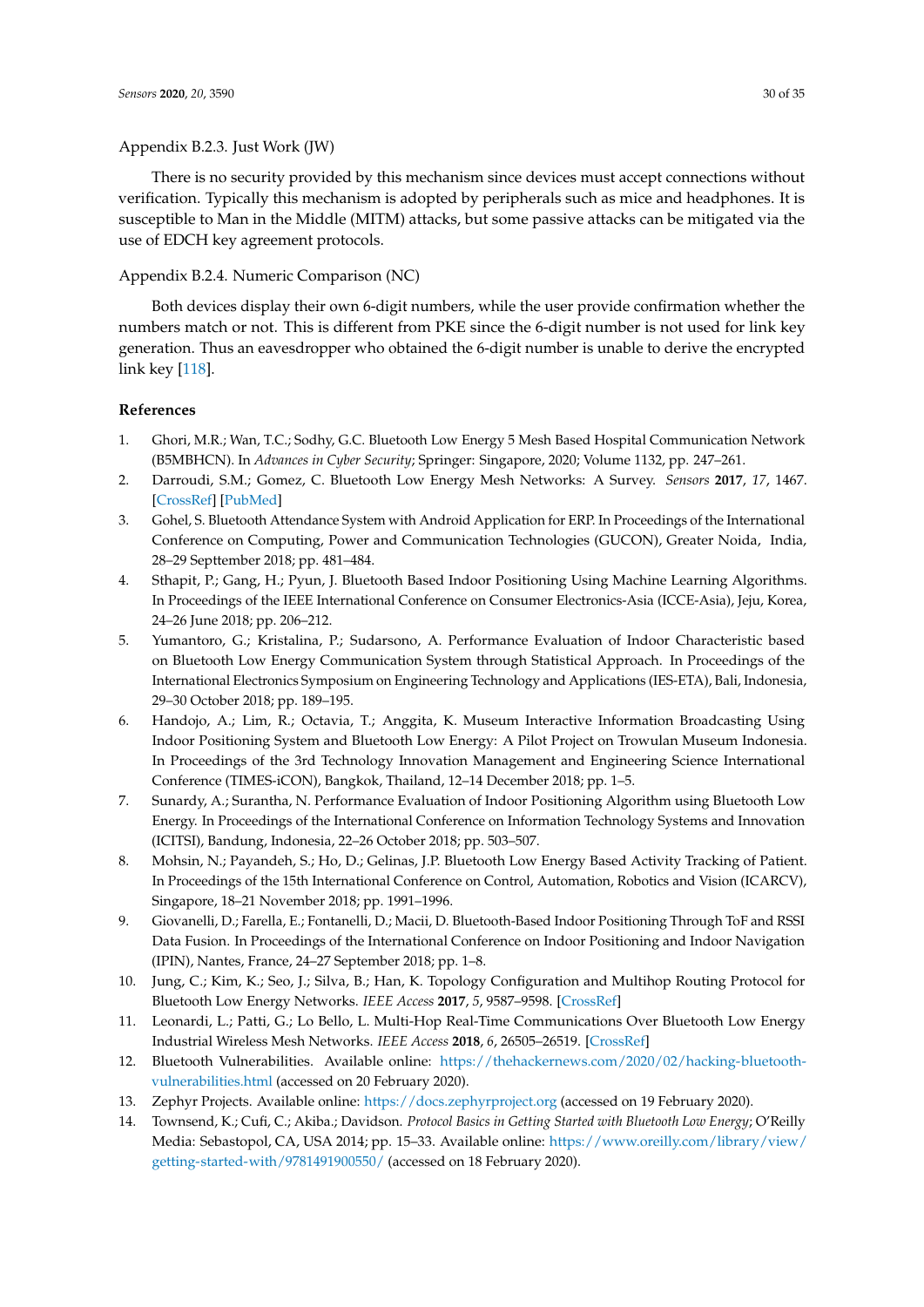- <span id="page-30-0"></span>15. Yin, J.; Yang, Z.; Cao, H.; Liu, T.; Zhou, Z.; Wu, C. A Survey on Bluetooth 5.0 and Mesh: New Milestones of IoT. *ACM Trans. Sens. Netw.* **2019**, *15*, 1–29. [\[CrossRef\]](http://dx.doi.org/10.1145/3317687)
- <span id="page-30-1"></span>16. Tosi, J.; Taffoni, F.; Santacatterina, M.; Sannino, R.; Formica, D. Performance Evaluation of Bluetooth Low Energy: A Systematic Review. *Sensors* **2017**, *17*, 2898. [\[CrossRef\]](http://dx.doi.org/10.3390/s17122898)
- <span id="page-30-2"></span>17. Bluetooth. Available online: <https://www.bluetooth.com> (accessed on 19 February 2020).
- <span id="page-30-3"></span>18. Gomez, C.; Oller, J.; Paradells, J. Overview and Evaluation of Bluetooth Low Energy: An Emerging Low-Power Wireless Technology. *Sensors* **2012**, *12*, 11734–11753. [\[CrossRef\]](http://dx.doi.org/10.3390/s120911734)
- <span id="page-30-4"></span>19. Zhang, J.; Sun, Z. Assessing multi-hop performance of reactive routing protocols in wireless sensor networks. In Proceedings of the 8th IEEE International Conference on Communication Software and Networks (ICCSN), Beijing, China, 4–6 June 2016; pp. 444–449.
- <span id="page-30-5"></span>20. Bhushan, B.; Gupta, S.; Nagpal, C. Comparison of on Demand Routing Protocols. *Int. J. Inf. Technol. Comput. Sci.* **2013**, *5*, 61–68. [\[CrossRef\]](http://dx.doi.org/10.5815/ijitcs.2013.03.08)
- <span id="page-30-6"></span>21. Kaur, R.; Kumar, M. A Novel Review on Routing Protocols in MANETs. *Undergrad. Acad. Res. J. (UARJ)* **2012**, *1*, 103–108.
- <span id="page-30-7"></span>22. Perkins, C.; Das, S. *Ad hoc On-Demand Distance Vector (AODV) Routing*; Tech. Memo.; University of California: Santa Barbara, CA, USA; University of Cincinnati: Cincinnati, OH, USA, 2003. Available online: [https:](https://tools.ietf.org/html/rfc3561) [//tools.ietf.org/html/rfc3561](https://tools.ietf.org/html/rfc3561) (accessed on 15 March 2020).
- <span id="page-30-8"></span>23. Johnson, D.; Hu, Y. *The Dynamic Source Routing Protocol (DSR) for Mobile Ad Hoc Networks for IPv4*; Rice University: Houston, TX, USA, 2007. Available online: <https://tools.ietf.org/html/rfc4728> (accessed on 15 March 2020).
- <span id="page-30-9"></span>24. Chroboczek, J. *The Babel Routing Protocol*; University of Paris: Paris, France, 2011. Available online: [https:](https://tools.ietf.org/html/rfc6126) [//tools.ietf.org/html/rfc6126](https://tools.ietf.org/html/rfc6126) (accessed on 15 March 2020).
- <span id="page-30-10"></span>25. Clausen, T.; Jacquet, P. *Optimized Link State Routing Protocol (OLSR)*; Project Hipercom; INRIA: Paris, France, 2003. Available online: <https://tools.ietf.org/html/rfc3626> (accessed on 15 March 2020).
- <span id="page-30-11"></span>26. Perkins, C.; Bhagwat, P. Highly Dynamic Destination-Sequenced Distance-Vector Routing (DSDV) for Mobile Computers. *ACM SIGCOMM Comput. Commun. Rev.* **1999**, *24*, 234–244. [\[CrossRef\]](http://dx.doi.org/10.1145/190809.190336)
- <span id="page-30-12"></span>27. Basagni, S. A distance routing effect algorithm for mobility (DREAM). In Proceedings of the 4th Annual ACM/IEEE International Conference on Mobile Computing and Networking, Dallas, TX, USA, October 1998; pp. 76–84, Available online: <https://ece.northeastern.edu/fac-ece/basagni/papers/BasagniCSW98.pdf> (accessed on 15 March 2020).
- <span id="page-30-13"></span>28. Neumann, A.; Aichele, C.; Lindner, M.; Wunderlich, S. *Better Approach To Mobile Ad-hoc Networking*; Technische Universität Dresden: Dresden, Germany, 2008.
- <span id="page-30-14"></span>29. Jiang, M.; Li, J.; Hu, Y. *Cluster Based Routing Protocol (CBRP) Functional Specification*; National University of Singapore (NUS): Singapore, 1999.
- <span id="page-30-15"></span>30. Luo, H.; Ye, F.; Cheng, J.; Lu, S.; Zhang, L. TTDD: Two-Tier Data Dissemination in Large-Scale Wireless Sensor Networks. *Wirel. Netw.* **2005**, *11*, 161–175. [\[CrossRef\]](http://dx.doi.org/10.1007/s11276-004-4753-x)
- <span id="page-30-16"></span>31. Tunca, C.; Isik, S.; Donmez, M.Y.; Ersoy, C. Ring Routing: An Energy-Efficient Routing Protocol for Wireless Sensor Networks with a Mobile Sink. *IEEE Trans. Mob. Comput.* **2015**, *14*, 1947–1960. [\[CrossRef\]](http://dx.doi.org/10.1109/TMC.2014.2366776)
- <span id="page-30-17"></span>32. Bhushan, B.; Sahoo, G. E2SR2: An acknowledgement-based mobile sink routing protocol with rechargeable sensors for wireless sensor networks. *Wirel. Netw.* **2019**, *25*, 2697–2721. [\[CrossRef\]](http://dx.doi.org/10.1007/s11276-019-01988-7)
- <span id="page-30-18"></span>33. Bhushan, B.; Sahoo, G. ISFC-BLS (Intelligent and Secured Fuzzy Clustering Algorithm Using Balanced Load Sub-Cluster Formation) in WSN Environment. *Wirel. Pers. Commun.* **2020**, *111*, 1667–1694. [\[CrossRef\]](http://dx.doi.org/10.1007/s11277-019-06948-0)
- <span id="page-30-19"></span>34. Tarhani, M.; Kavian, Y.S.; Siavoshi, S. SEECH: Scalable Energy Efficient Clustering Hierarchy Protocol in Wireless Sensor Networks. *IEEE Sens. J.* **2014**, *14*, 3944–3954. [\[CrossRef\]](http://dx.doi.org/10.1109/JSEN.2014.2358567)
- <span id="page-30-20"></span>35. Sert, S.A.; Bagci, H.; Yazici, A. MOFCA: Multi-objective fuzzy clustering algorithm for wireless sensor networks. *Appl. Soft Comput.* **2015**, *30*, 151–165. [\[CrossRef\]](http://dx.doi.org/10.1016/j.asoc.2014.11.063)
- <span id="page-30-21"></span>36. Leon, J.; Duenas, A.; Lano, Y.; Makluf, C.A.; Kemper, G. A Bluetooth Low Energy mesh network auto-configuring Proactive Source Routing protocol. In Proceedings of the IEEE International Conference on Consumer Electronics (ICCE), Las Vegas, NV, USA, 8–10 January 2017; pp. 348–349.
- 37. Sikora, A.; Krzyszton, M.; Marks, M. Application of Bluetooth low energy protocol for communication in mobile networks. In Proceedings of the International Conference on Military Communications and Information Systems (ICMCIS), Warsaw, Poland, 22–23 May 2018; pp. 1–6.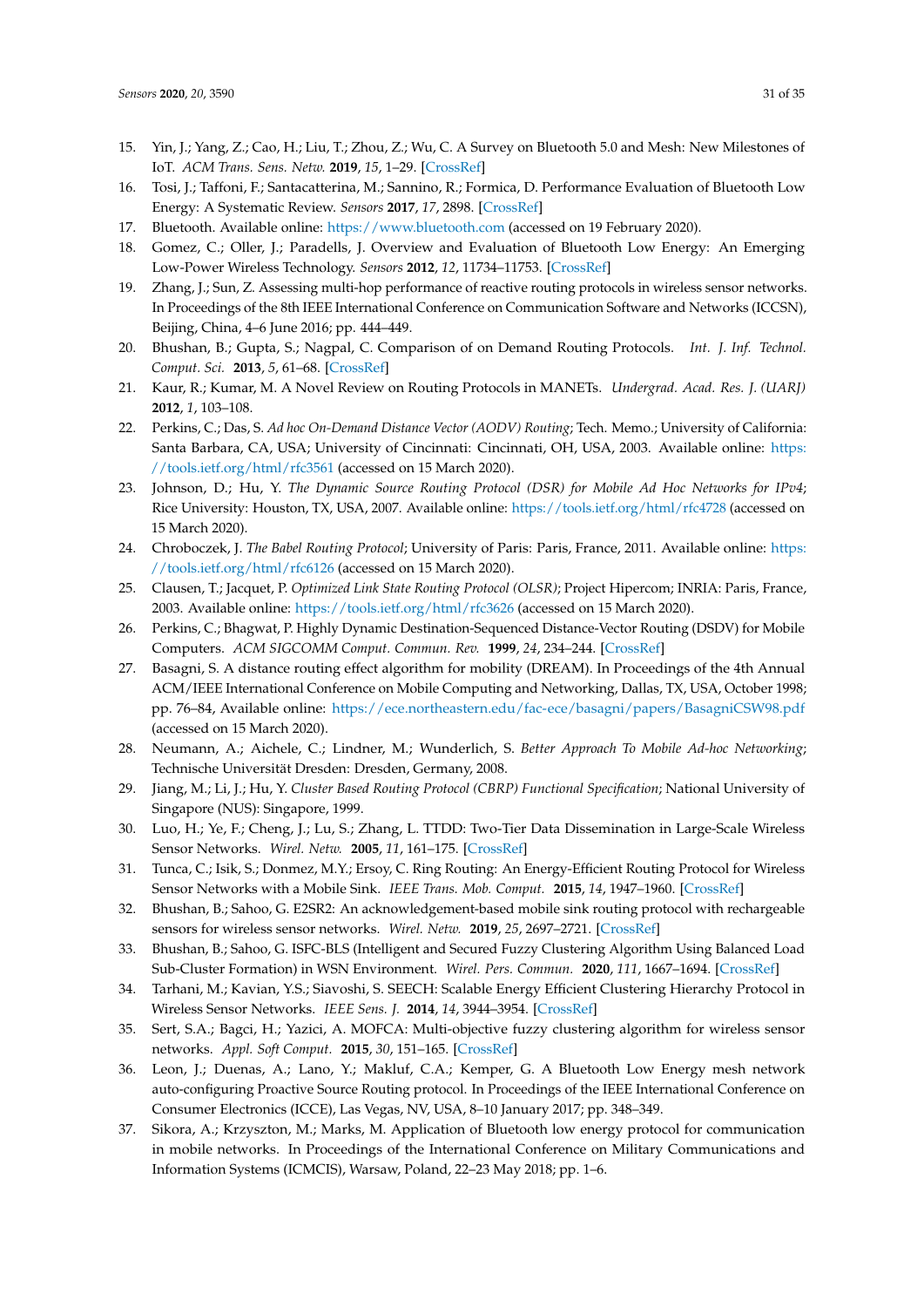- <span id="page-31-18"></span><span id="page-31-0"></span>38. Garcete, D.A.; Vazquez, L.; Villalba, C. Centralized indoor positioning system using bluetooth low energy. In Proceedings of the XLIV Latin American Computer Conference (CLEI), Sao Paulo, Brazil, 1–5 October 2018; pp. 1–10.
- <span id="page-31-19"></span><span id="page-31-1"></span>39. Balogh, A.; Imre, S.; Lendvai, K.; Szabo, S. Service Mediation in multihop Bluetooth Low Energy networks based on NDN approach. In Proceedings of the 23rd International Conference on Software, Telecommunications and Computer Networks (SoftCOM), Split, Croatia, 16–18 September 2015; pp. 285–289.
- <span id="page-31-2"></span>40. Mikhaylov, K.; Tervonen, J. Multihop data transfer service for Bluetooth Low Energy. In Proceedings of the 13th international Conference on ITS Telecommunications (ITST), Tampere, Finland, 5–7 November 2013; pp. 319–324.
- <span id="page-31-3"></span>41. Wang, S.; Chiang, K. BLE Tree Networks for Sensor Devices in Internet of Thing. In Proceedings of the DASC, PiCom, DataCom, CyberSciTech, Orlando, FL, USA, 6–10 November 2017; pp. 1304–1309.
- <span id="page-31-20"></span><span id="page-31-4"></span>42. Martinez, C.; Eras, L.; Dominguez, F. The Smart Doorbell: A proof-of-concept Implementation of a Bluetooth Mesh Network. In Proceedings of the IEEE Third Ecuador Technical Chapters Meeting (ETCM), Cuenca, Ecuador, 15–19 October 2018; pp. 1–5.
- <span id="page-31-21"></span><span id="page-31-5"></span>43. Sirur, S.; Juturu, P.; Gupta, H.P.; Serikar, P.R.; Reddy, Y.K.; Barak, S.; Kim, B. A mesh network for mobile devices using Bluetooth low energy. In Proceedings of the IEEE Sensors, Busan, Korea, 1–4 November 2015.
- <span id="page-31-6"></span>44. Guo, Z.; Harris, I.G.; Tsaur, L.; Chen, X. An on-demand scatternet formation and multi-hop routing protocol for BLE-based wireless sensor networks. In Proceedings of the IEEE Wireless Communications and Networking Conference (WCNC), New Orleans, LA, USA, 9–12 March 2015; pp. 1590–1595.
- <span id="page-31-23"></span><span id="page-31-22"></span><span id="page-31-7"></span>45. Bardoutsos, A.; Filios, G.; Katsidimas, I.; Nikoletseas, S. Energy Efficient Algorithm for Multihop BLE Networks on Resource-Constrained Devices. In Proceedings of the 15th International Conference on Distributed Computing in Sensor Systems (DCOSS), Santorini Island, Greece, 29–31 May 2019; pp. 400–407.
- <span id="page-31-24"></span><span id="page-31-8"></span>46. Dvinge, R.T.E.; Stalmach, A.; Nalpantidis, L. Connection-Based Bluetooth Mesh Network as a Low Energy Solution for Off-Grid Data Networks. In Proceedings of the 8th International Conference on Modern Circuits and Systems Technologies (MOCAST), Thessaloniki, Greece, 13–15 May 2019; pp. 1–6.
- <span id="page-31-9"></span>47. Murillo, Y.; Chiumento, A.; Reynders, B.; Pollin, S. SDN on BLE: Controlling Resource Constrained Mesh Networks. In Proceedings of the IEEE International Conference on Communications (ICC), Shanghai, China, 20–24 May 2019; pp. 1–7.
- <span id="page-31-25"></span><span id="page-31-10"></span>48. Ng, P.C.; She, J. A Novel Overlay Mesh with Bluetooth Low Energy Network. In Proceedings of the IEEE Wireless Communications and Networking Conference (WCNC), Marrakesh, Morocco, 15–18 April 2019; pp. 1–6.
- <span id="page-31-26"></span><span id="page-31-11"></span>49. Darroudi, S.M.; Gomez, C. Modeling the Connectivity of Data-Channel-Based Bluetooth Low Energy Mesh Networks. *IEEE Commun. Lett.* **2018**, *22*, 2124–2127. [\[CrossRef\]](http://dx.doi.org/10.1109/LCOMM.2018.2864994)
- <span id="page-31-12"></span>50. Murillo, Y.; Reynders, B.; Chiumento, A.; Malik, S.; Crombez, P.; Pollin, S. Bluetooth now or low energy: Should BLE mesh become a flooding or connection oriented network. In Proceedings of the IEEE 28th Annual International Symposium on Personal, Indoor, and Mobile Radio Communications (PIMRC), Montreal, QC, Canada, 8–13 October 2017; pp. 1–6.
- <span id="page-31-13"></span>51. Murillo, Y.; Reynders, B.; Chiumento, A.; Pollin, S. A Multiprotocol Low-Cost Automated Testbed for BLE Mesh. *IEEE Commun. Mag.* **2019**, *57*, 76–83. [\[CrossRef\]](http://dx.doi.org/10.1109/MCOM.2019.1800122)
- <span id="page-31-14"></span>52. Chiumento, A.; Reynders, B.; Murillo, Y.; Pollin, S. Building a connected BLE mesh: A network inference study. In Proceedings of the IEEE Wireless Communications and Networking Conference Workshops (WCNCW), Barcelona, Spain, 15–18 April 2018.
- <span id="page-31-15"></span>53. Hansen, E.A.; Nielsen, M.H.; Serup, D.E.; Williams, R.J.; Madsen, T.K.; Abildgren, R. On Relay Selection Approaches in Bluetooth Mesh Networks. In Proceedings of the 10th International Congress on Ultra Modern Telecommunications and Control Systems and Workshops (ICUMT), Moscow, Russia, 5–9 November 2018; pp. 1–5.
- <span id="page-31-16"></span>54. Li, R.; Li, X. Directional Multi-path Routing Algorithm Based on BLE Mesh. In Proceedings of the Cross Strait Quad-Regional Radio Science and Wireless Technology Conference (CSQRWC), Taiyuan, China, 18–21 July 2019; pp. 1–3.
- <span id="page-31-17"></span>55. Patti, G.; Leonardi, L.; Lo Bello, L. A Bluetooth Low Energy real-time protocol for Industrial Wireless mesh Networks. In Proceedings of the IECON 2016-42nd Annual Conference of the IEEE Industrial Electronics Society, Florence, Italy, 23–26 October 2016; pp. 4627–4632.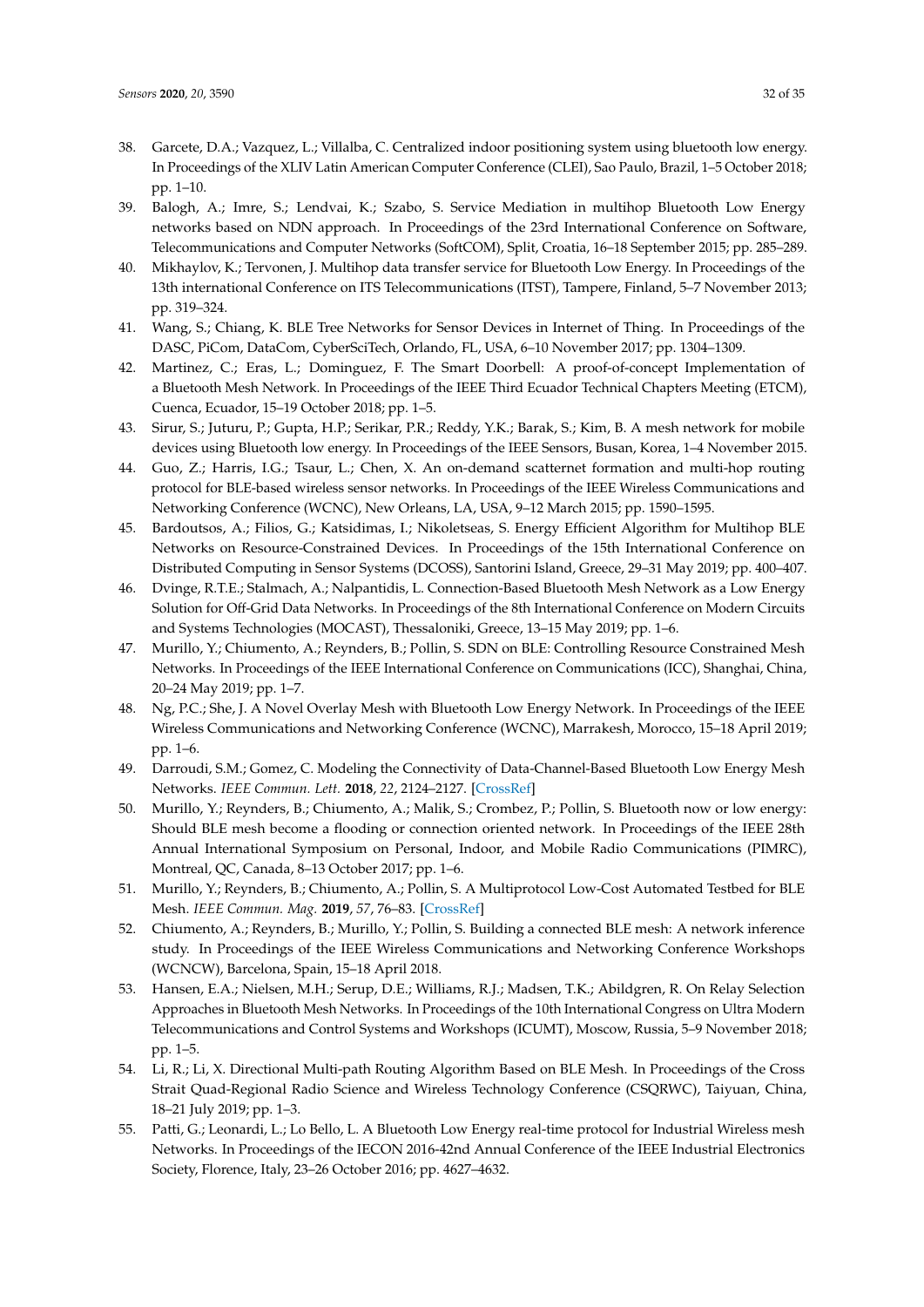- <span id="page-32-7"></span><span id="page-32-6"></span><span id="page-32-0"></span>56. Luo, B.; Sun, Z.; Pang, Y.; Ahmad, A.; Lin, J.; Wu, J.; Zhang, H. Neighbor Discovery for IPv6 over BLEMesh Networks. *Appl. Sci.* **2020**, *10*, 1844. [\[CrossRef\]](http://dx.doi.org/10.3390/app10051844)
- <span id="page-32-1"></span>57. Darroudi, S.M.; Gomez, C.; Crowcroft, J. Bluetooth Low Energy Mesh Networks: A Standards Perspective. *IEEE Commun. Mag.* **2020**, *30*, 1–8. [\[CrossRef\]](http://dx.doi.org/10.1109/MCOM.001.1900523)
- <span id="page-32-2"></span>58. Ferranti, L.; D'Oro, S.; Bonati, L.; Demirors, E.; Cuomo, F.; Melodia, T. HIRO-NET: Self-Organized Robotic Mesh Networking for Internet Sharing in Disaster Scenarios. In Proceedings of the 20th International Symposium on "A World of Wireless, Mobile and Multimedia Networks" (WoWMoM), Washington, DC, USA, 10–12 June 2019; pp. 1–9.
- <span id="page-32-3"></span>59. Vijay, R.; Prabhakar, T.V.; Hegde, V.; Rao, V.S.; Prasad, R.V. A Heterogeneous PLC with BLE Mesh network for Reliable and Real-time Smart Cargo Monitoring. In Proceedings of the IEEE International Symposium on Power Line Communications and its Applications (ISPLC), Praha, Czech Republic, 3–5 April 2019; pp. 1–6.
- <span id="page-32-4"></span>60. Vijay, R.; Singh, H.; Prabhakar, T.V.; Hegde, V.; Shigehalli, P. Air cargo monitoring: A robust tamper detection and reliable communication system. In Proceedings of the SIES, Graz, Austria, 6–8 June 2018.
- <span id="page-32-5"></span>61. Garrido-Hidalgo, C.; Hortelano, D.; Roda-Sanchez, L.; Olivares, T.; Ruiz, M.C.; Lopez, V. IoT Heterogeneous Mesh Network Deployment for Human-in-the-Loop Challenges towards a Social and Sustainable Industry 4.0. *IEEE Access* **2018**, *6*, 28417–28437. [\[CrossRef\]](http://dx.doi.org/10.1109/ACCESS.2018.2836677)
- <span id="page-32-8"></span>62. Sgora, A.; Vergados, D.D.; Chatzimisios, P. A survey on security and privacy issues in Wireless Mesh Networks. *Secur. Commun. Netw.* **2013**, *9*, 1877–1889.
- <span id="page-32-9"></span>63. Pammi, A.A. Threats, Countermeasures, and Research Trends for BLE-Based IoT Devices. Master's Thesis, Arizona State University, Tempe, AZ, USA, 2017.
- <span id="page-32-10"></span>64. CIA. Available online: <https://devqa.io> (accessed on 20 February 2020).
- <span id="page-32-11"></span>65. Mishra, R.; Singh, A.; Kumar, R. VANET Security: Issues, Challenges and Solutions. In Proceedings of the International Conference on Electrical, Electronics, and Optimization Techniques (ICEEOT), Chennai, India, 3–5 March 2016; pp. 1050–1055.
- <span id="page-32-12"></span>66. Adomnicai, A.; Fournier, J.A.A.; Masson, A. Hardware Security Threats Against Bluetooth Mesh Networks. In Proceedings of the IEEE Conference on Communications and Network Security (CNS), Beijing, China, 30 May–1 June 2018; pp. 1–9.
- <span id="page-32-13"></span>67. Lonzetta, A.M.; Cope, P.; Campbell, J.; Mohd, B.J. Security Vulnerabilities in Bluetooth Technology as Used in IoT. *J. Sens. Actuator Netw.* **2018**, *7*, 28. [\[CrossRef\]](http://dx.doi.org/10.3390/jsan7030028)
- <span id="page-32-14"></span>68. Types of Network Attacks. Available online: <https://www.omnisecu.com> (accessed on 20 February 2020).
- <span id="page-32-15"></span>69. Ghori, M.R.; Wan, T.C.; Anbar, M.; Sodhy, G.C.; Rizwan, A. Review on Security in Bluetooth Low Energy Mesh Network in Correlation with Wireless Mesh Network Security. In Proceedings of the IEEE Student Conference on Research and Development (SCOReD), Bandar Seri Iskandar, Malaysia, 15–17 October 2019; pp. 219–224.
- <span id="page-32-16"></span>70. Karimireddy, T.; Bakshi, A. A Hybrid Security Framework for the Vehicular Communications in VANET. In Proceedings of the International Conference on Wireless Communications, Signal Processing and Networking (WiSPNET), Chennai, India, 23–25 March 2016; pp. 1929–1934.
- <span id="page-32-17"></span>71. Lai, C.; Li, H.; Liang, X.; Lu, R.; Zhang, K.; Shen, X. CPAL: A Conditional Privacy-Preserving Authentication with Access Linkability for Roaming Service. *IEEE IoT J.* **2014**, *1*, 46–57. [\[CrossRef\]](http://dx.doi.org/10.1109/JIOT.2014.2306673)
- <span id="page-32-18"></span>72. Lai, C.; Lu, R.; Zheng, D. Li, H.; Shen, X.S. GLARM: Group-Based Lightweight Authentication Scheme for Resource Constrained Machine to Machine Communications. *Comput. Netw.* **2016**, *9*, 66–81. [\[CrossRef\]](http://dx.doi.org/10.1016/j.comnet.2016.02.007)
- <span id="page-32-19"></span>73. Chen, D.; Zhang, N.; Qin, Z.; Mao, X.; Qin, Z.; Shen, X.; Li, X.Y. S2M: A Lightweight Acoustic Fingerprints Based Wireless Device Authentication Protocol. *IEEE IoT J.* **2017**, *4*, 88–100. [\[CrossRef\]](http://dx.doi.org/10.1109/JIOT.2016.2619679)
- <span id="page-32-20"></span>74. Chuang, Y.H.; Lo, N.W.; Yang, C.Y.; Tang, S.W. A Lightweight Continuous Authentication Protocol for the Internet of Things. *Sens. J.* **2018**, *18*, 1104. [\[CrossRef\]](http://dx.doi.org/10.3390/s18041104)
- <span id="page-32-21"></span>75. Santos, A.C.; Soares Filho, J.L.; Silva, Á.Í.; Nigam, V.; Fonseca, I.E. BLE injection-free attack: a novel attack on bluetooth low energy devices. *J. Ambient Intell. Humaniz. Comput.* **2019**, *20*, 1. [\[CrossRef\]](http://dx.doi.org/10.1007/s12652-019-01502-z)
- <span id="page-32-22"></span>76. KNOB Attack. Available online : <https://knobattack.com/> (accessed on 15 April 2020).
- <span id="page-32-23"></span>77. Yu, X.; Wang, Y. Secure Constructing Bluetooth Scatter net Based on BTCP. In Proceedings of the Fifth International Conference on Information Assurance and Security (IAS), Xi'an, China , 18–20 August 2009; pp. 200–203.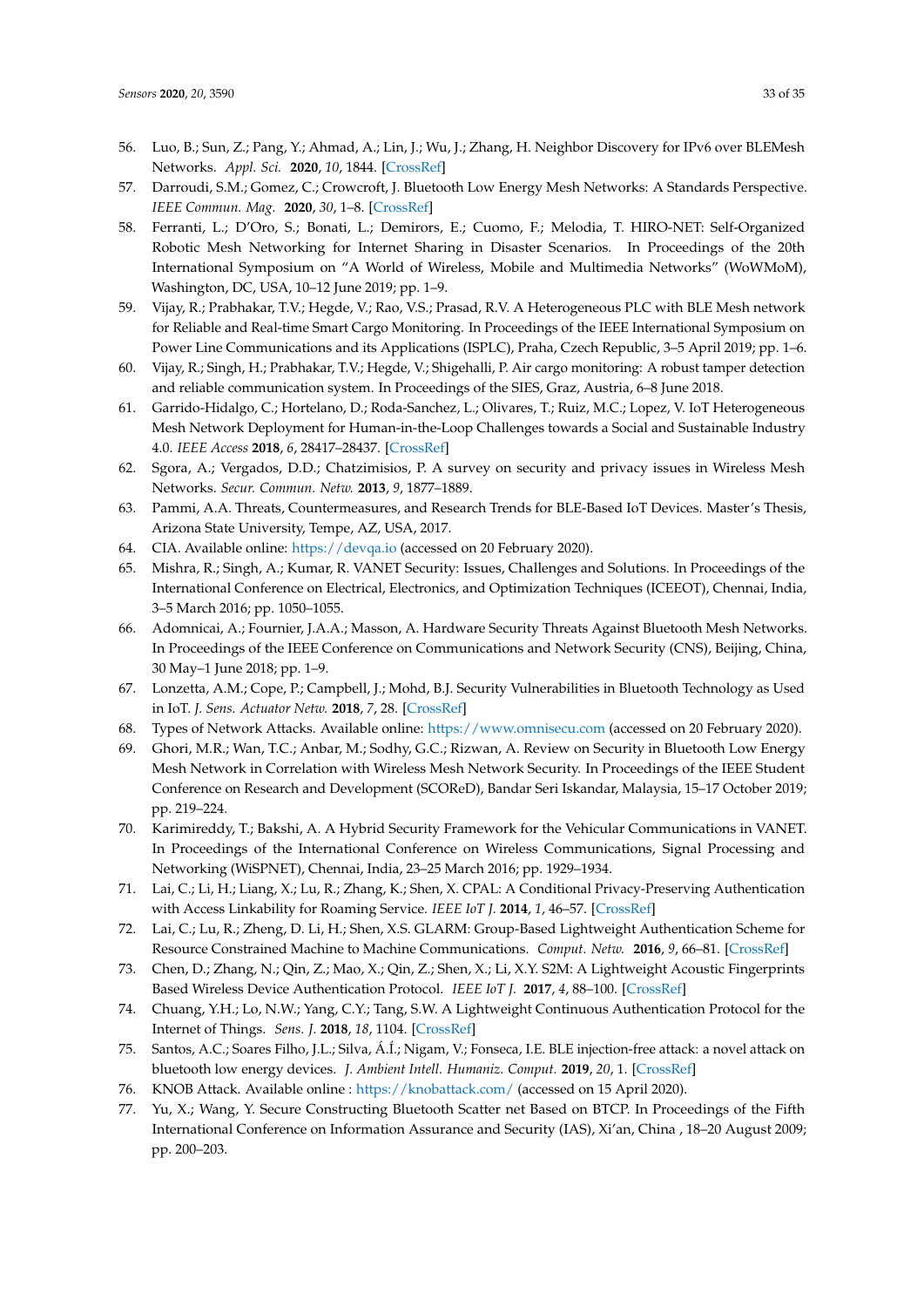- <span id="page-33-22"></span><span id="page-33-21"></span><span id="page-33-0"></span>78. Sadghzadh, S.H.; Shirazani, S.J.R.; Mosleh, M. A new secure scheme purposed for recognition and authentication protocol in Bluetooth environment. In Proceedings of the 12th International Conference on Advanced Communication Technology (ICACT), Phoenix Park, Korea, 7–10 February 2010; pp. 1326–1331.
- <span id="page-33-24"></span><span id="page-33-23"></span><span id="page-33-1"></span>79. Xu, G.; Yu, B. Security Enhanced Design of the Bluetooth Simple Pairing Protocol. In Proceedings of the International Conference on Computer Science and Network Technology (ICCSNT), Harbin, China, 24–26 December 2011; pp. 292–296.
- <span id="page-33-25"></span><span id="page-33-2"></span>80. Diallo, A.S.; Wajdi, A. A Secure Authentication Scheme for Bluetooth Connection. In Proceedings of the IEEE International Conference on Computer and Communication Engineering (CCET), Kuala Lumpur, Malaysia, 23–25 September 2014; pp. 60–63.
- <span id="page-33-3"></span>81. Fan, C.; Shieh, S.; Li, B. On the security of password-based pairing protocol in Bluetooth. In Proceedings of the Asia-Pacific Bluetooth Operations and Management Symposium, Taipei, Taiwan, 21–23 September 2011; pp. 1–4.
- <span id="page-33-26"></span><span id="page-33-4"></span>82. Priyanka, S.S.; Nagajayanthi, B. Enhancing Security in Bluetooth Networks. In Proceedings of the ICSEMR, Chennai, India, 27–29 November 2014; pp. 1–3.
- <span id="page-33-27"></span><span id="page-33-5"></span>83. Nai, L.W.; Yohan, A. BLE-Based Authentication Protocol for Micropayment Using Wearable Device. *Wirel. Pers. Commun.* **2020**, *112*, 2351–2372.
- <span id="page-33-28"></span><span id="page-33-6"></span>84. Cha, S.C.; Chen, J.F.; Su, C.; Yeh, K.H. A Blockchain Connected Gateway for BLE-based Devices in the Internet of Things. *IEEE Access* **2018**, *6*, 24639–24649. [\[CrossRef\]](http://dx.doi.org/10.1109/ACCESS.2018.2799942)
- <span id="page-33-7"></span>85. Prabavathy, S.; Sundarakantham, K.; Shalinie, S.M. Design of cognitive fog computing for intrusion detection in Internet of Things. *J. Commun. Netw.* **2018**, *20*, 291–298. [\[CrossRef\]](http://dx.doi.org/10.1109/JCN.2018.000041)
- <span id="page-33-8"></span>86. Choudhary, S.; Kesswani, N. Detection and Prevention of Routing Attacks in Internet of Things. In Proceedings of the TrustCom/BigDataSE, Newyork, NY, USA, 1–3 August 2018; pp. 1537–1540.
- <span id="page-33-29"></span><span id="page-33-9"></span>87. Tian, Q.; Li, J.; Liu, H. A Method for Guaranteeing Wireless Communication Based on a Combination of Deep and Shallow Learning. *IEEE Access* **2019**, *7*, 38688–38695. [\[CrossRef\]](http://dx.doi.org/10.1109/ACCESS.2019.2905754)
- <span id="page-33-30"></span><span id="page-33-10"></span>88. Jan, S.U.; Ahmed, S.; Shakhov, V.; Koo, I. Toward a Lightweight Intrusion Detection System for the Internet of Things. *IEEE Access* **2019**, *7*, 42450–42471. [\[CrossRef\]](http://dx.doi.org/10.1109/ACCESS.2019.2907965)
- <span id="page-33-31"></span><span id="page-33-11"></span>89. Anthi, E.; Williams, L.; Słowińska, M.; Theodorakopoulos, G.; Burnap, P. A Supervised Intrusion Detection System for Smart Home IoT Devices. *IEEE Internet Things J.* **2019**, *6*, 9042–9053. [\[CrossRef\]](http://dx.doi.org/10.1109/JIOT.2019.2926365)
- <span id="page-33-34"></span><span id="page-33-12"></span>90. Zolanvari, M.; Teixeira, M.A.; Gupta, L.; Khan, K.M.; Jain, R. Machine Learning-Based Network Vulnerability Analysis of Industrial Internet of Things. *IEEE Internet Things J.* **2019**, *6*, 6822–6834. [\[CrossRef\]](http://dx.doi.org/10.1109/JIOT.2019.2912022)
- <span id="page-33-13"></span>91. Liang, F.; Hatcher, W.G.; Liao, W.; Gao, W.; Yu, W. Machine Learning for Security and the Internet of Things: The Good, the Bad, and the Ugly. *IEEE Access* **2019**, *7*, 158126–158147. [\[CrossRef\]](http://dx.doi.org/10.1109/ACCESS.2019.2948912)
- <span id="page-33-14"></span>92. You, I.; Yim, K.; Sharma, V.; Choudhary, G.; Chen, I.; Cho, J. On IoT Misbehavior Detection in Cyber Physical Systems. In Proceedings of the PRDC, Taipei, Taiwan, 4–7 December 2018; pp. 189–190.
- <span id="page-33-15"></span>93. Sharma, V.; You, I.; Yim, K.; Chen, I.; Cho, J. BRIoT: Behavior Rule Specification-Based Misbehavior Detection for IoT-Embedded Cyber-Physical Systems. *IEEE Access* **2019**, *7*, 118556–118580. [\[CrossRef\]](http://dx.doi.org/10.1109/ACCESS.2019.2917135)
- <span id="page-33-16"></span>94. Alhakami, W.; ALharbi, A.; Bourouis, S.; Alroobaea, R.; Bouguila, N. Network Anomaly Intrusion Detection Using a Nonparametric Bayesian Approach and Feature Selection. *IEEE Access* **2019**, *7*, 52181–52190. [\[CrossRef\]](http://dx.doi.org/10.1109/ACCESS.2019.2912115)
- <span id="page-33-17"></span>95. Arshad, J.; Azad, M.A.; Abdellatif, M.M.; Rehman, M.H.; Salah, K. COLIDE: A Collaborative Intrusion Detection Framework for Internet of Things. *IET Netw.* **2019**, *8*, 3–14. [\[CrossRef\]](http://dx.doi.org/10.1049/iet-net.2018.5036)
- <span id="page-33-18"></span>96. Abhishek, N.V.; Tandon, A.; Lim, T.J.; Sikdar, B. A GLRT-Based Mechanism for Detecting Relay Misbehavior in Clustered IoT Networks. *IEEE Trans. Inf. Forensics Secur.* **2020**, *15*, 435–446. [\[CrossRef\]](http://dx.doi.org/10.1109/TIFS.2019.2922262)
- <span id="page-33-19"></span>97. Choi, C.; Choi, J. Ontology-Based Security Context Reasoning for Power IoT-Cloud Security Service. *IEEE Access* **2019**, *7*, 110510–110517. [\[CrossRef\]](http://dx.doi.org/10.1109/ACCESS.2019.2933859)
- <span id="page-33-20"></span>98. Nguyen, T.G.; Phan, T.V.; Nguyen, B.T.; So-In, C.; Baig, Z.A.; Sanguanpong, S. SeArch: A Collaborative and Intelligent NIDS Architecture for SDN-Based Cloud IoT Networks. *IEEE Access* **2019**, *7*, 107678–107694. [\[CrossRef\]](http://dx.doi.org/10.1109/ACCESS.2019.2932438)
- <span id="page-33-32"></span>99. Jokar, P.; Nicanfar, H.; Leung, V.C.M. Specification-based Intrusion Detection for home area networks in smart grids. In Proceedings of the IEEE International Conference on Smart Grid Communications (SmartGridComm), Brussels, Belgium, 17–20 October 2011; pp. 208–213.
- <span id="page-33-33"></span>100. Stelte, B.; Rodosek, G.D. Thwarting attacks on ZigBee-Removal of the KillerBee stinger. In Proceedings of the CNSM, Zurich, Switzerland, 14–18 October 2013; pp. 219–226.